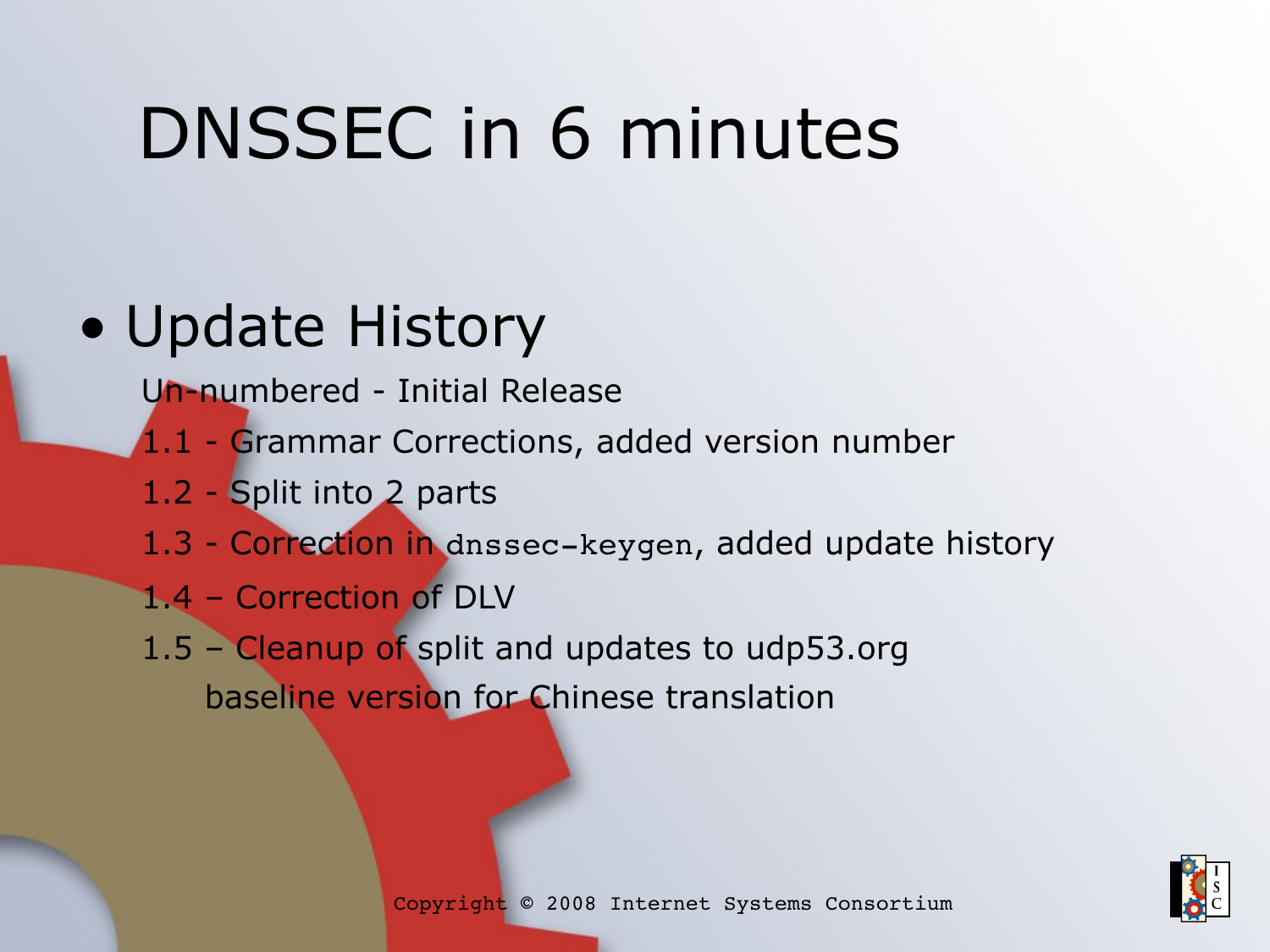# Thanks to...

- Francis DuPont
- Mark Andrews
- Tim Brown
- Håvard Eidnes
- Bruce Esquibel
- Carl Byington



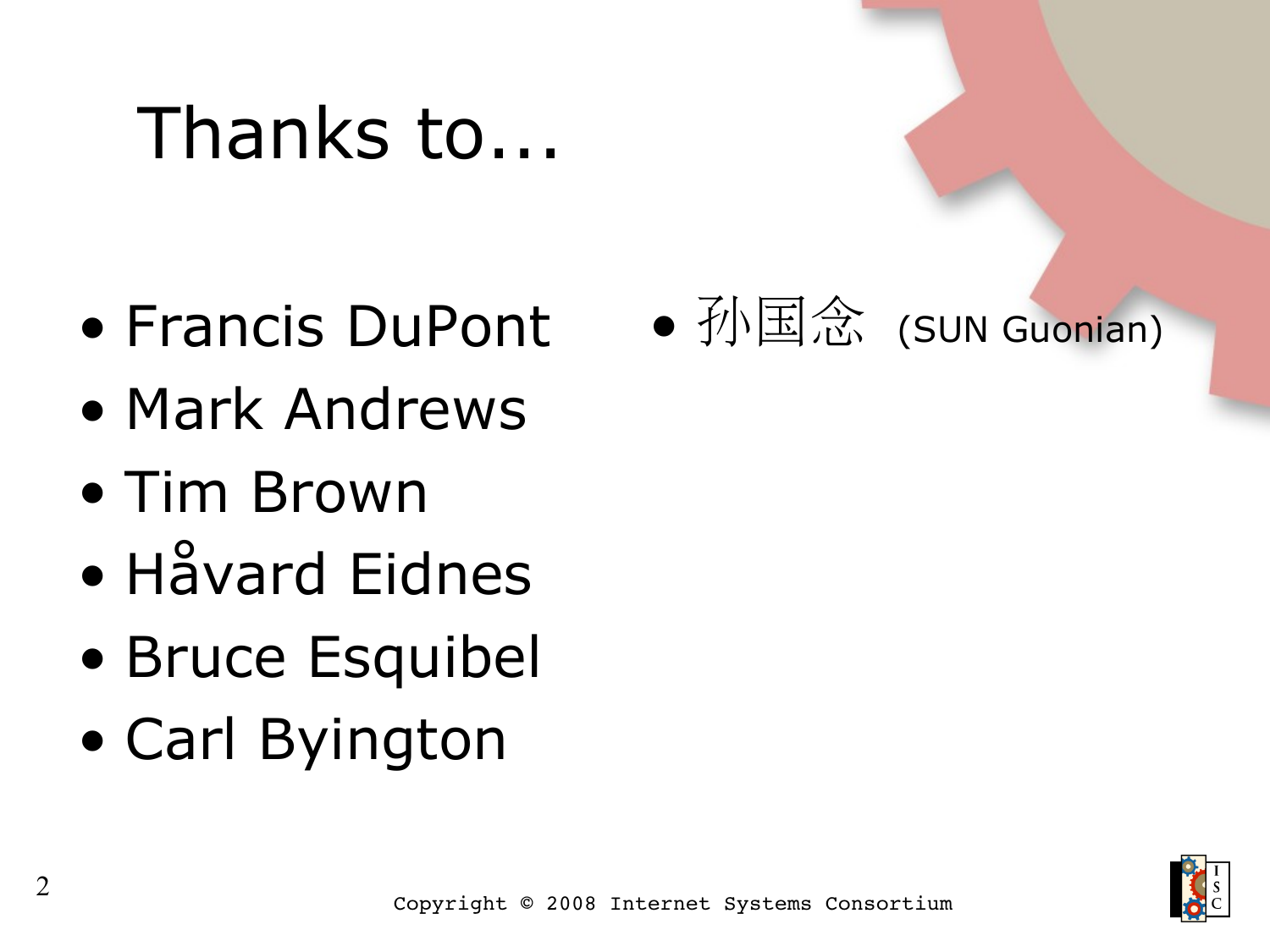### DNSSEC in 6 minutes

#### Alan Clegg Support Engineer Internet Systems Consortium [alan\\_clegg@isc.org](mailto:alan_clegg@isc.org)

Version 1.5



Copyright © 2008 Internet Systems Consortium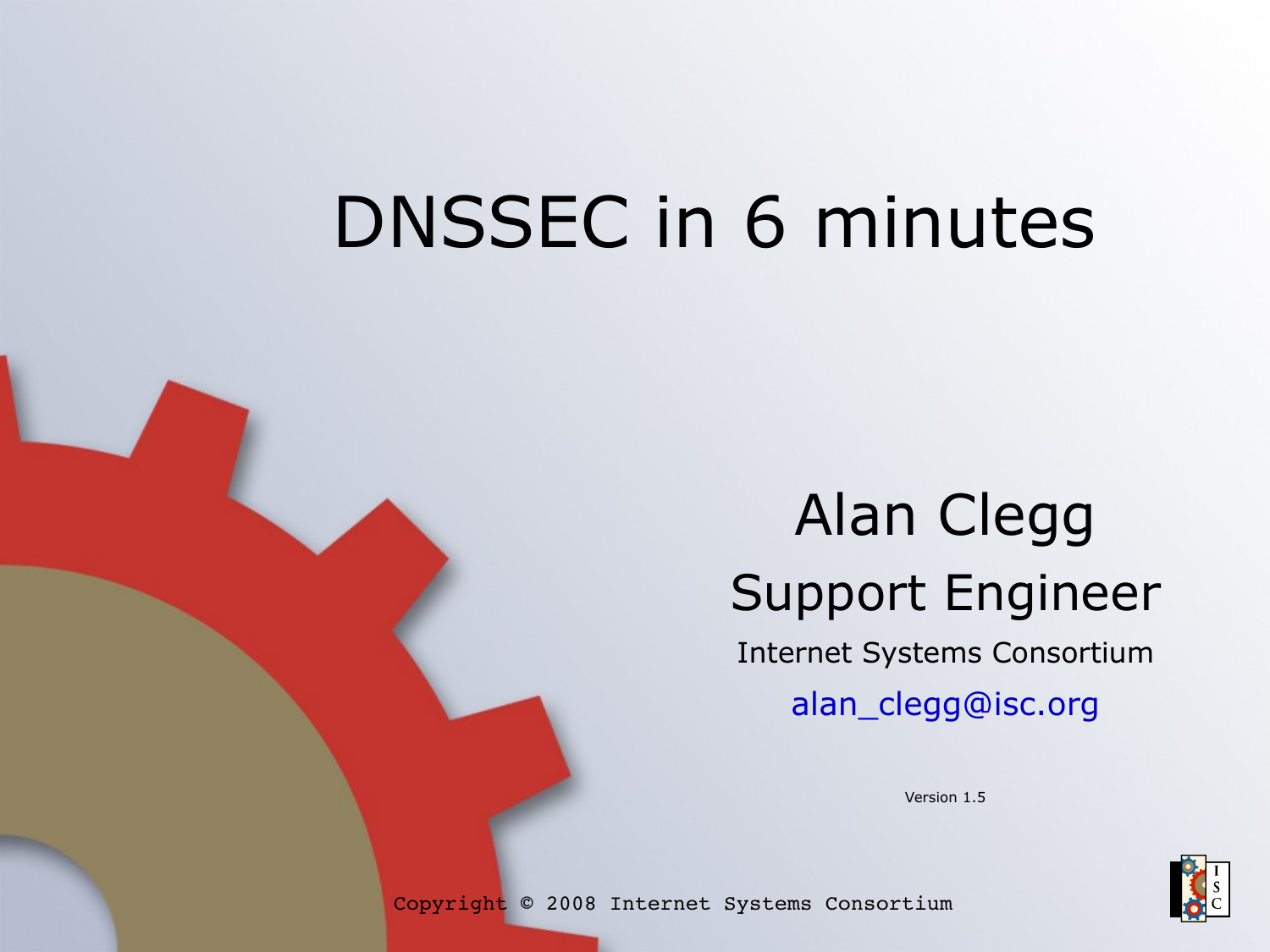# Understanding DNSSEC

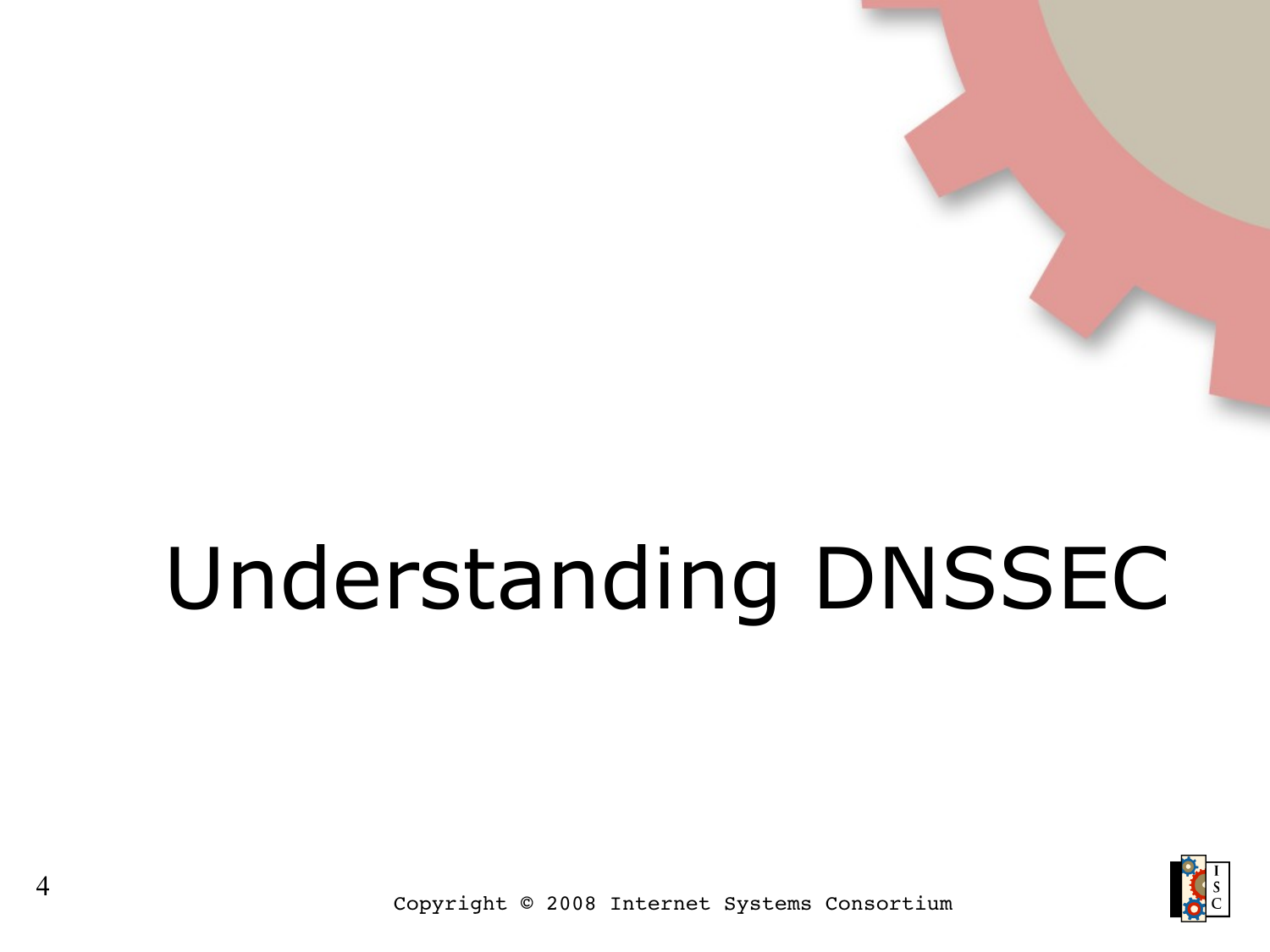# Understanding DNSSEC

- DNSSEC enabled authoritative servers provide digital signatures across RRsets in addition to "standard" DNS data
- DNSSEC validating resolvers provide authenticated responses with proven integrity

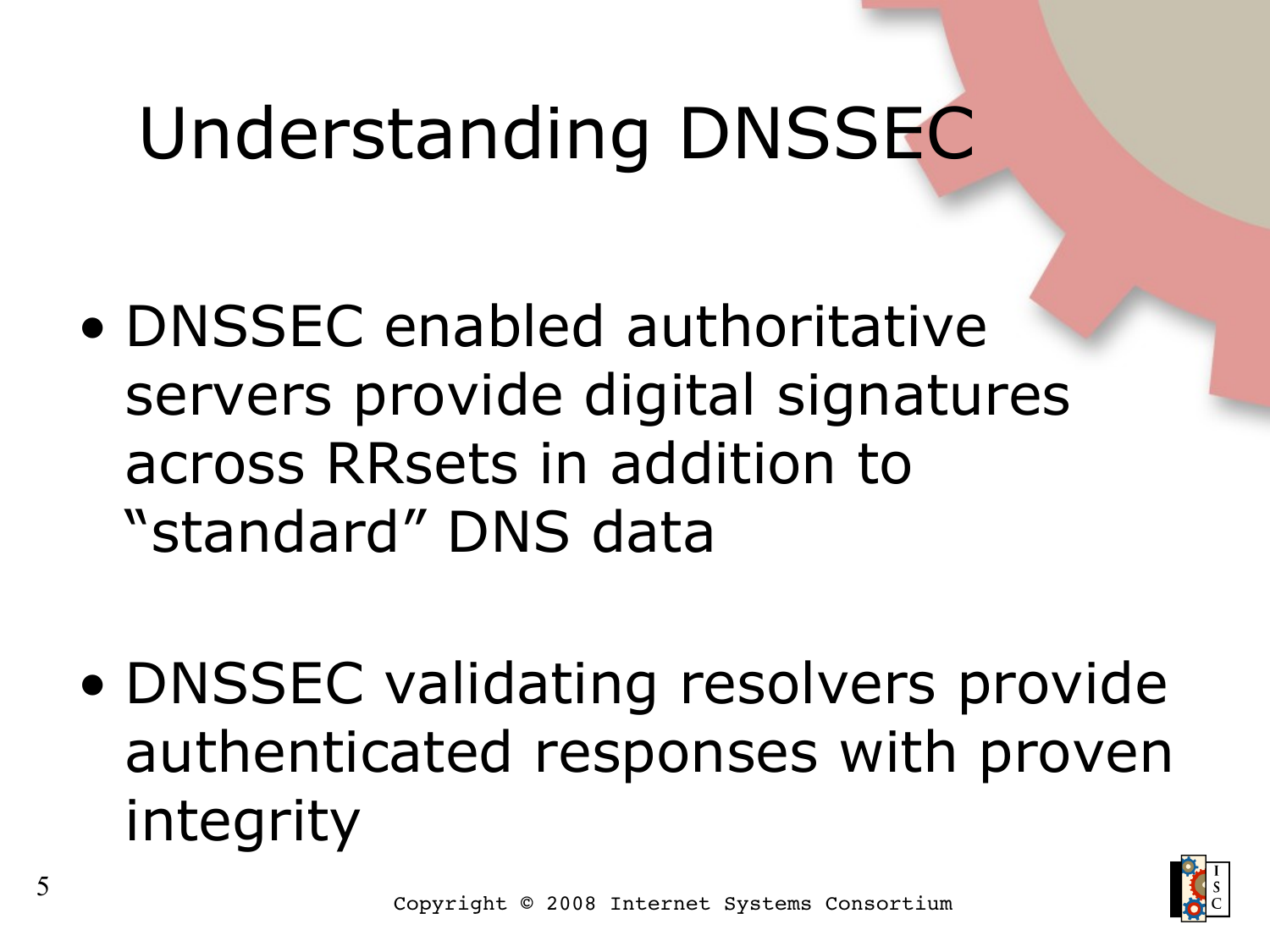# Understanding DNSSEC

- Clients using validating resolvers get guaranteed "good" data
	- for some value of "guaranteed"
- Data that does not validate provides a "SERVFAIL" response from the upstream resolver

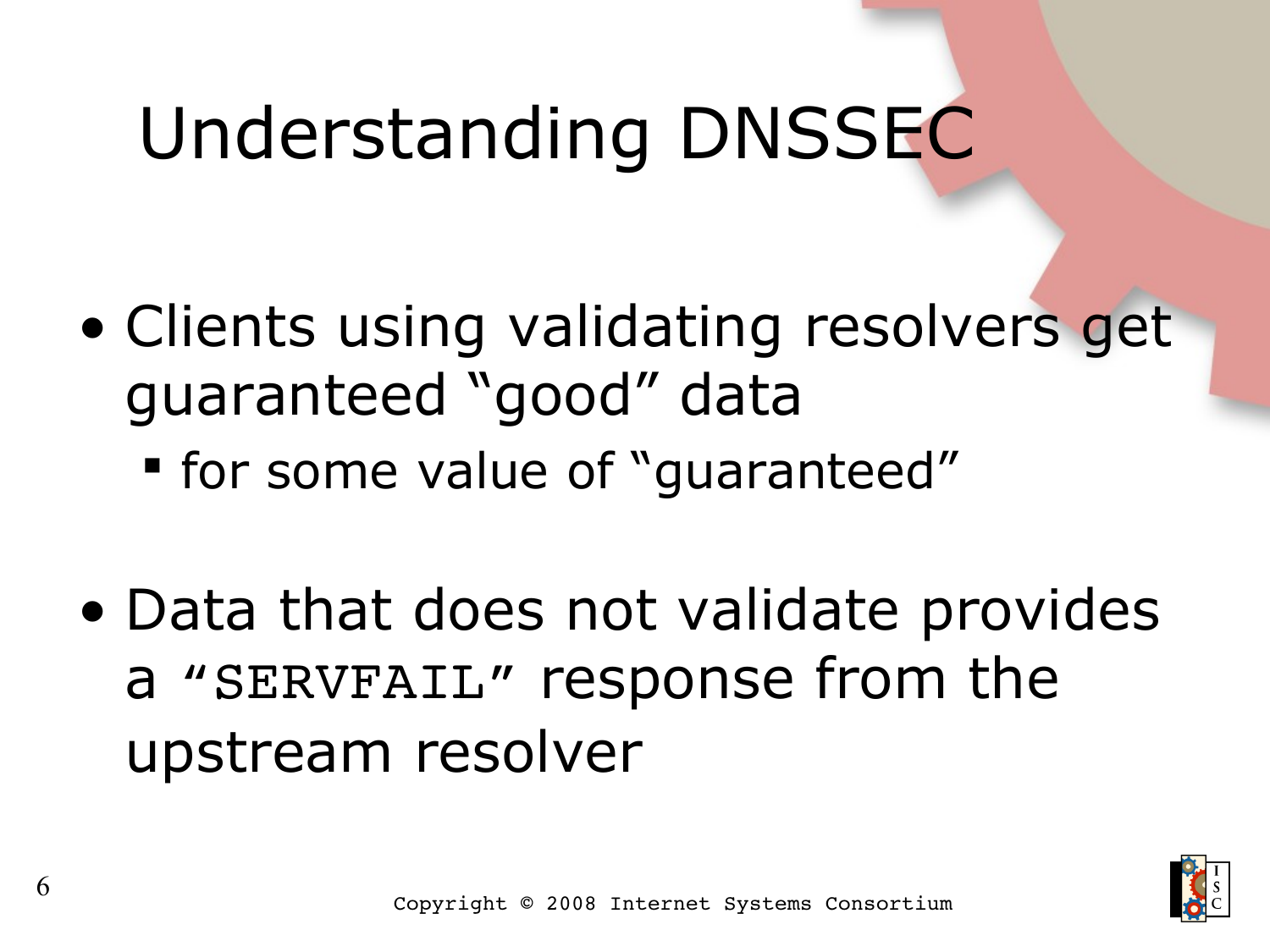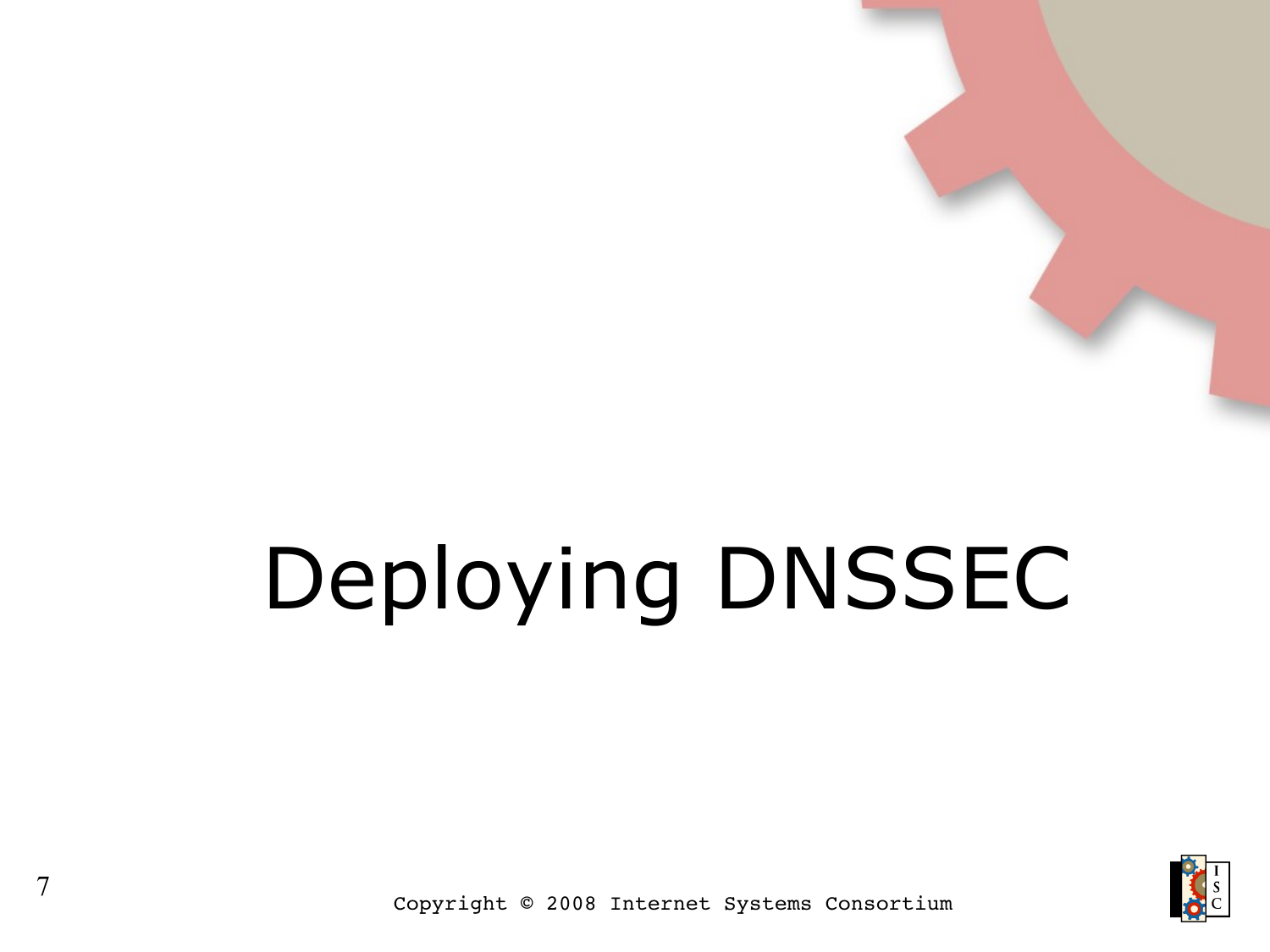- One-time activities:
	- Clarify authoritative server directory structure and zone file naming
	- **Enable DNSSEC on authoritative** servers
	- **Enable DNSSEC on recursive servers**

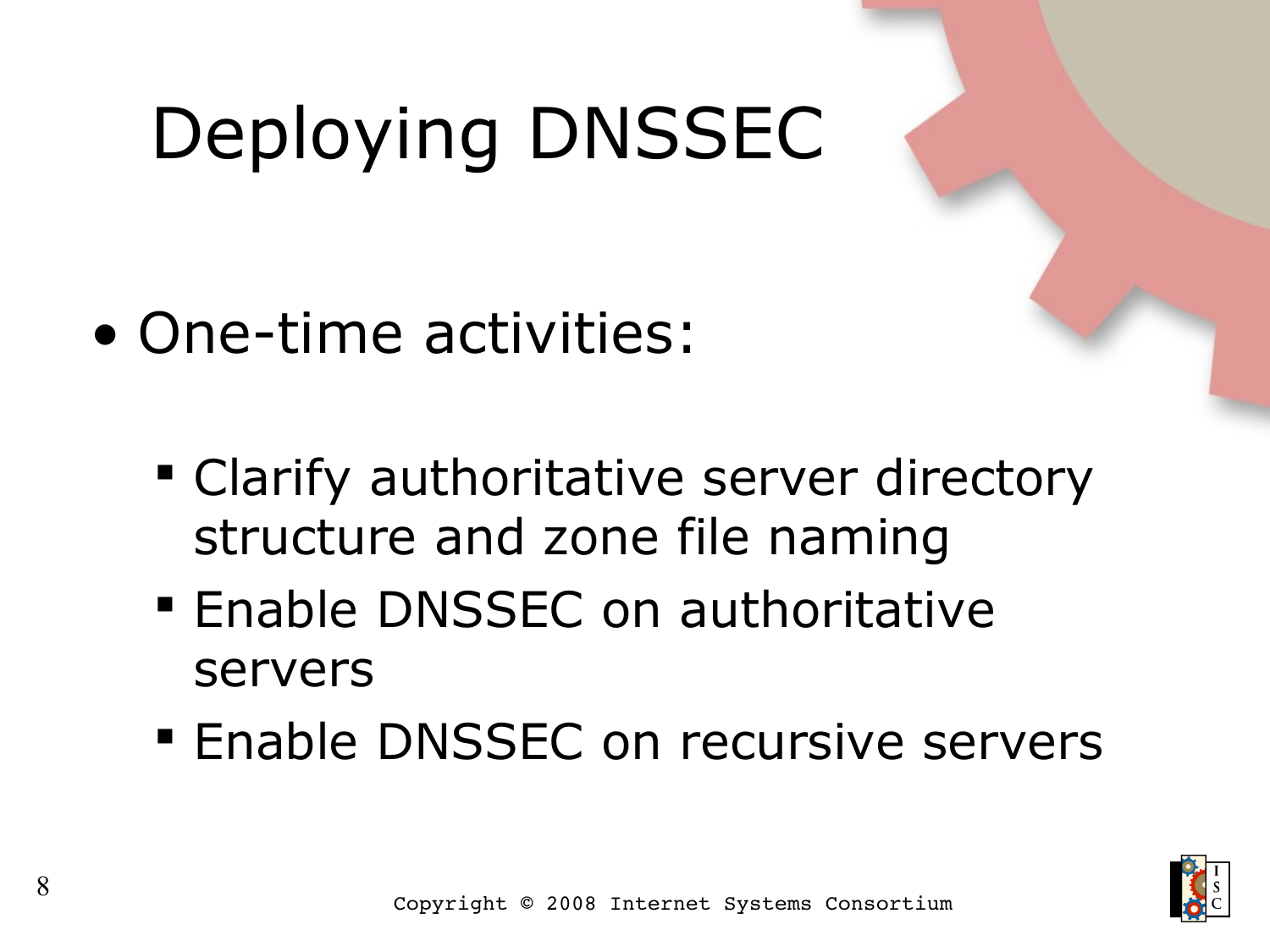- DNSSEC enable each zone
	- Generate ZSK and KSK
	- **Include keys into zonefile**
	- **Sign the zone**
	- Point named.conf at the signed zonefile
	- Reload zone

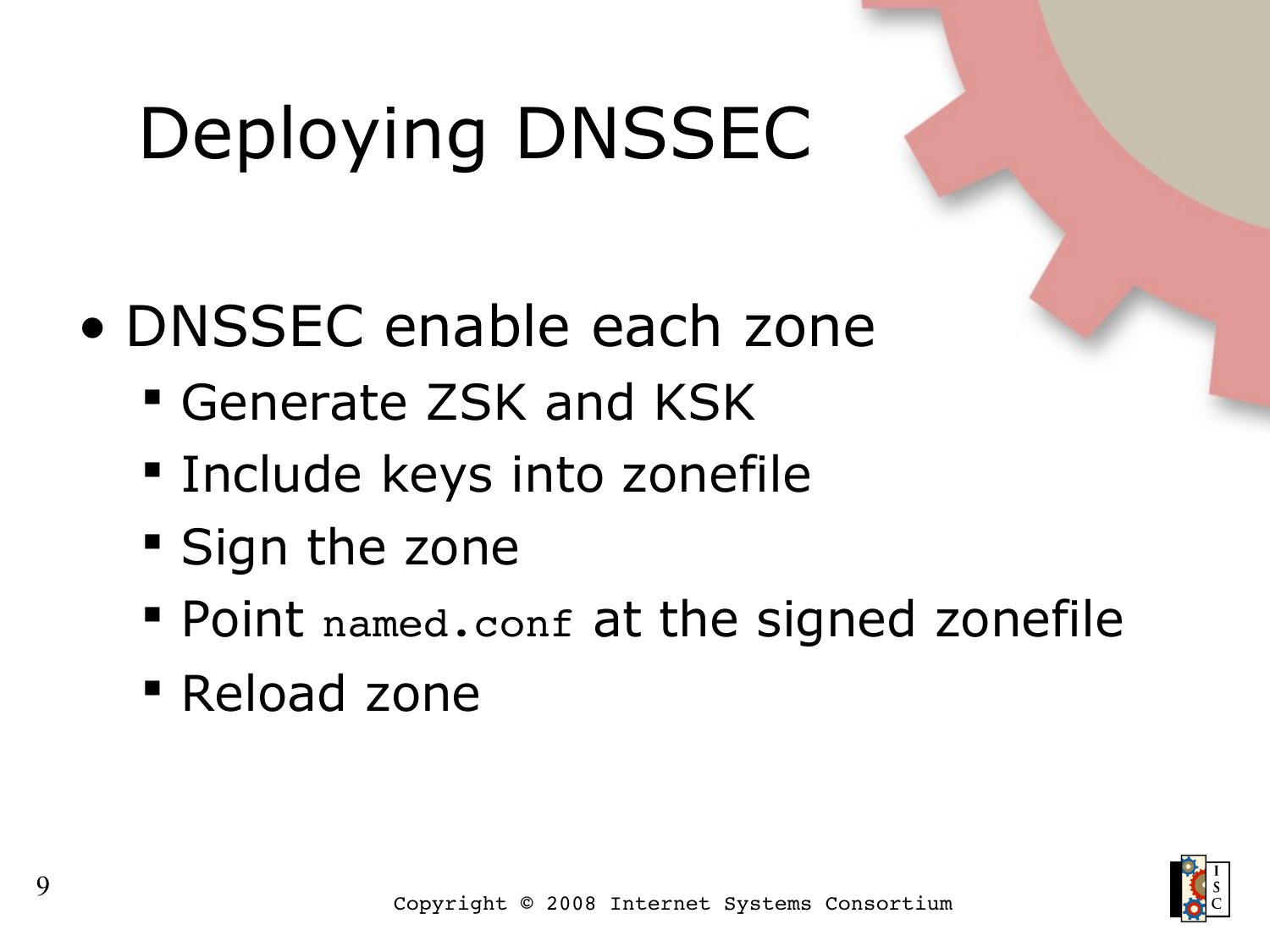- Provide parent zone with DS records
- In the case of a DNSSEC unaware parent, provide DLV registry with DLV records

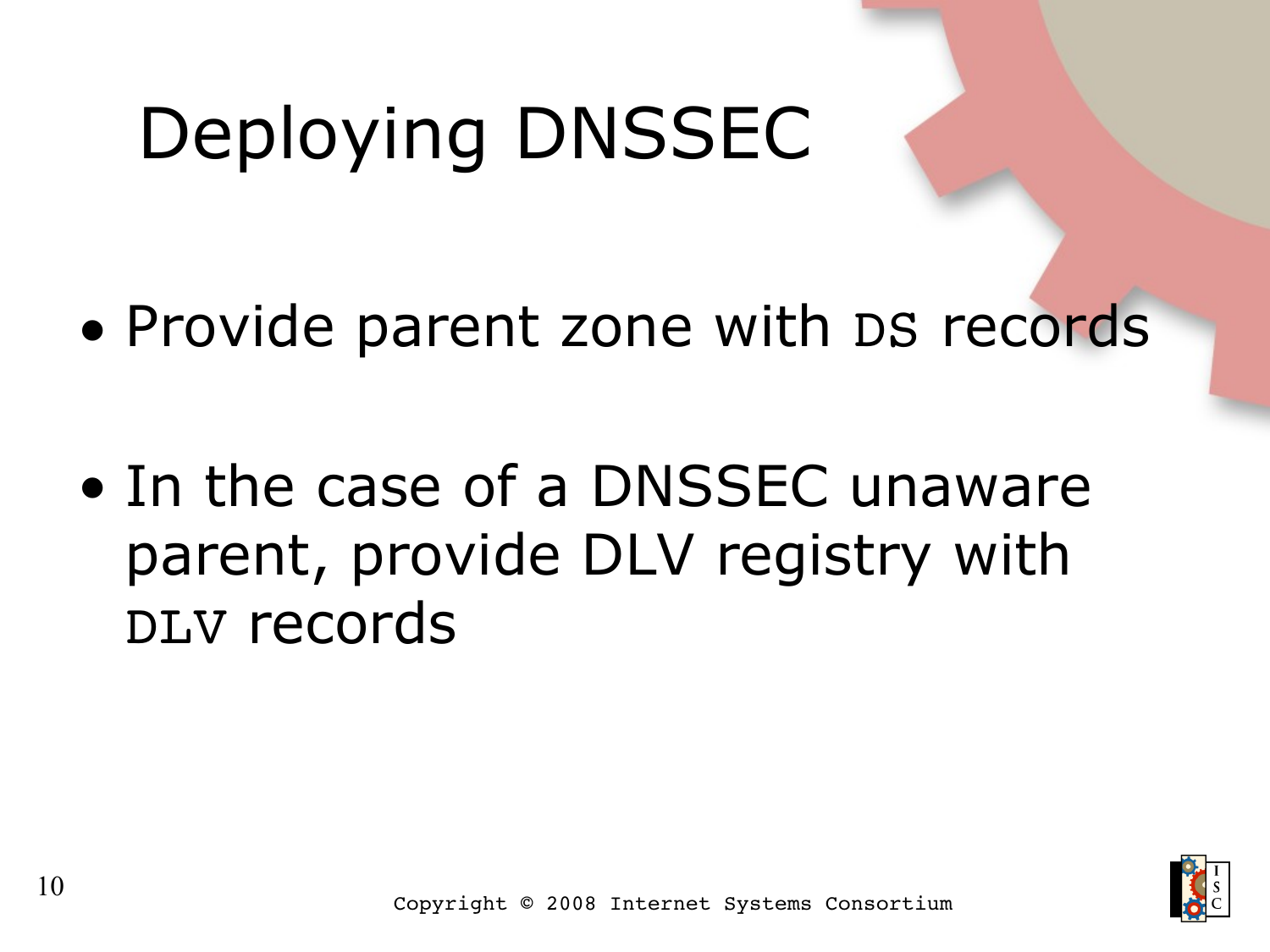# All of those steps... in detail!

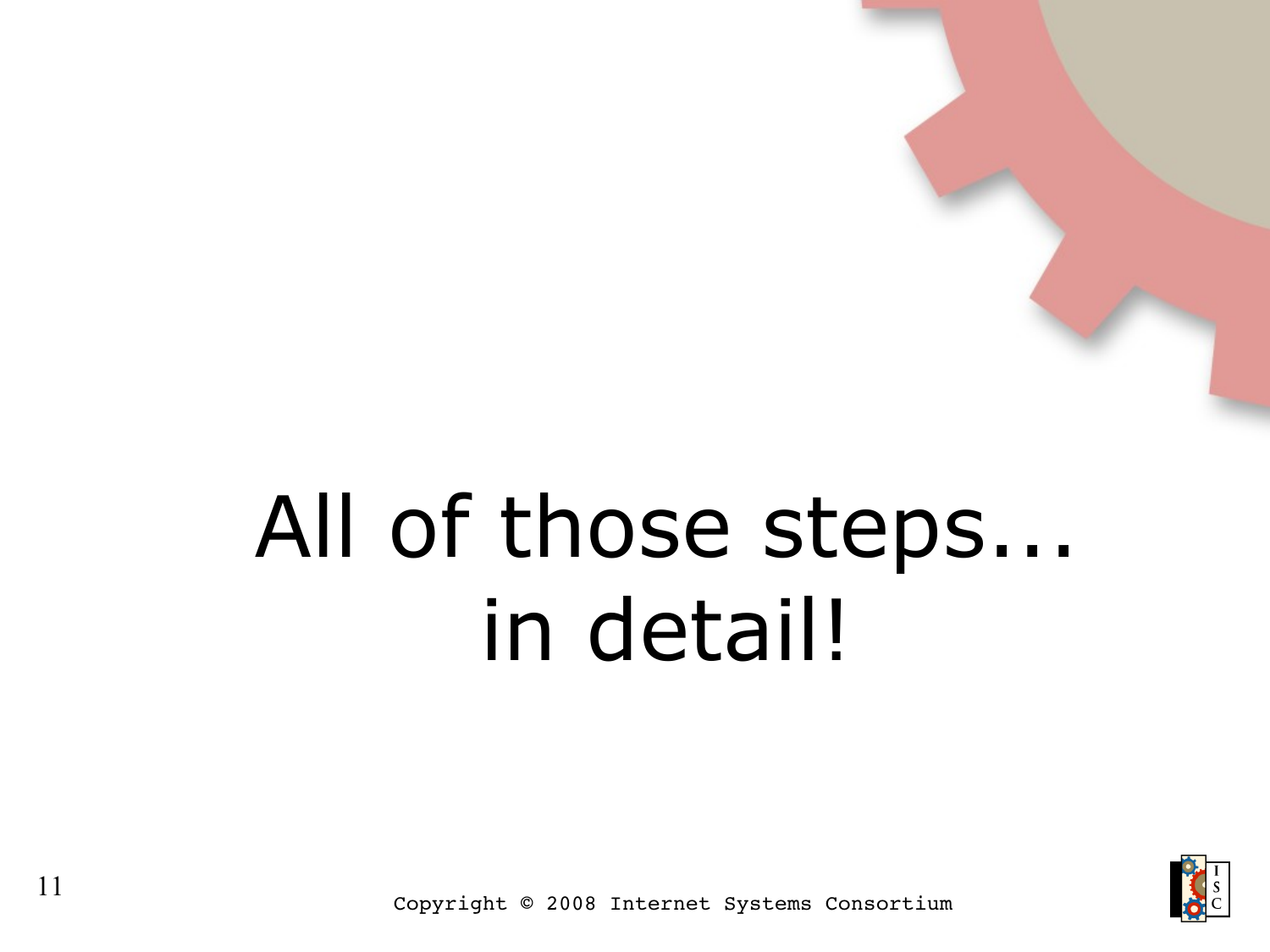### Prepare directory structure

- Tools are available that make zone maintenance easy but they work best with a standardized directory structure
- Put all files for a zone into a single directory

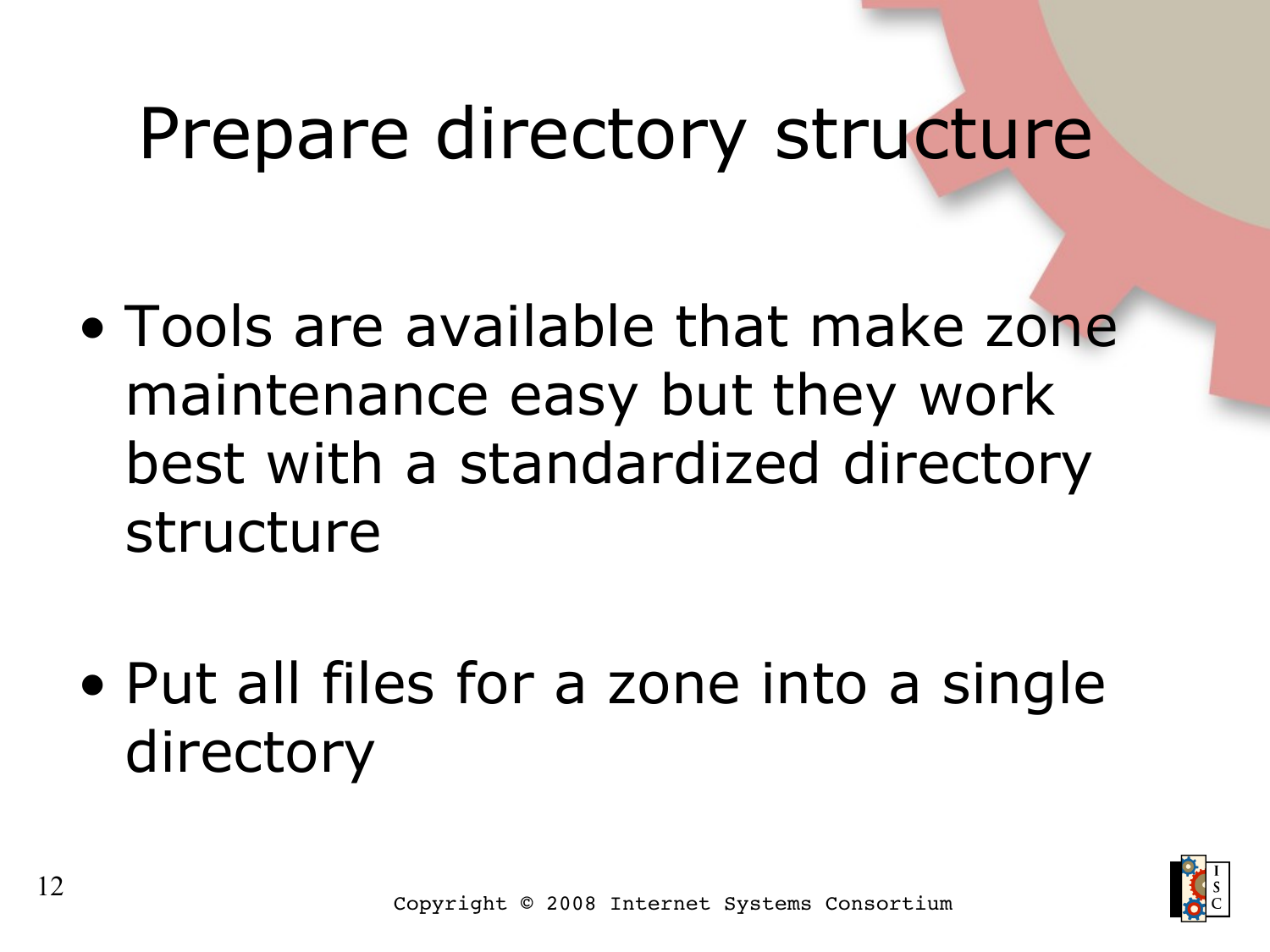### Enable authoritative servers

```
options {
dnssec-enable yes;
```
};

• Requires BIND to have been built on a system with OpenSSL libraries available

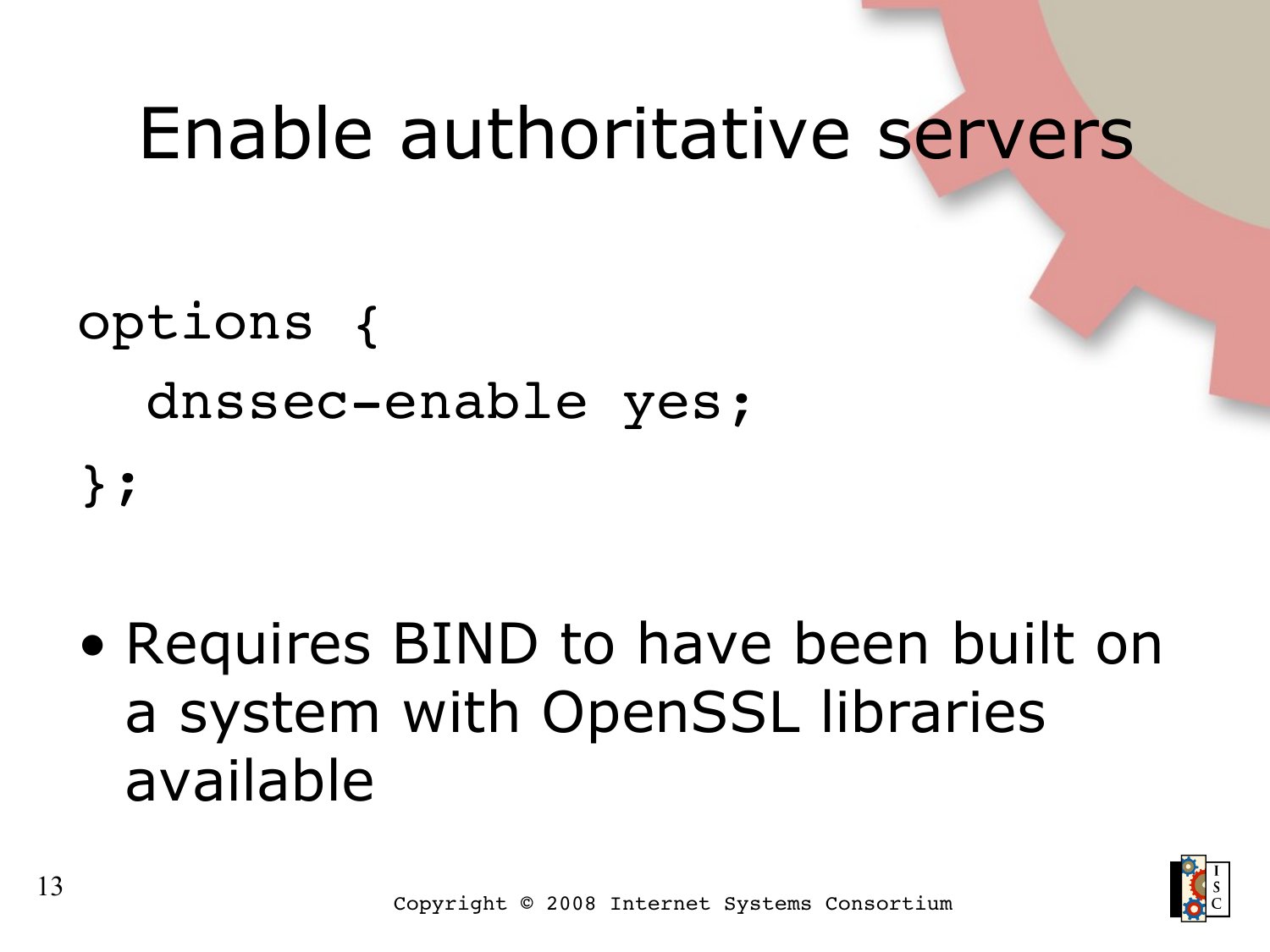### Enable recursive servers

options { dnssec-enable yes; dnssec-validation yes; };

• Validation is done on the recursive, not authoritative servers.

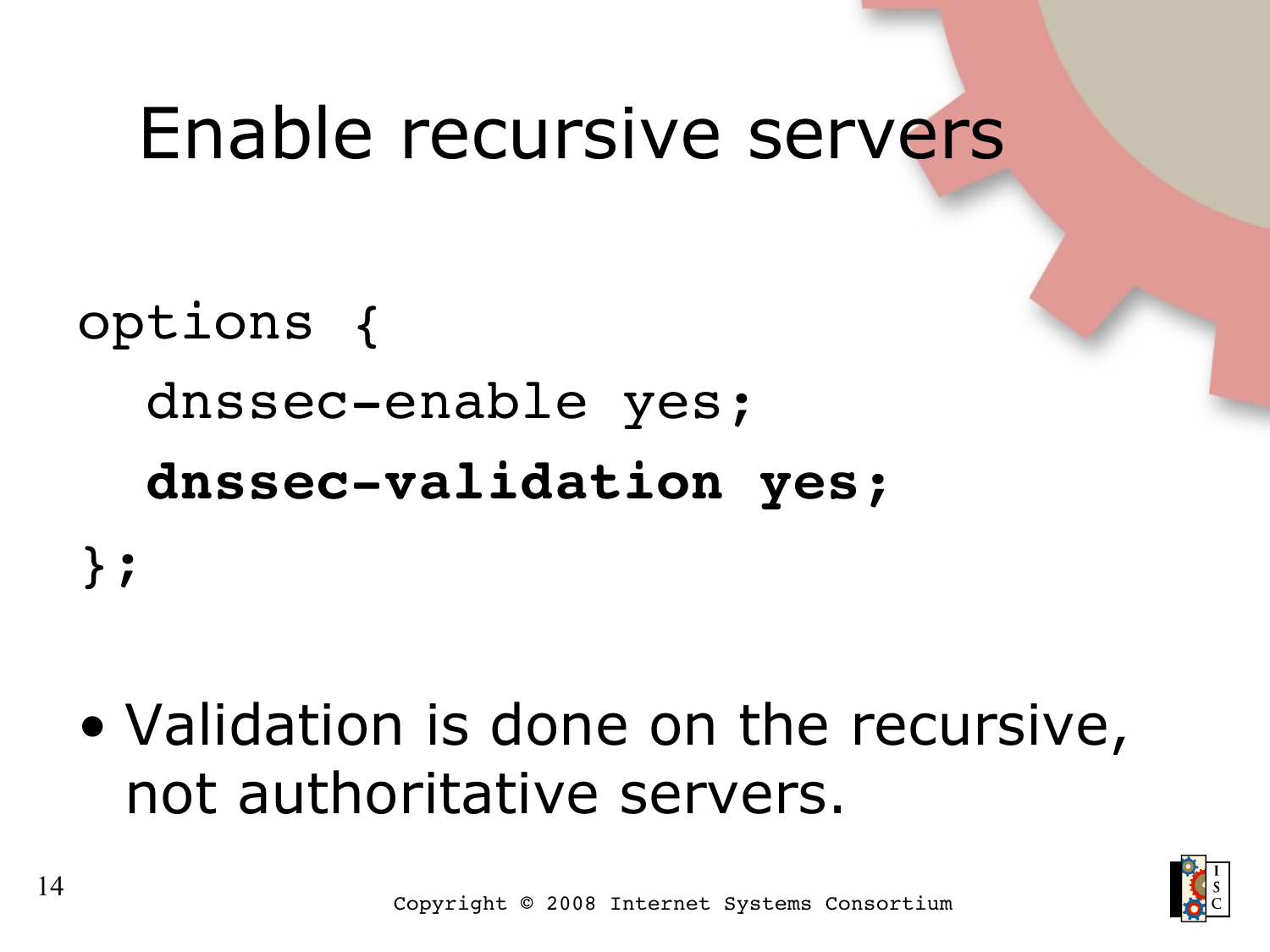# Securing a Zone

• For each zone, two keys are created

1) Zone Signing Key – used to sign the data within the zone

2) Key Signing Key – used to sign the Zone signing key and to create the "Secure Entry Point" for the zone

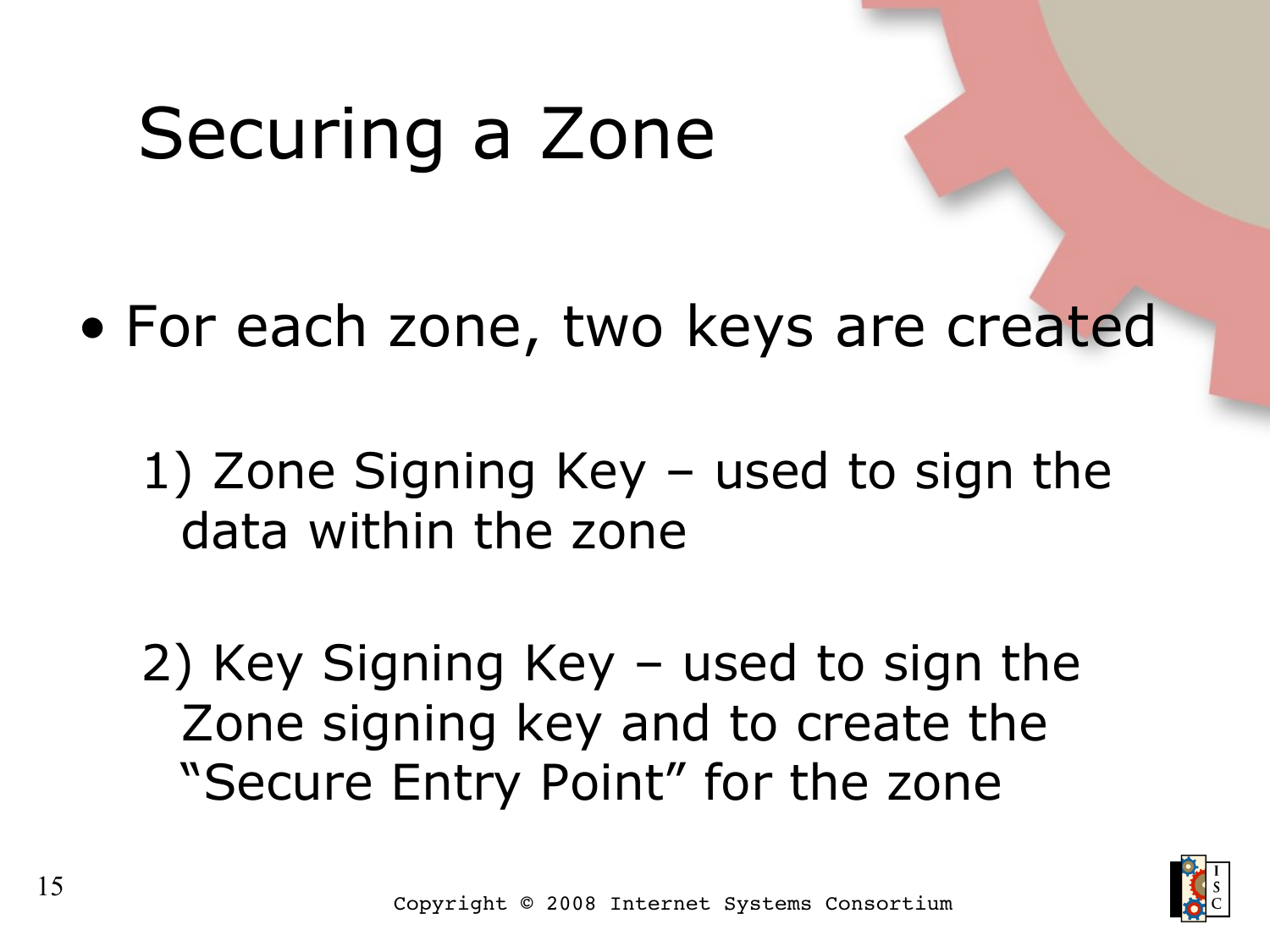# Create the Keys

- Creating the ZSK dnssec-keygen -a RSASHA1 -b 1024 n ZONE zonename
	- Uses the RSASHA1 algorithm
	- **1024 bits in length**
	- **This is a DNSSEC ZONE key**

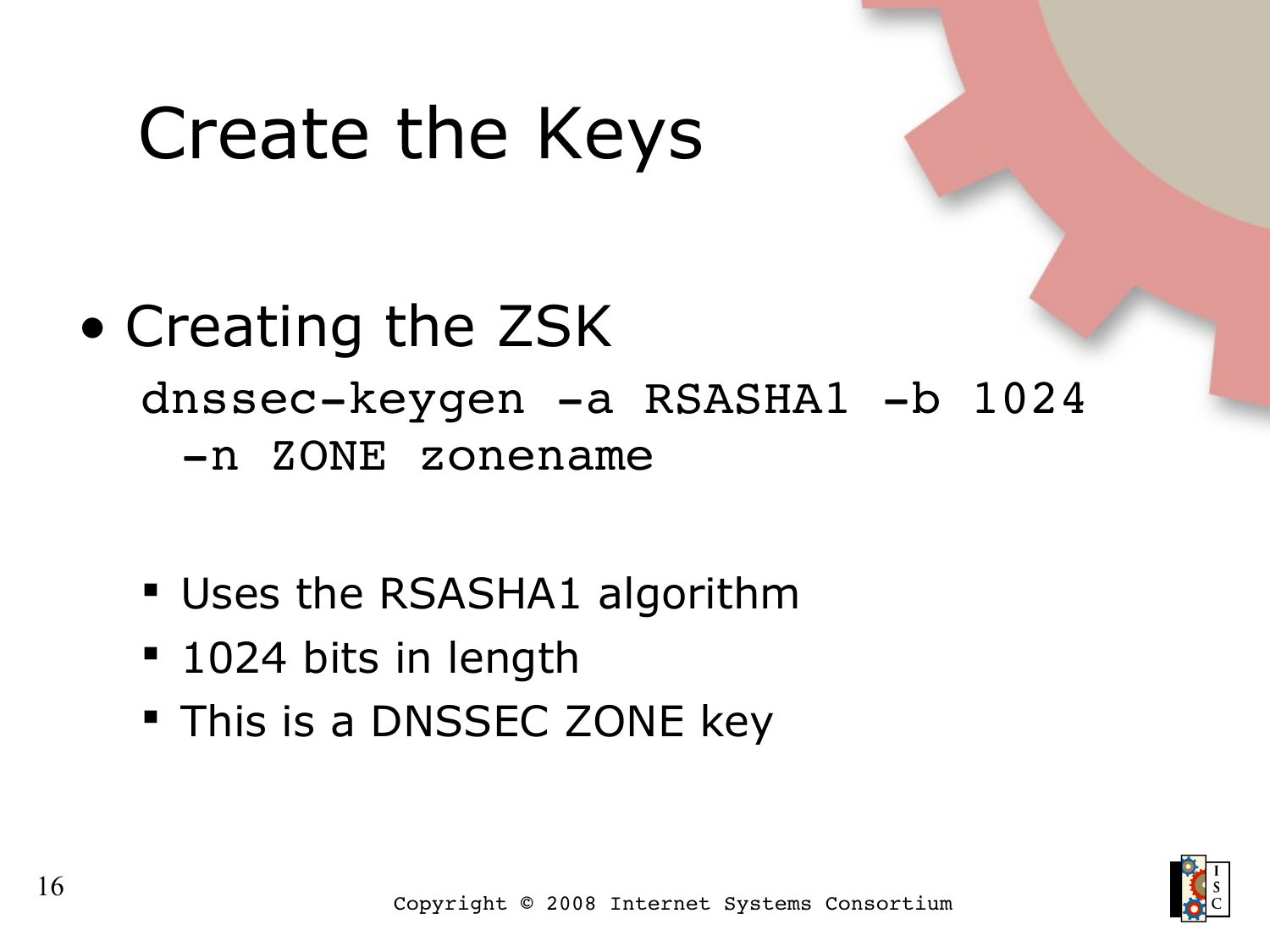# Create the Keys

- Creating the ZSK dnssec-keygen -a RSASHA1 -b 1024 n ZONE zonename
- Creates 2 files

Kzonename+*<alg>*+*<fing>*.key

Kzonename+*<alg>*+*<fing>*.private

- $\blacksquare$ . key is public portion of the key
- **.** private is private portion of the key

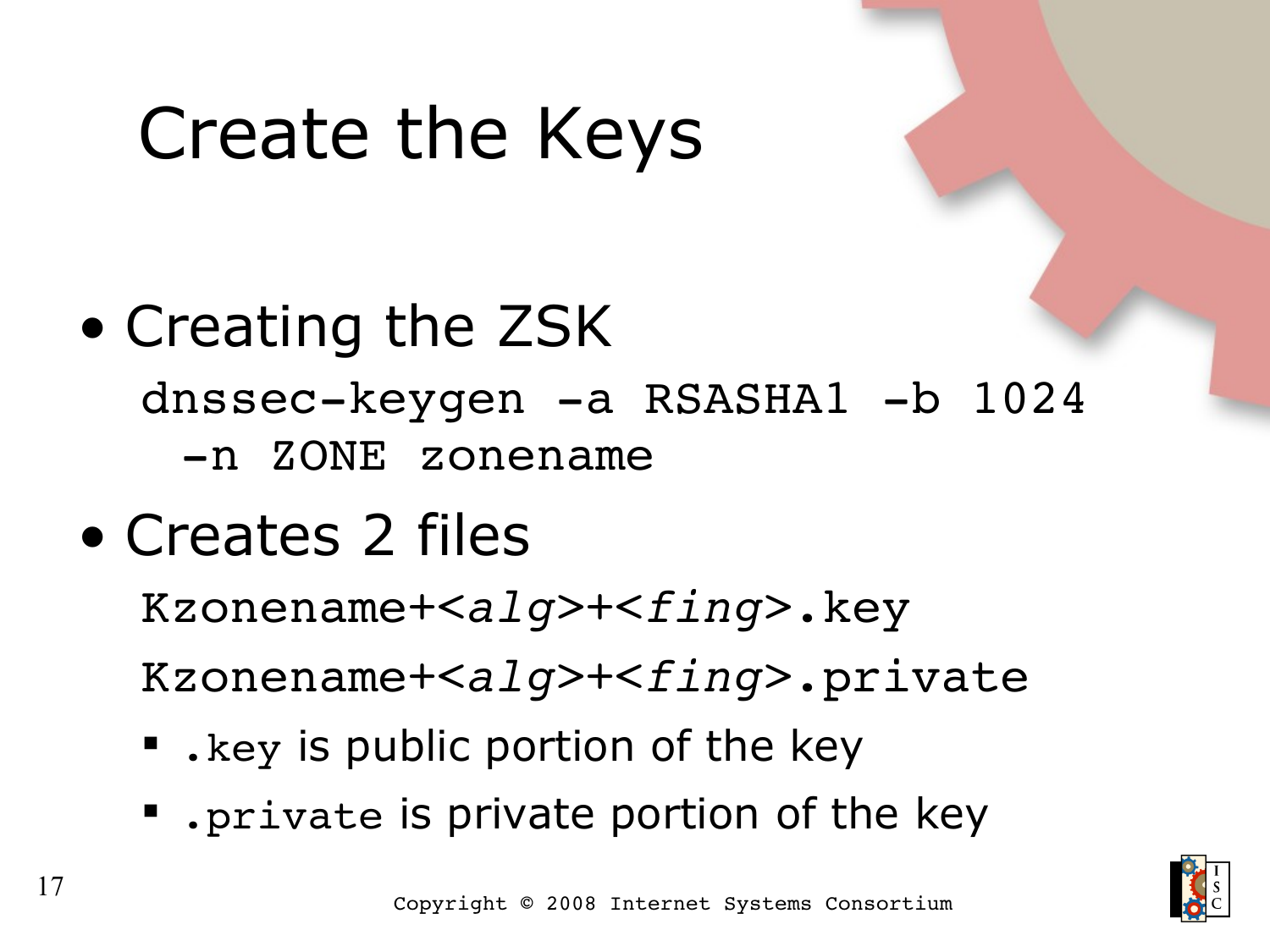# Create the Keys

- Creating the KSK: dnssec-keygen -a RSASHA1 -b 4096 -n ZONE -f KSK zonename
	- Uses the RSASHA1 algorithm
	- 4096 bits in length This large key will need lots of entropy!
	- **This is a DNSSEC ZONE key**
	- **Has the Secure Entry Point (KSK) bit set**

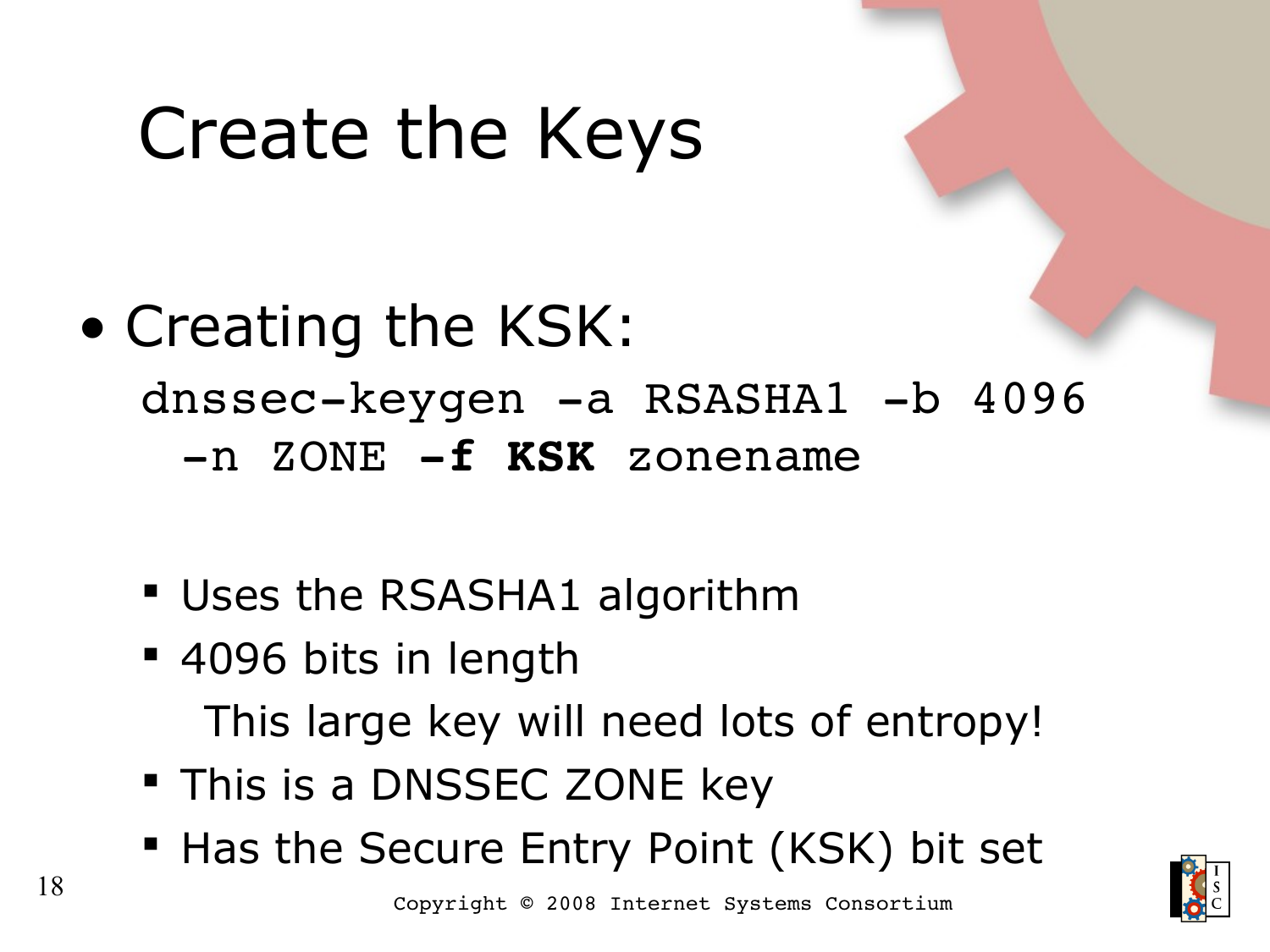# Prepare the Zone

• Add the public portions of both KSK and ZSK to the zone to be signed

\$INCLUDE in zonefile or cat Kzonename+\*.key >> zonefile

Beware of only using one > !

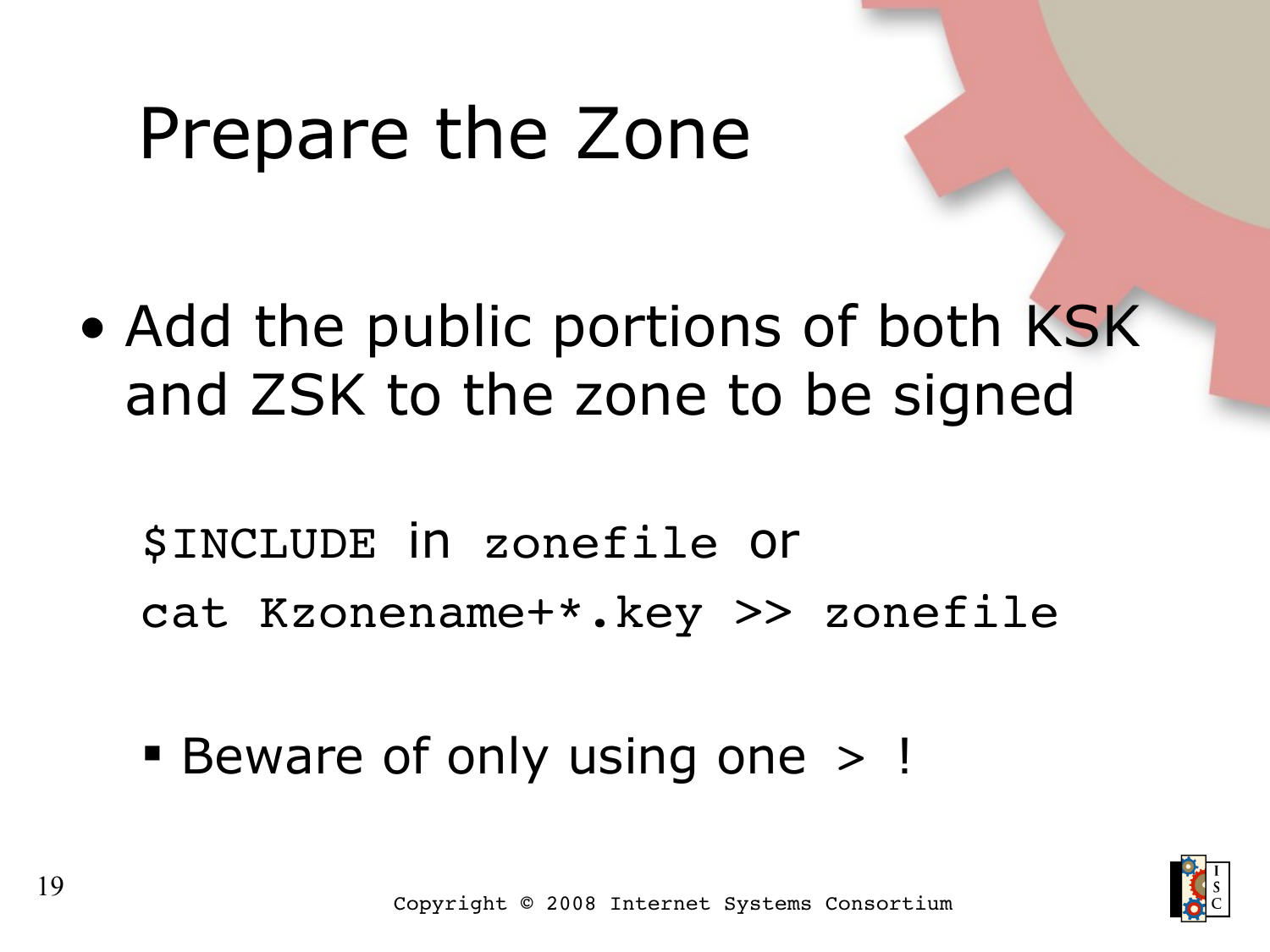• Add the RRSIG, NSEC and associated records to the zone

dnssec-signzone [-o zonename] [-N INCREMENT] [-k KSKfile] zonefile [ZSKfile]

• zonename defaults to zonefile Name the file after the zone!

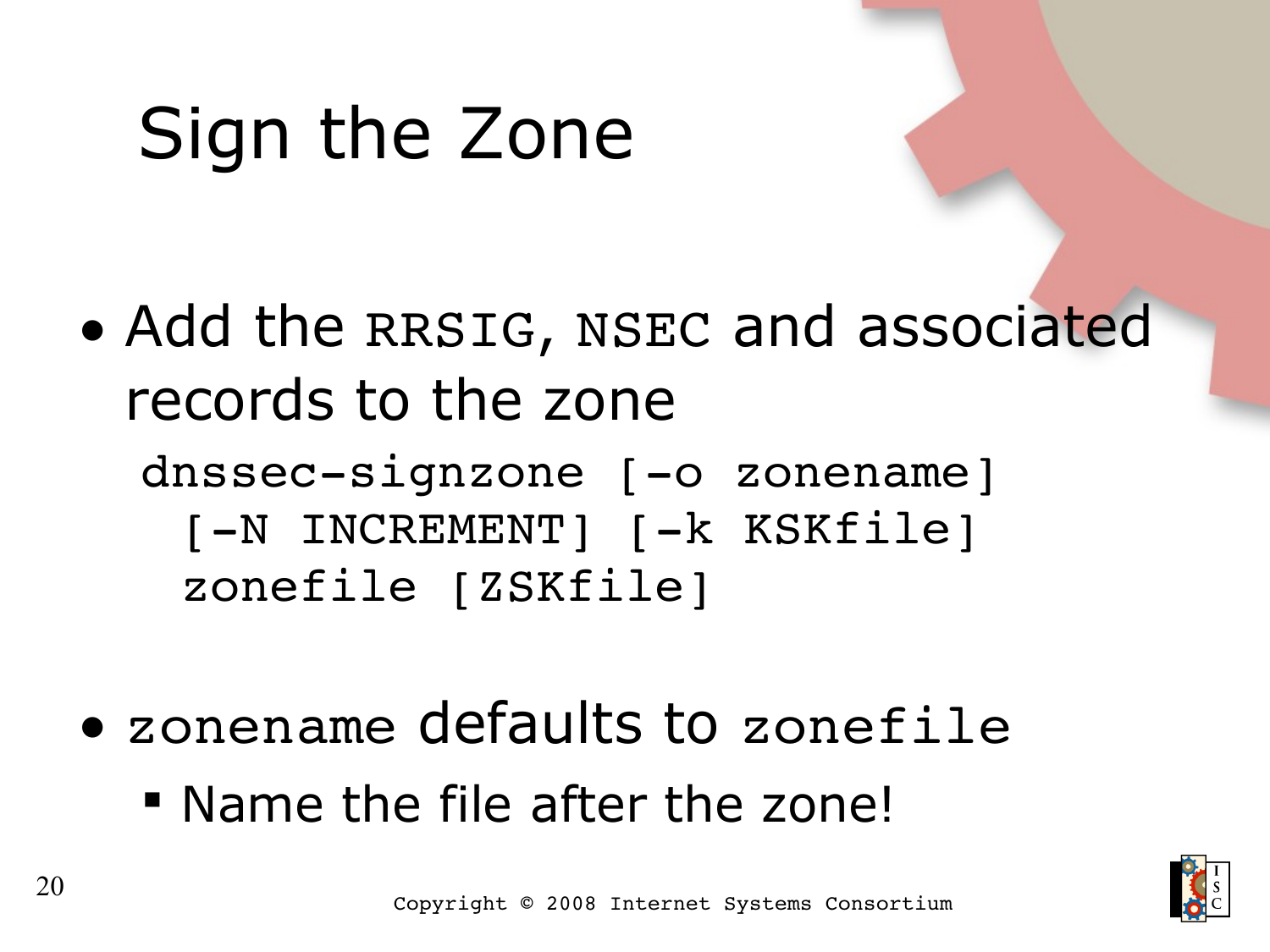#### dnssec-signzone [-o zonename] [-N INCREMENT] [-k KSKfile] zonefile [ZSKfile]

- $\bullet$   $-N$  INCREMENT automatically increments the serial number during signing
	- Removes "human error factor"

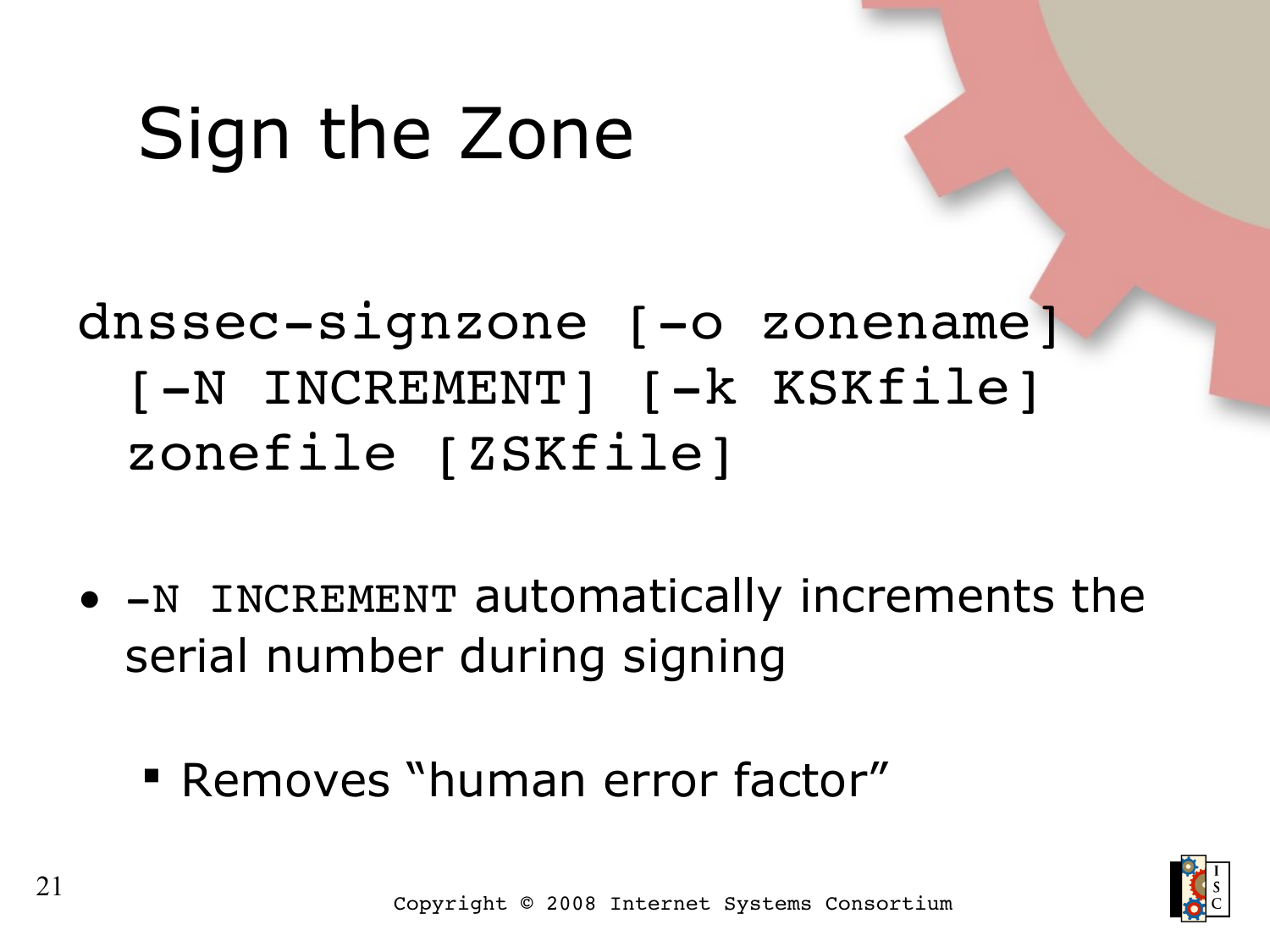#### dnssec-signzone [-o zonename] [-N INCREMENT] [-k KSKfile] zonefile [ZSKfile]

- KSKfile defaults to Kzonefile\*
	- with SEP bit set
- ZSKfile defaults to Kzonefile\*
	- without SEP bit set

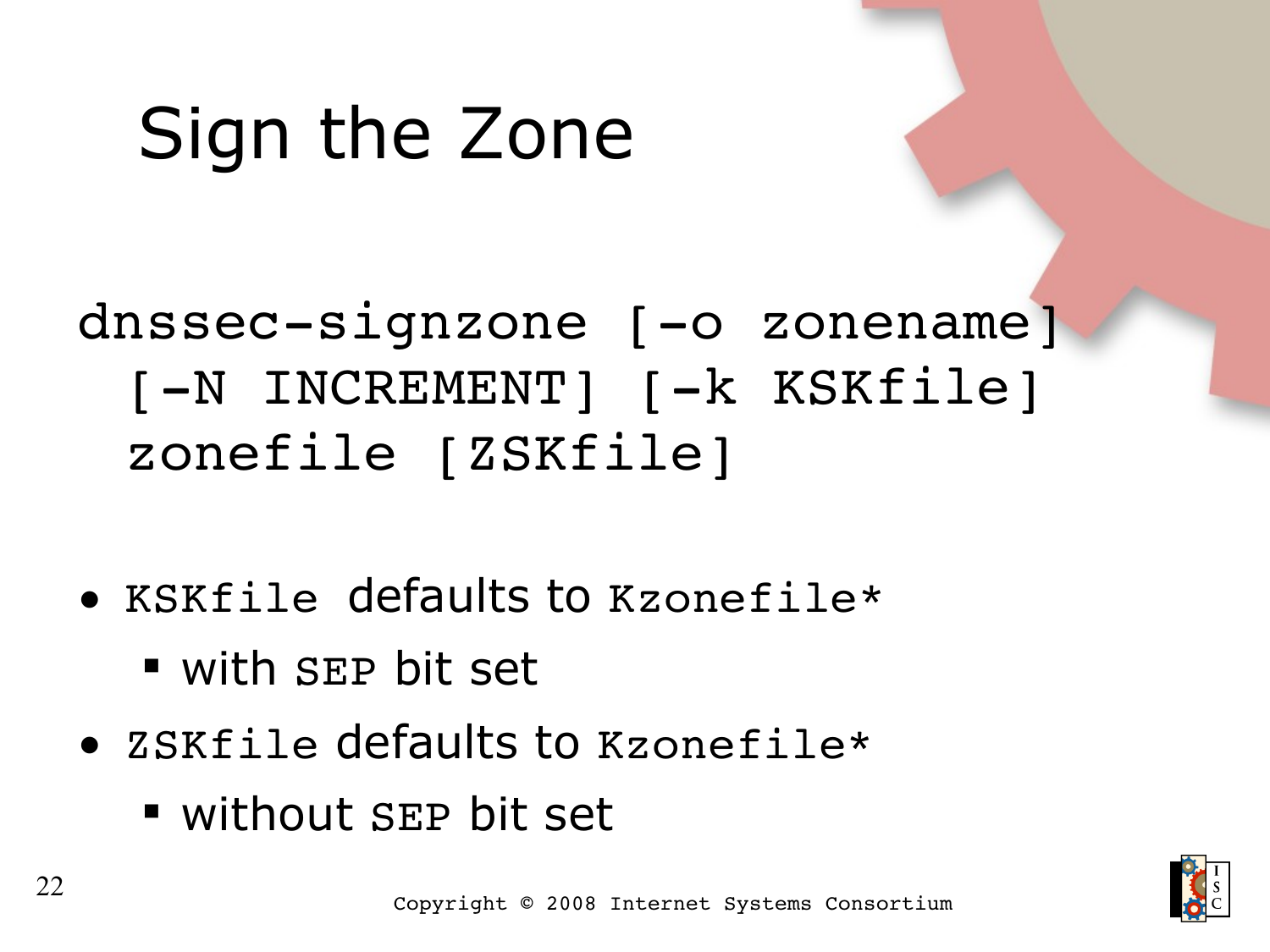#### dnssec-signzone [-o zonename] [-N INCREMENT] [-k KSKfile] zonefile [ZSKfile]

- Output file is zonefile.signed
	- Sorted in alphabetical order
	- RRSIG, NSEC & DNSKEY RRs included
	- Much larger than before!

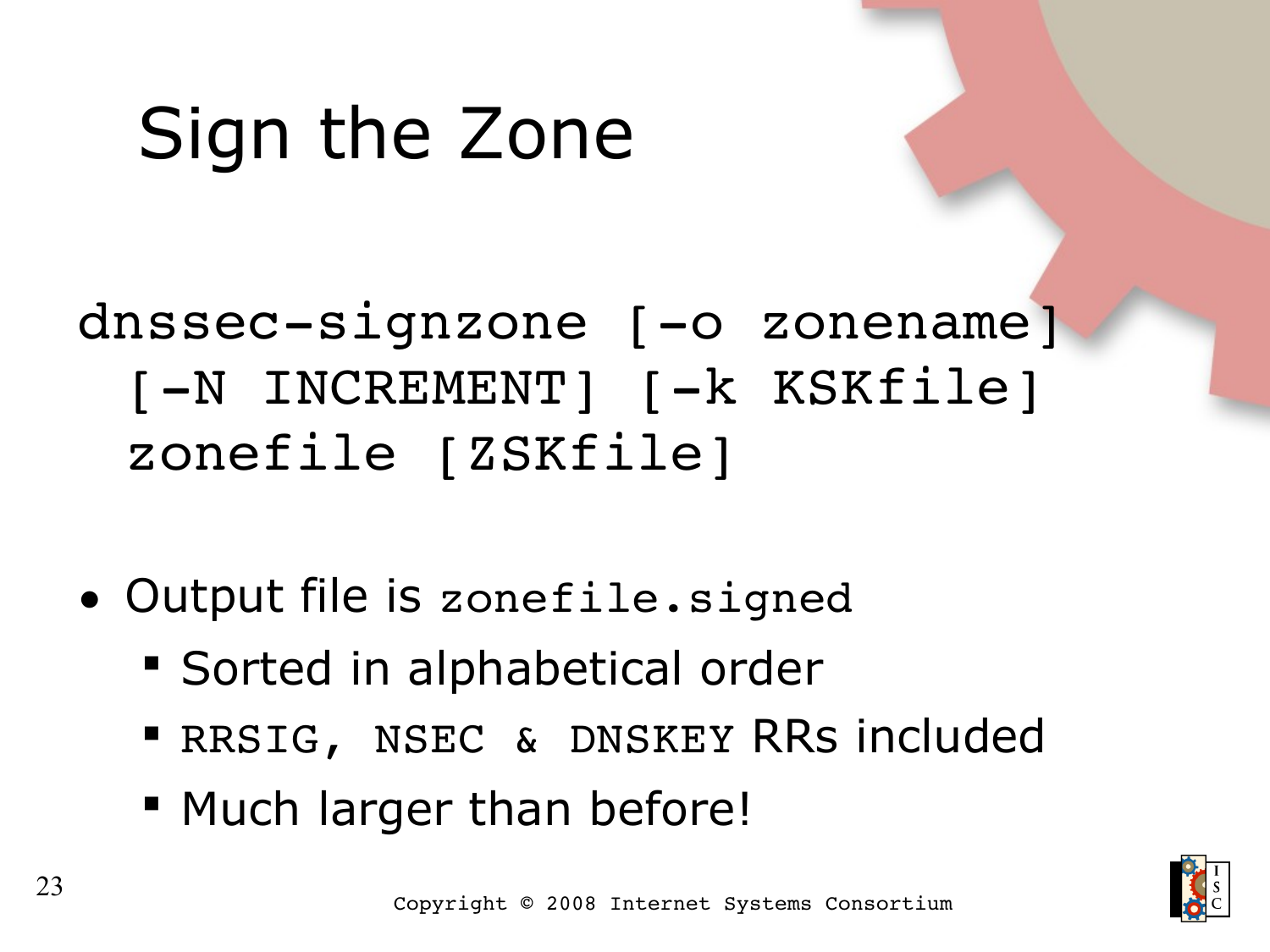### Update named.conf

Replace zone "zonename" { file "dir/zonefile"; };

zone "zonename" { file "dir/zonefile.signed"; };



With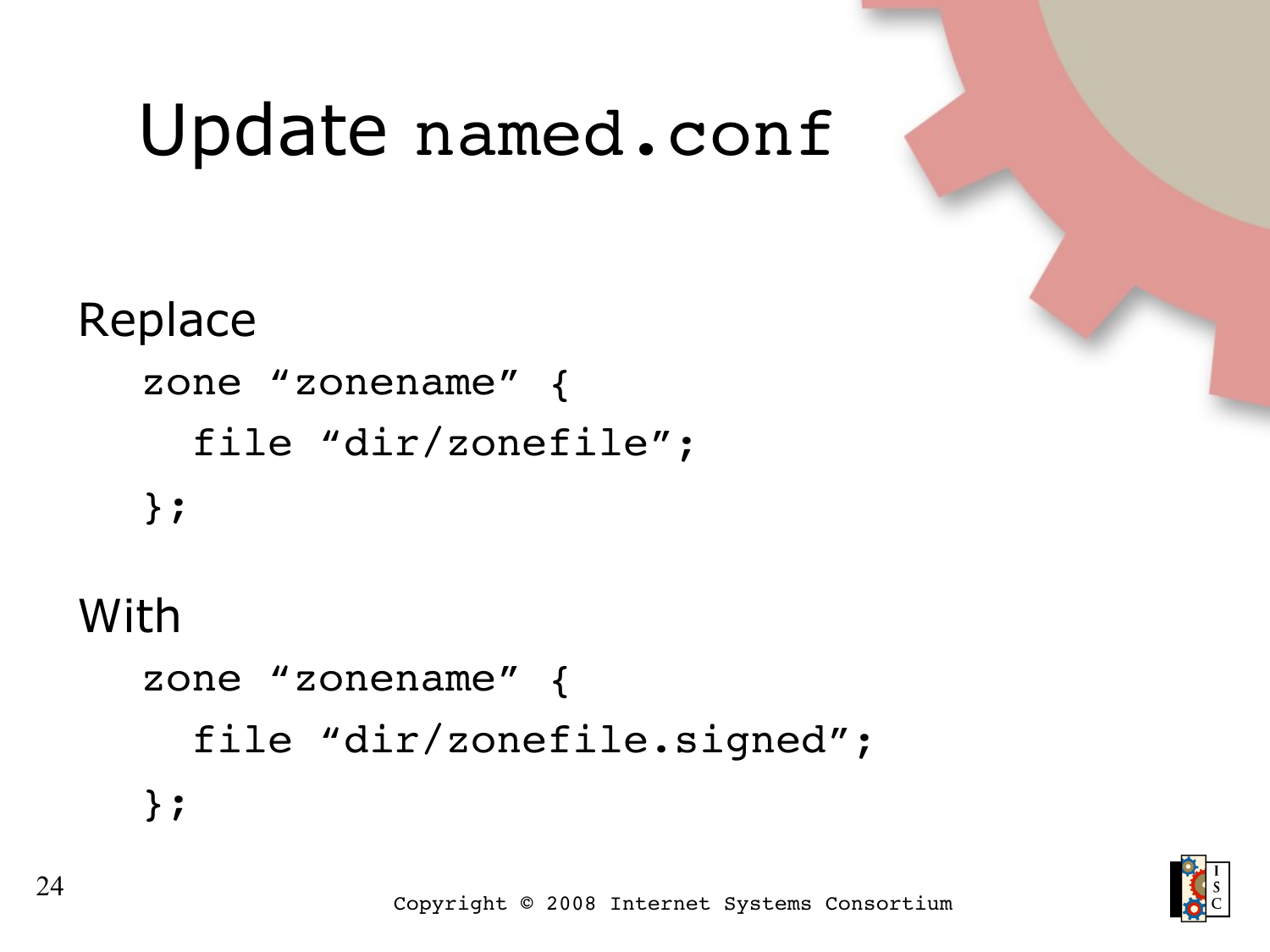# Start serving signed zone

- Tell named to re-read the configuration
	- rndc reconfig rndc flush
- You are now serving DNSSEC signed zones

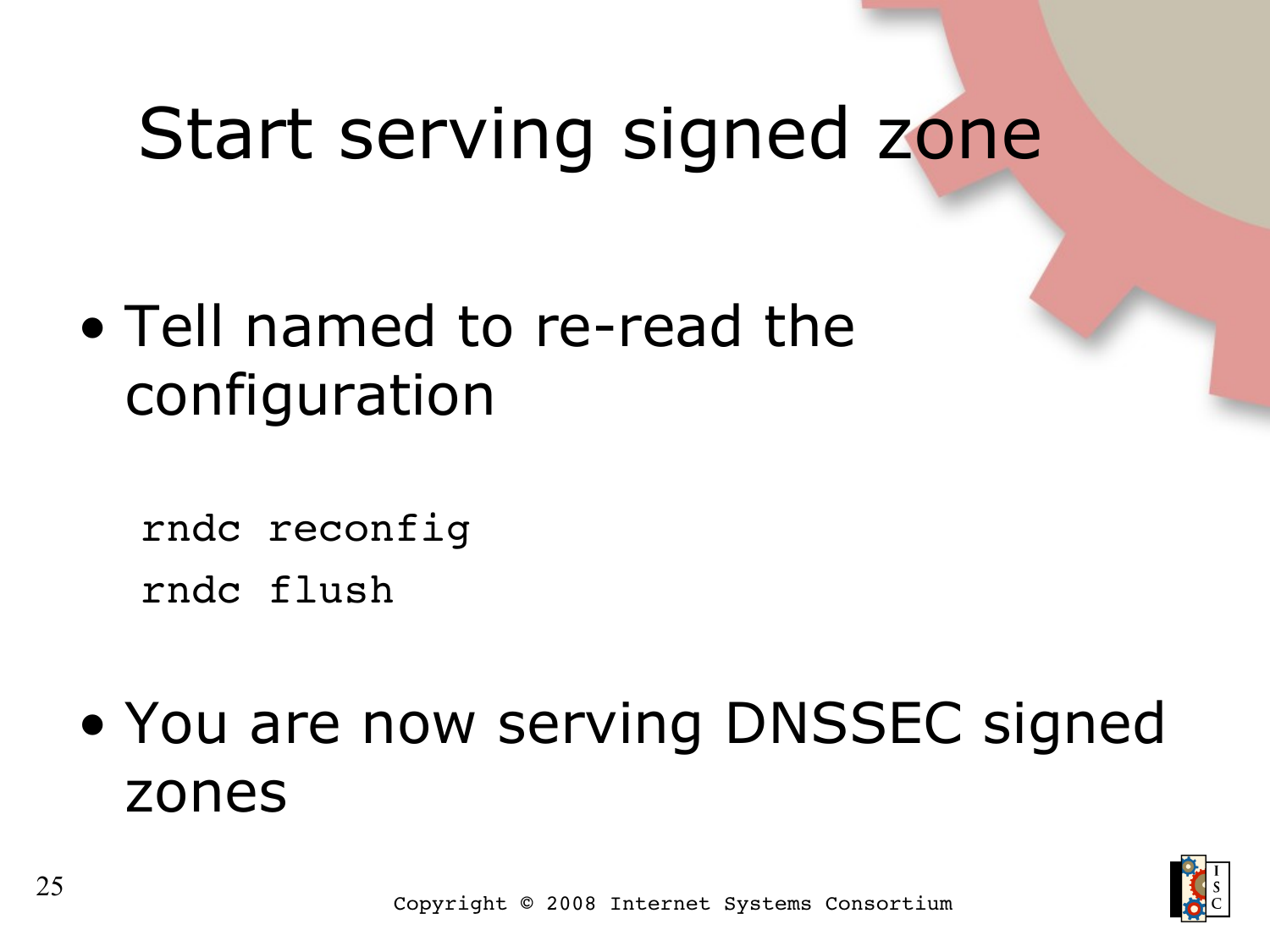# Periodic Maintenance Issues

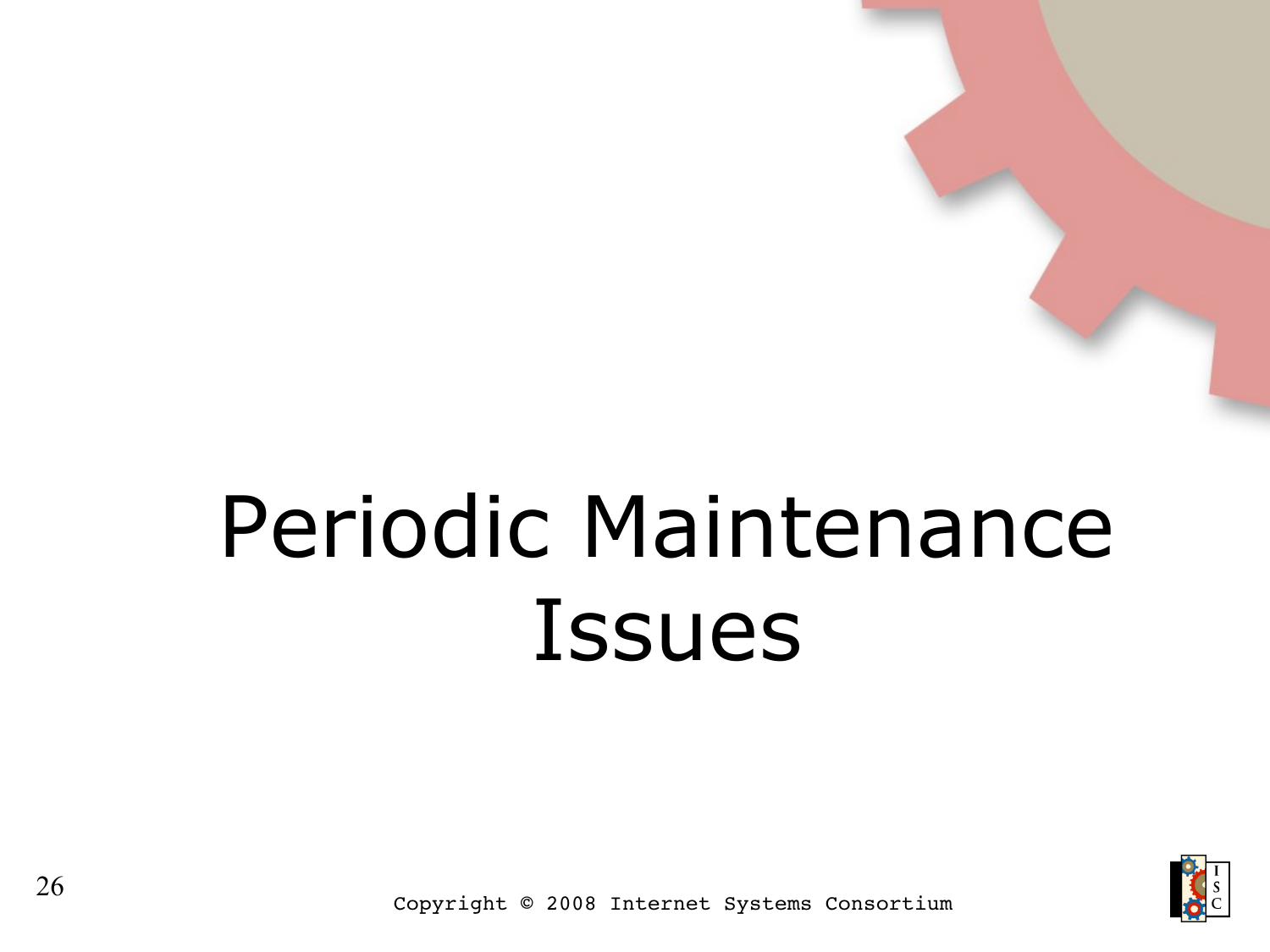### Periodic Zone Maintenance

- Signatures have lifespans
	- "Born-on" date 1 hour prior to running dnssec-signzone
	- Expiration date 30 days after running dnssec-signzone
- Expired signatures lead to zones that will not validate!

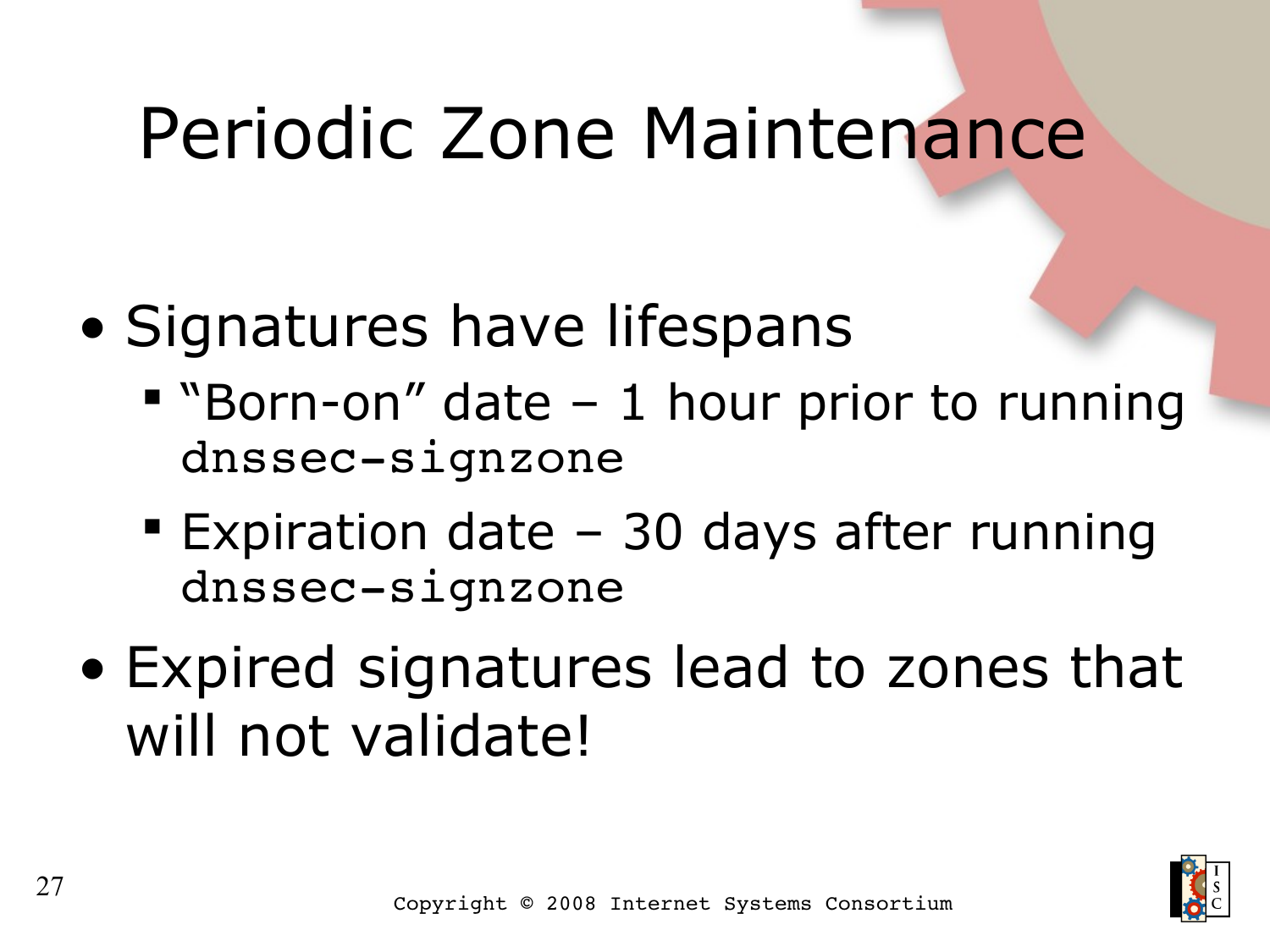### Periodic Zone Maintenance

- Any time you modify a zone or at least every 30 days (minus TTL) you must re-run dnssec-signzone
- If you don't
	- 1) Zone data will be stale
	- 2) Zone data will be GONE

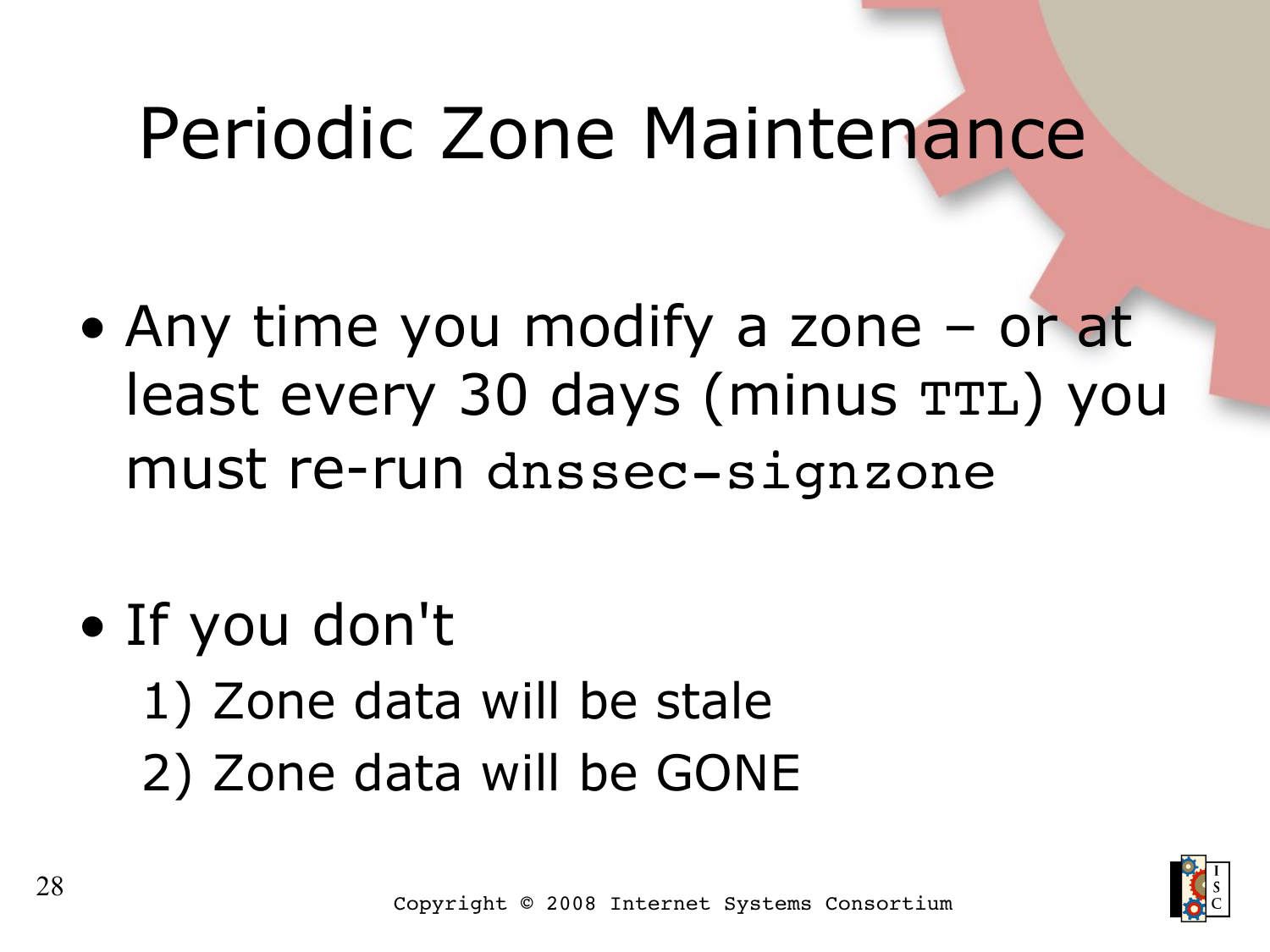# Periodic Key Maintenance

- Keys need to be rotated No "expiration date"
- The longer a key is in public view, the more likely it is to be compromised
- Compromise (theft) of a key may lead to the need to "roll" a key over

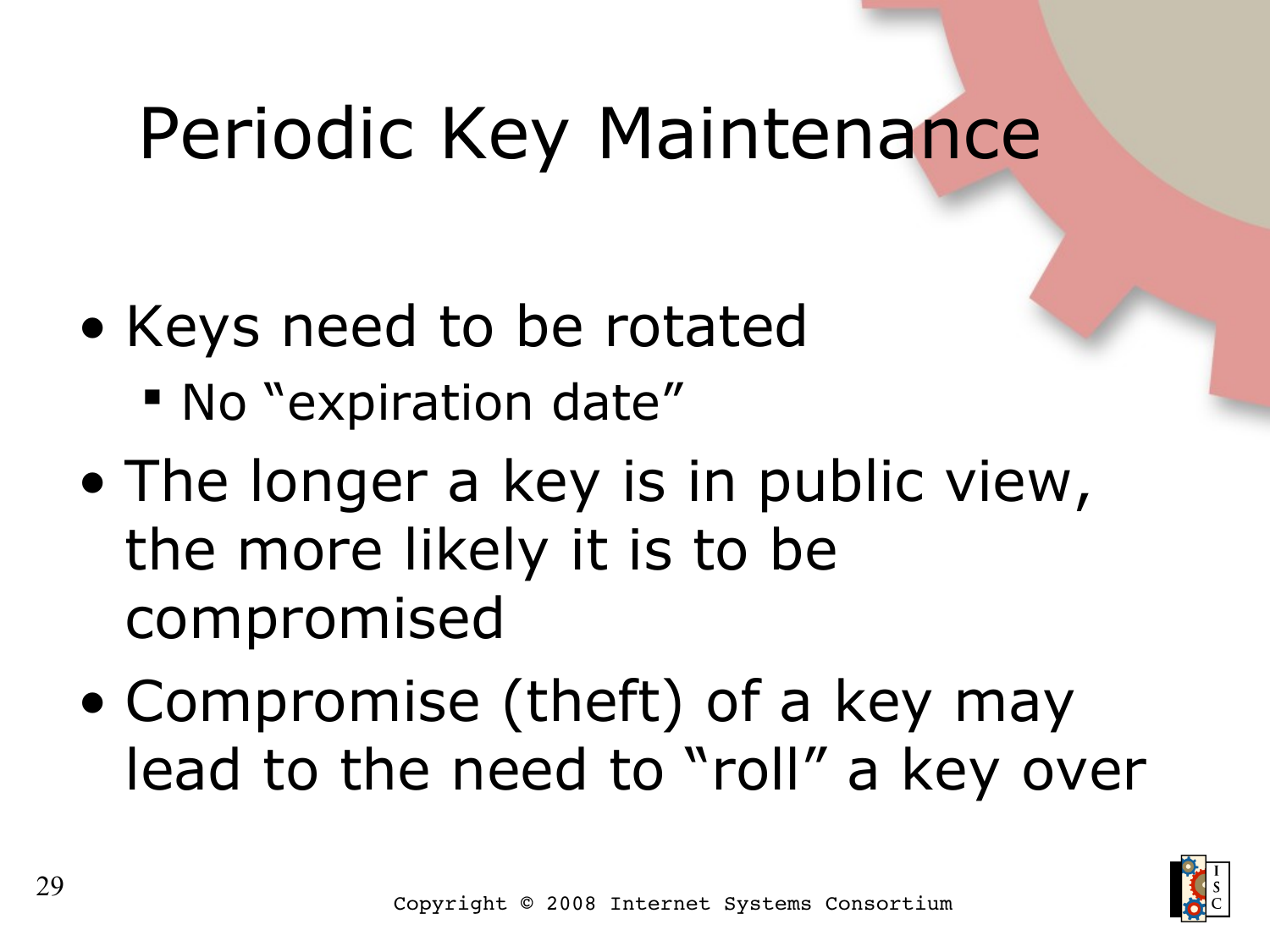### Periodic Key Maintenance

- KSK should be rolled once a year
- ZSK should be rolled every 3 months
- Procedure is more complex than this presentation will get into
- Automation exists now!

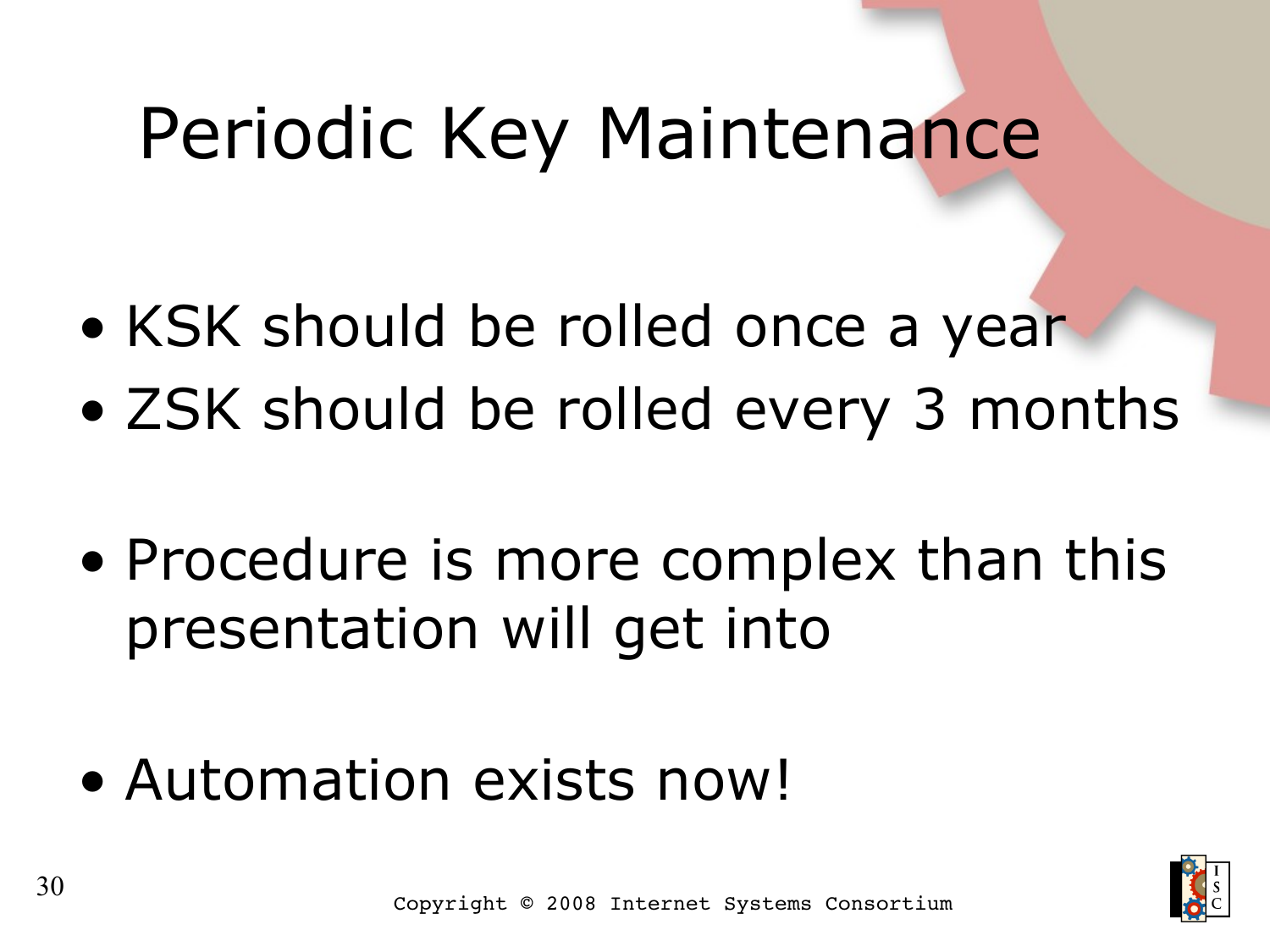# Real-World Example

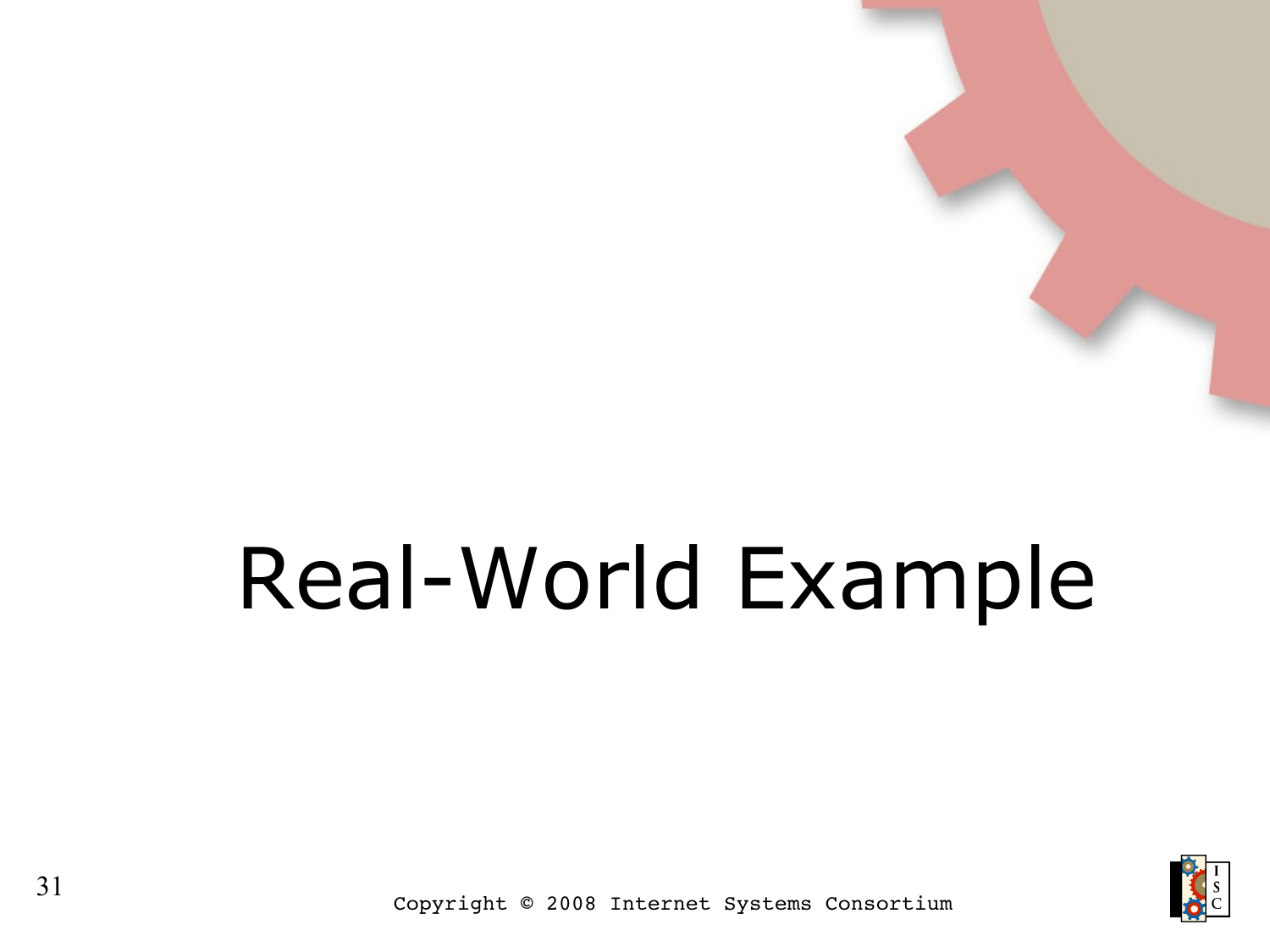- zonename to sign is udp53.org
- zonefile name is udp53.org
- Directory containing zonefile is /zone/udp53.org

Full path to zonefile is:

#### /zone/udp53.org/udp53.org

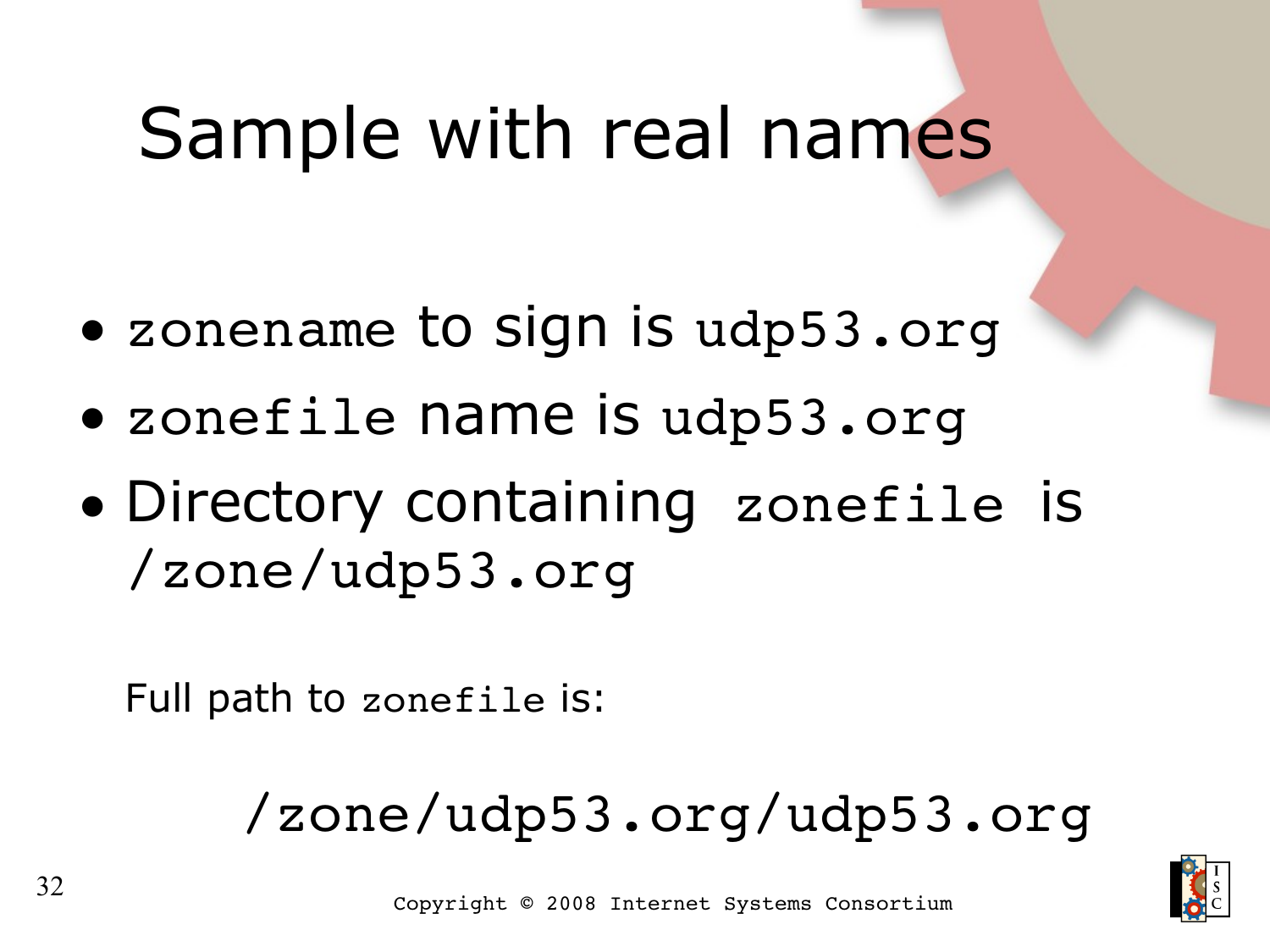*<add dnssecenable to named.conf>*

cd /zone/udp53.org

- dnssec-keygen -a rsasha1 -b 1024 -n ZONE udp53.org
- dnssec-keygen -a rsasha1 -b 4096 -n ZONE -f KSK udp53.org

cat Kudp53\*key >> udp53.org

dnssec-signzone -N INCREMENT udp53.org

*<change zone file entries to use .signed>*

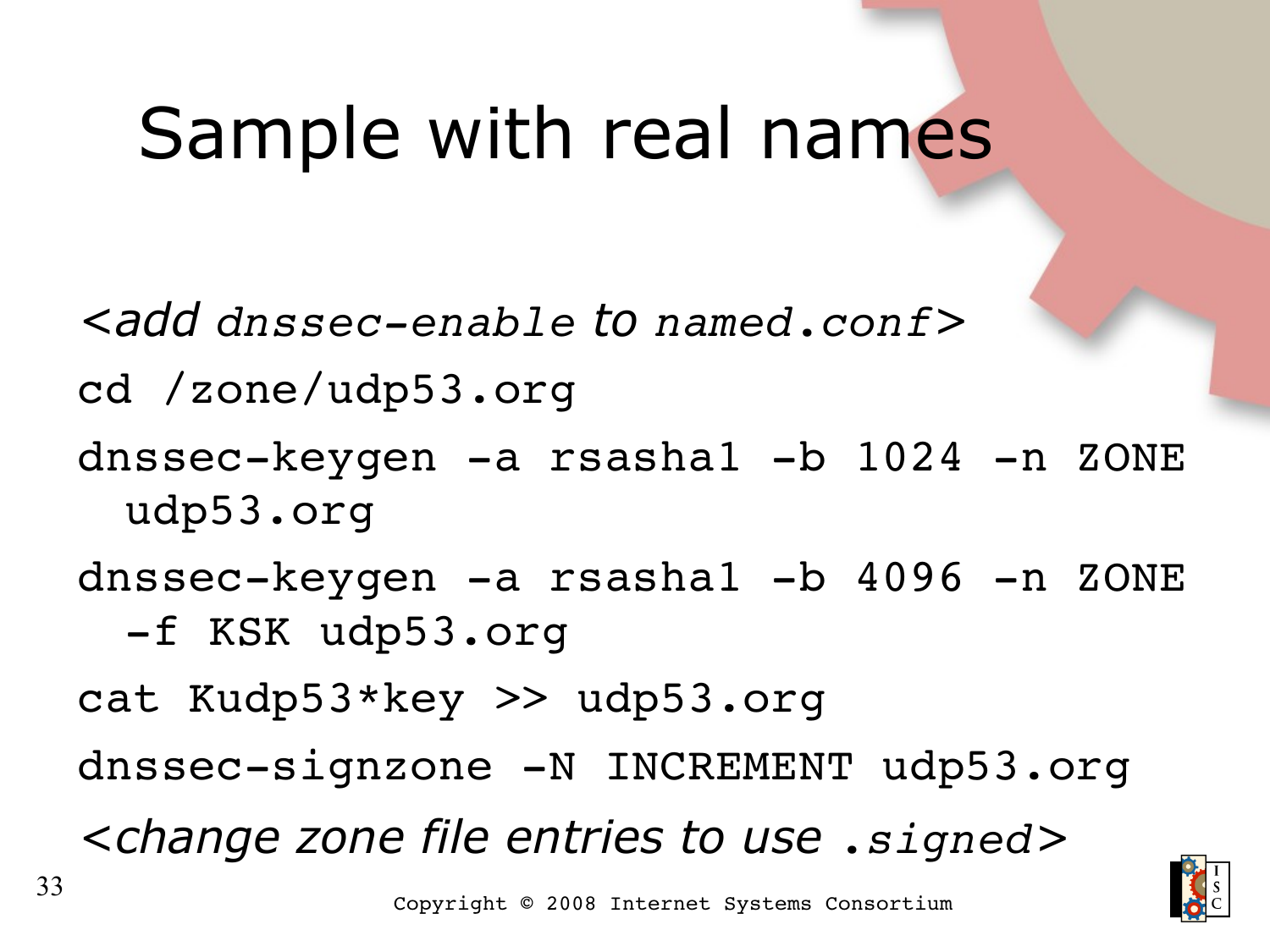- Initially, /zone/udp53.org contained ONLY the zonefile "udp53.org"
- When finished:
	- 2 ZSK files (.key and .private)
	- 2 KSK files (.key and .private)
	- 2 zonefiles (unsigned and .signed)

 $d$ sset-udp53.org file (DS RRs)

keyset-udp53.org file (DNSKEY RRs)

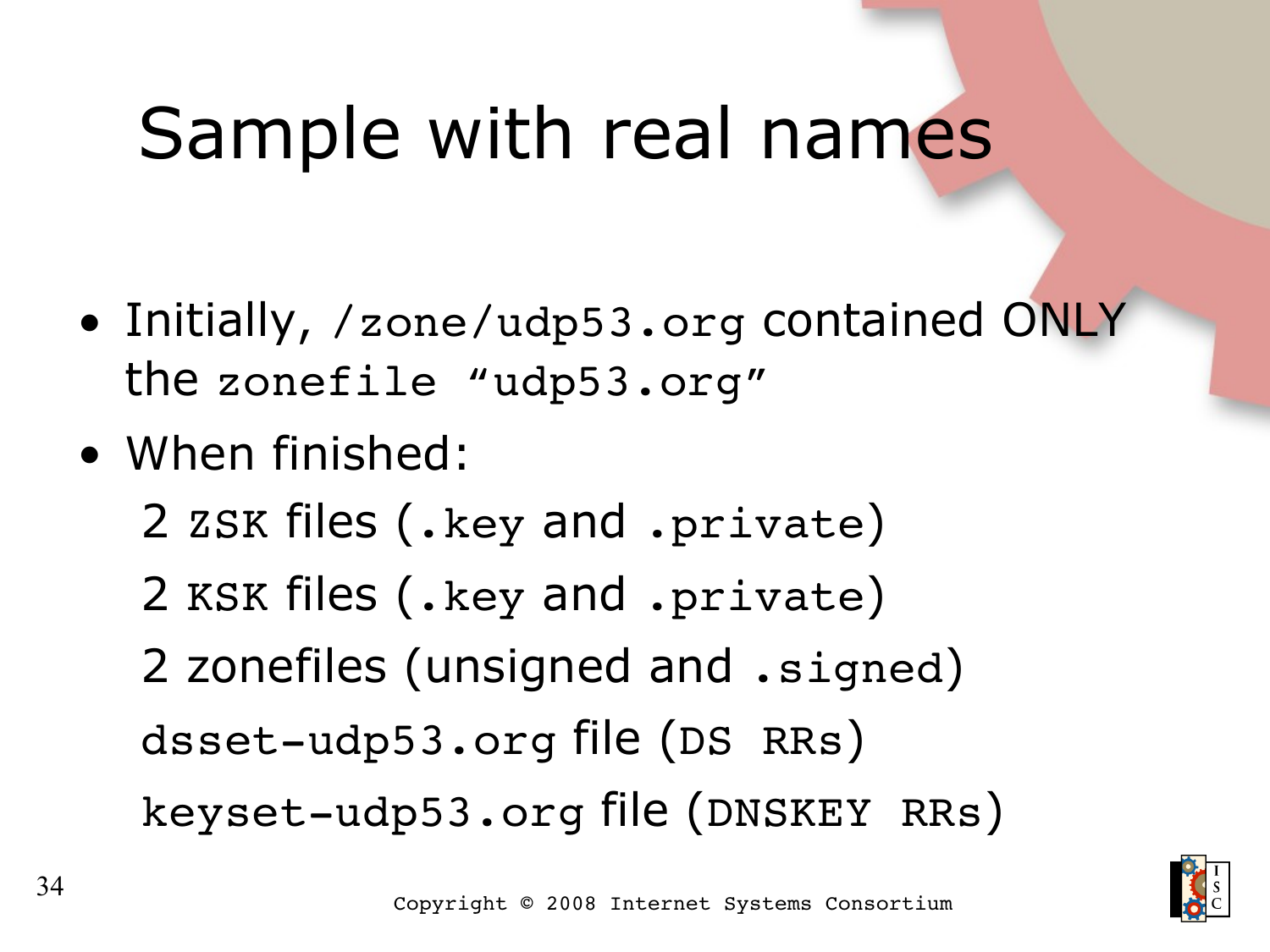- zonefile began with
	- 71 lines
	- 2,378 characters
- Ended with
	- 665 lines
	- 26,970 characters

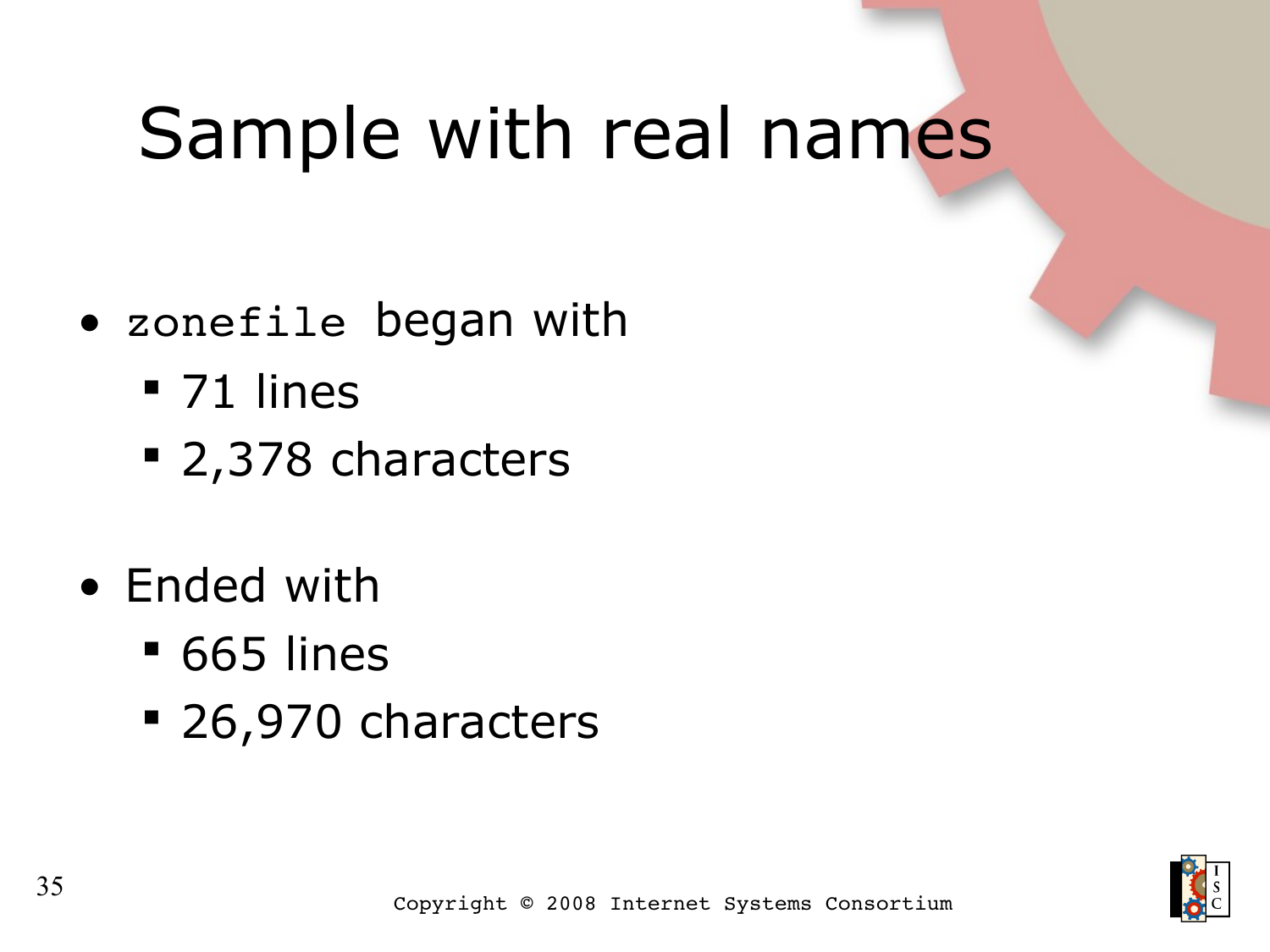# Notify parent of DNSSEC

- Your parent zone must now insert a "DS" RR to create a chain-of-trust
- Procedures will differ between organizations, but this must be done securely
	- will require use of dsset- and/or keyset-files

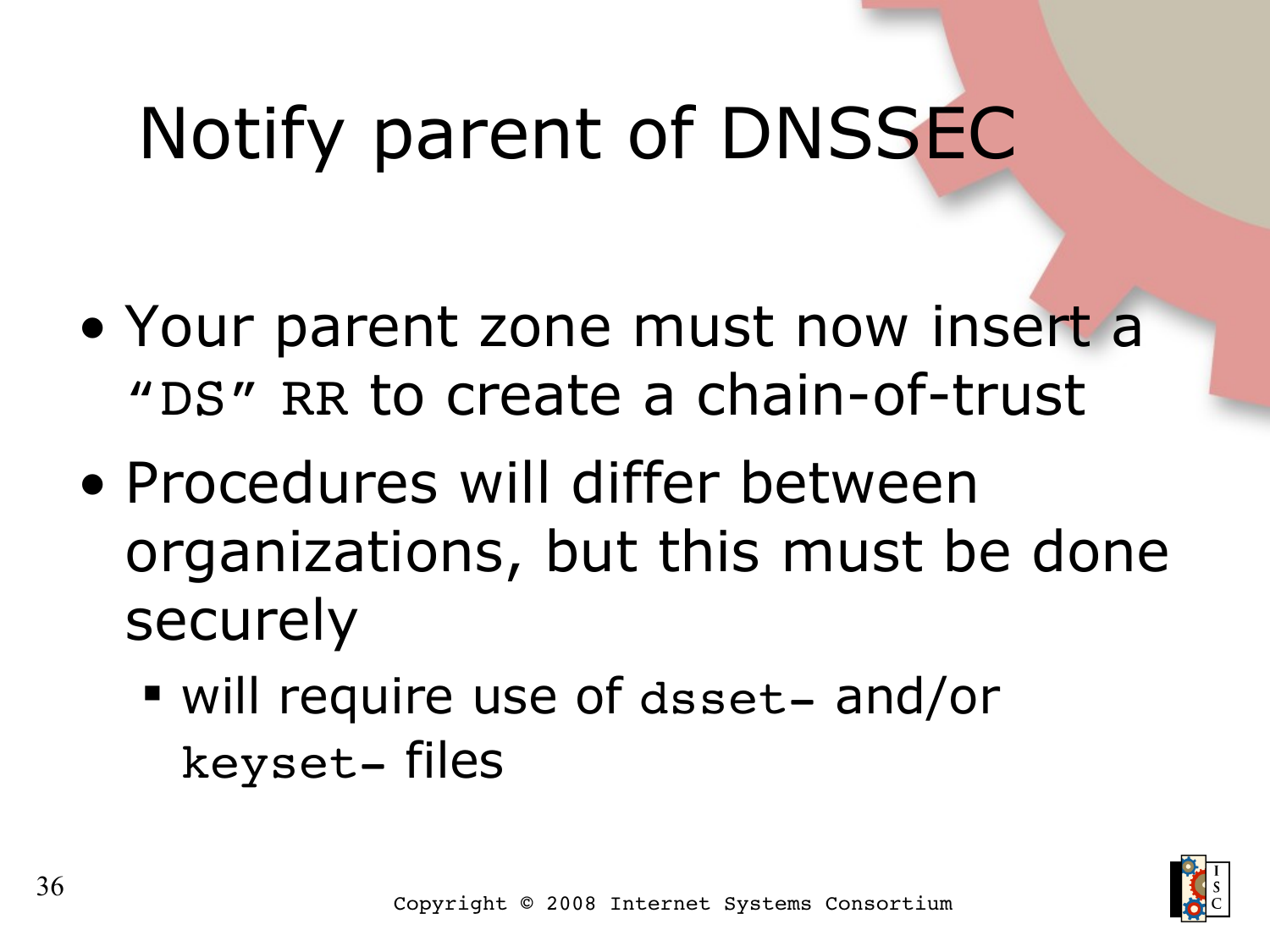## DNSSEC unaware parent

- Not all TLDs support DNSSEC
	- **Actually, VERY FEW TLDs currently** support DNSSEC
- Provide your DNSKEY to those that you wish to have validate your zone
	- This must be done securely, not just with "dig"

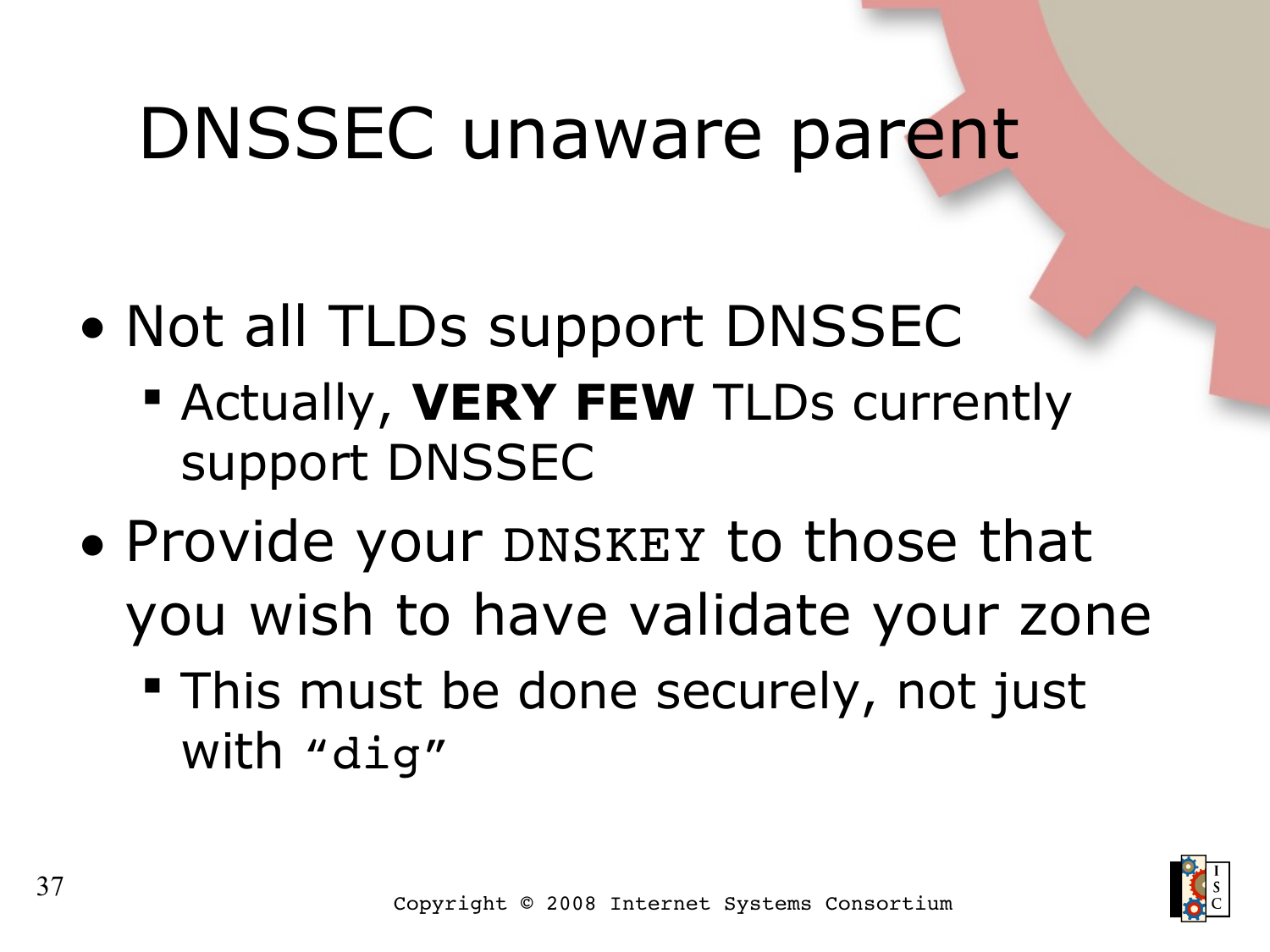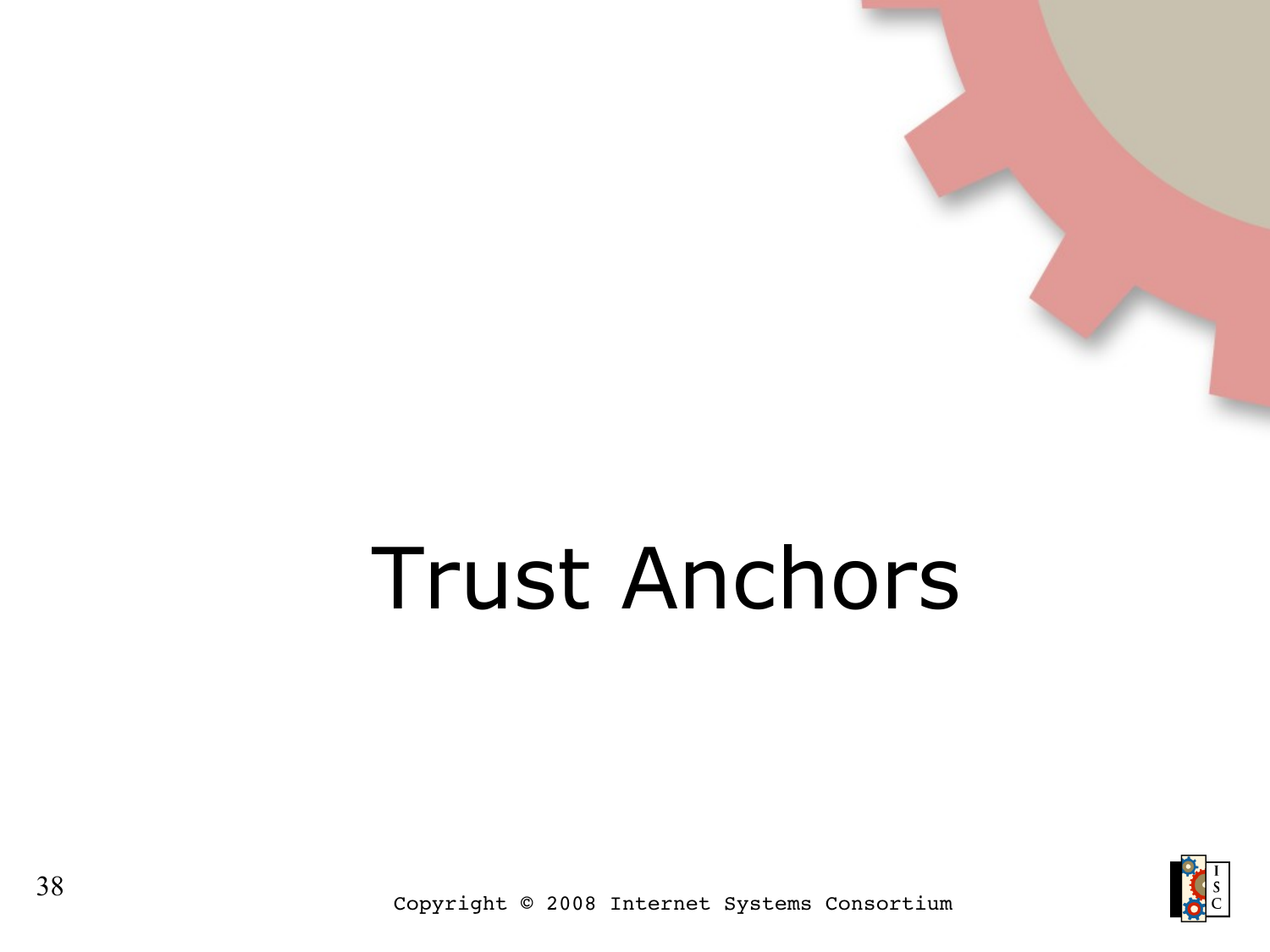- To validate other zones, you must insert "trust anchors" for each zone apex below which you wish to validate
- The ultimate trust anchor would be a signed DNS root (".") with fully populated TLDs

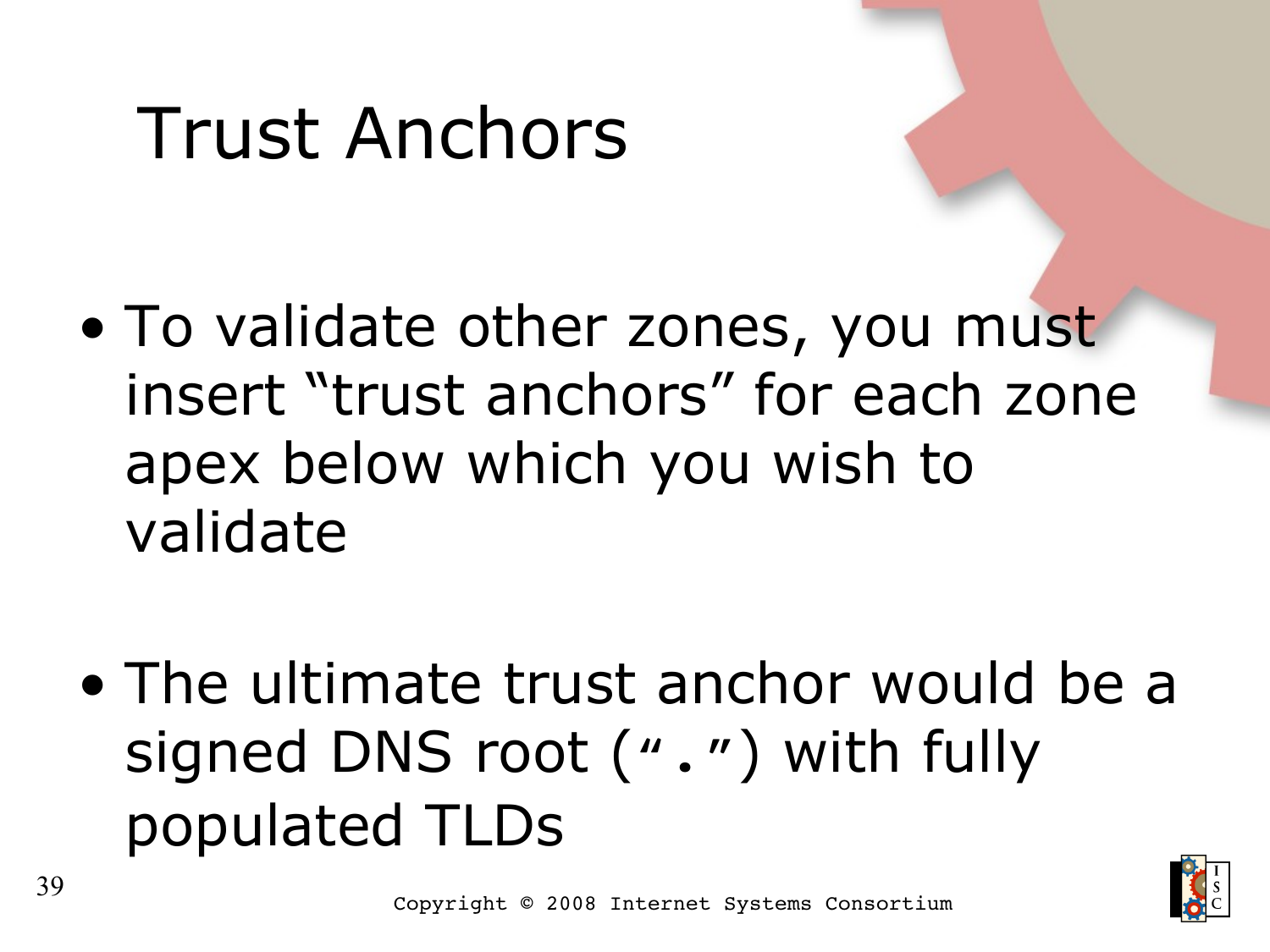- When the DNS root (".") is signed, there will only be one required trust anchor
- Even after the DNS root is signed, it is still possible and probably necessary to have additional trust anchors

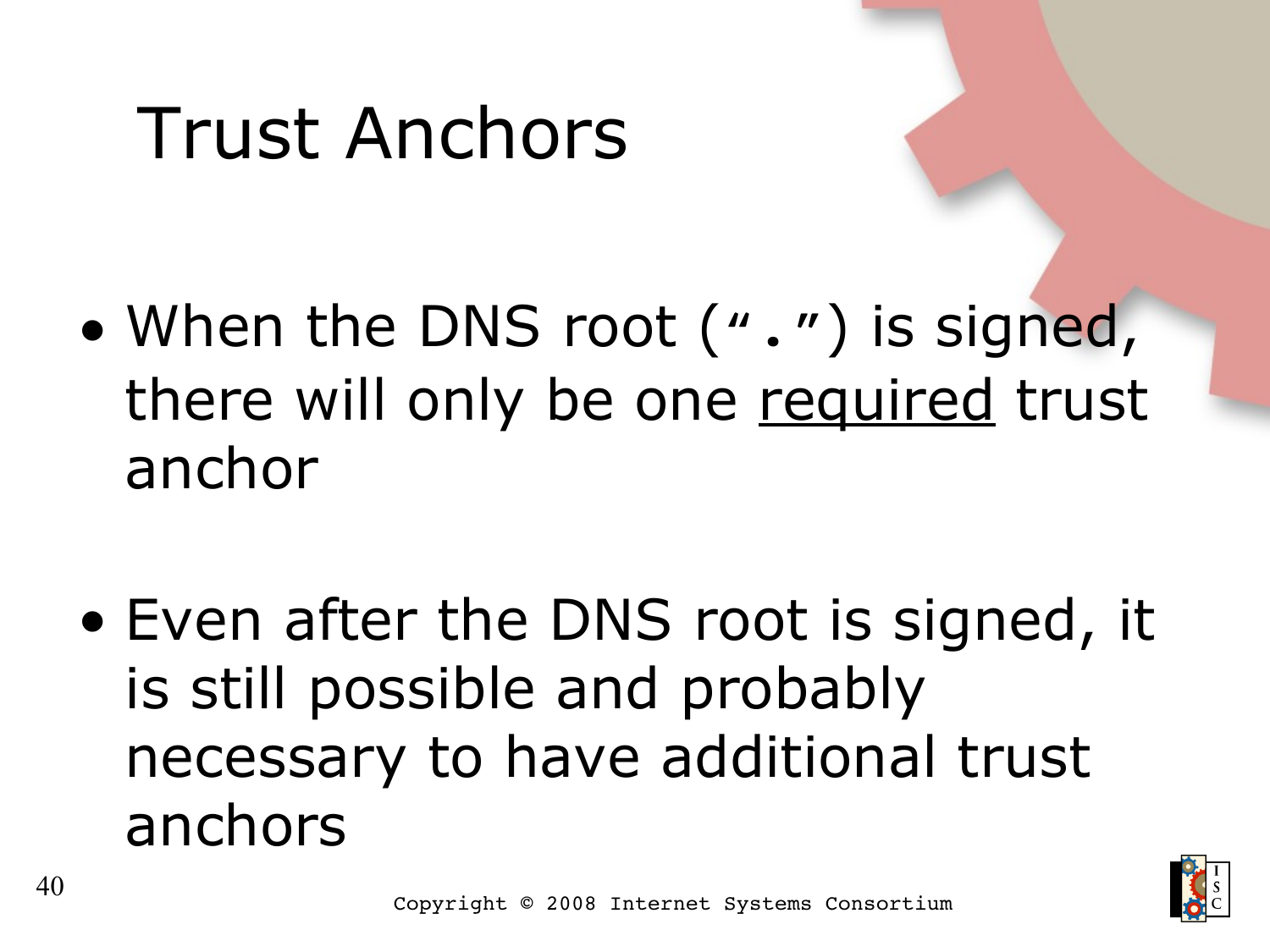- At this time (Summer 2008), the DNS root (".") isn't signed
- Individual trust-anchors are required
- Trust anchors must be obtained by trusted means
- DNS is not one of those means, HOWEVER...

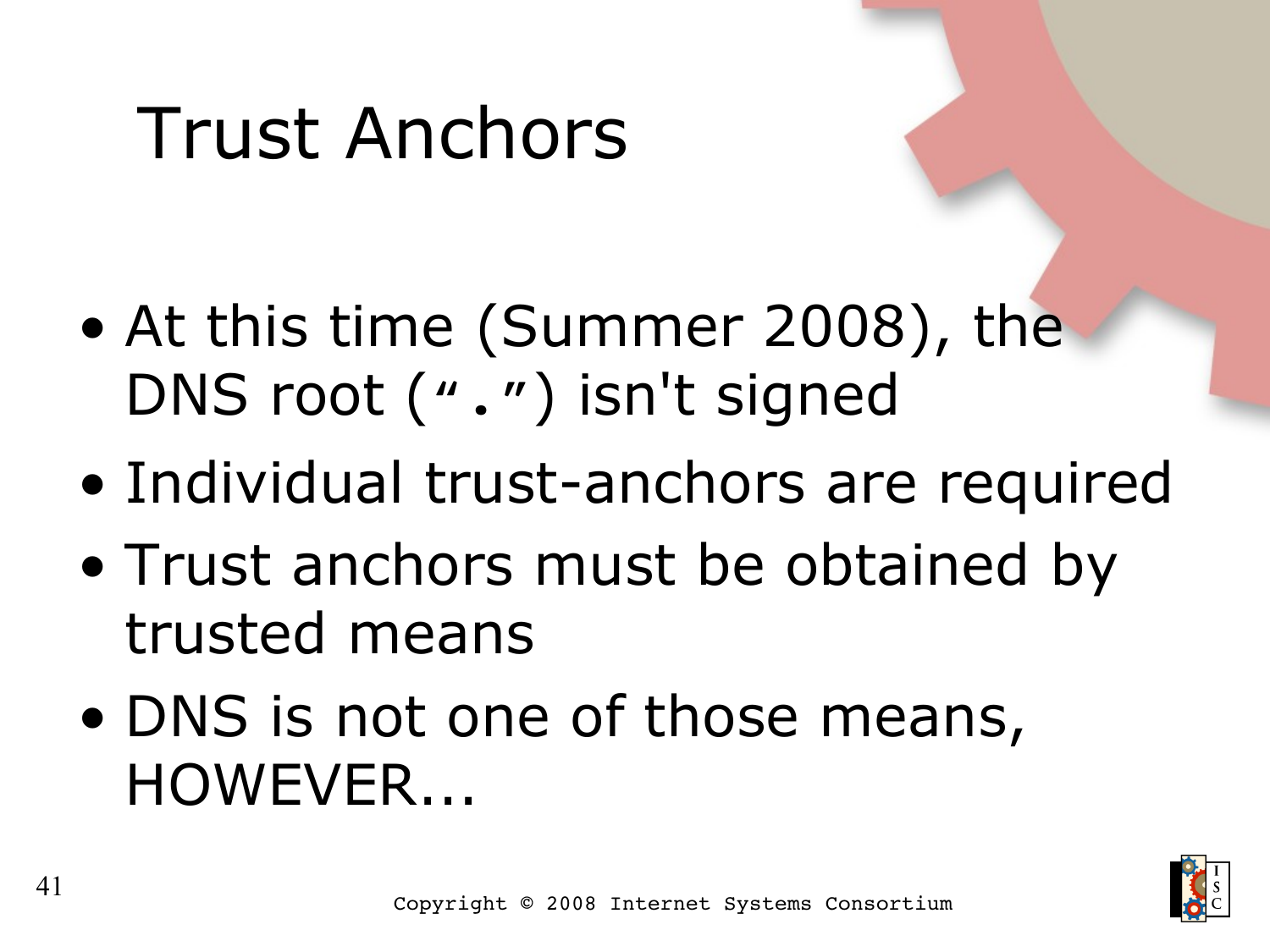### dig udp53.org DNSKEY

udp53.org. 14400 IN DNSKEY 256 3 5 BE[...]/V1 udp53.org. 14400 IN DNSKEY 257 3 5 BE[...]1ylot7

• Doing the "dig" provides something that can be verified via other means (web, phone, printed media, etc.)

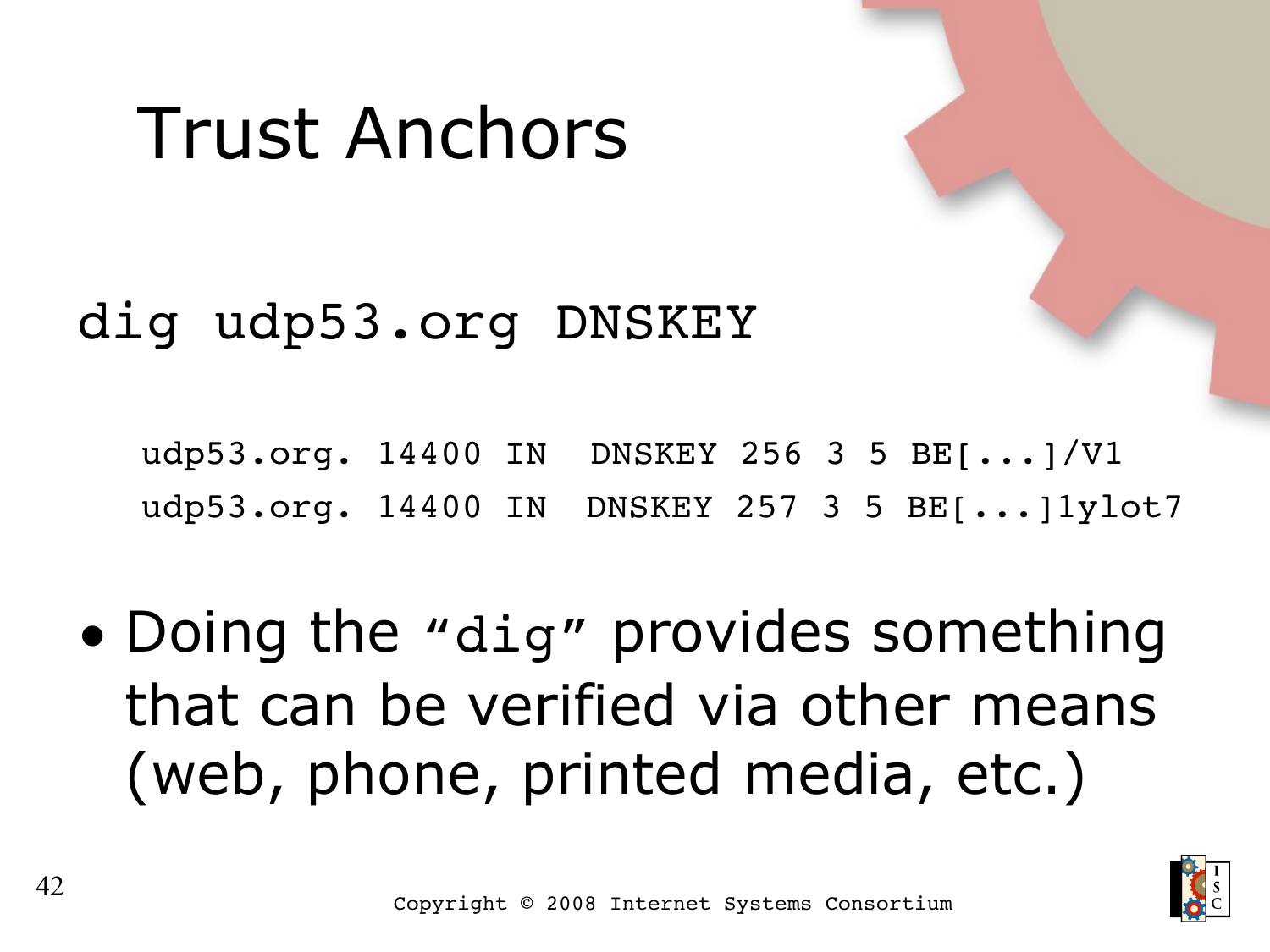• named.conf will need to contain:

```
trusted-keys {
    "udp53.org." 257 3 5 "BE[...]1ylot7";
    "isc.org." 257 3 5 "BEAAAAO[...]ZCqoif";
};
```
• An entry for EVERY zone apex below which you wish to validate

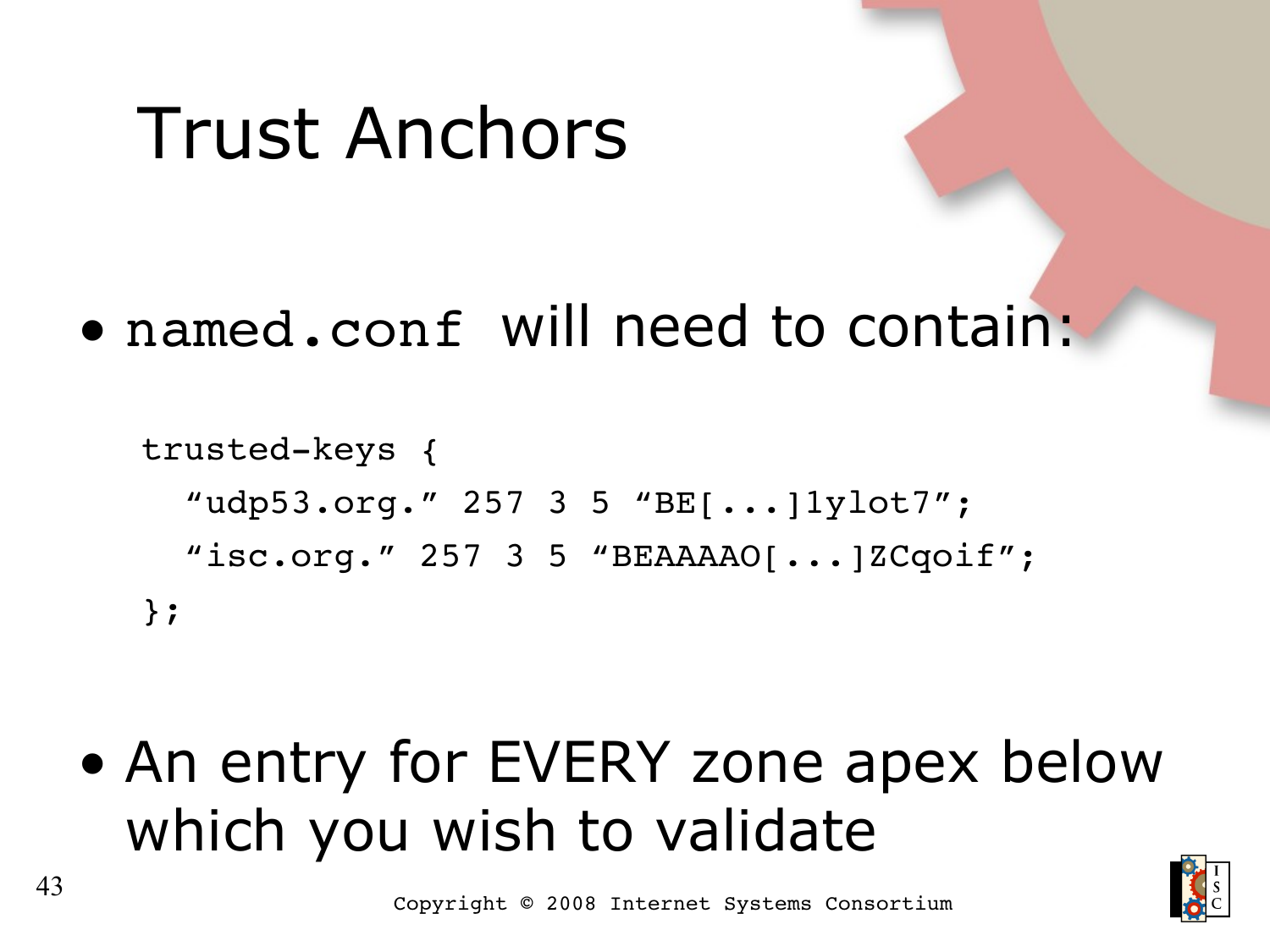- Individual trust anchors do not scale well
- To help solve this problem, ISC created the DLV "Domain Lookaside Validation" RR and registry concept

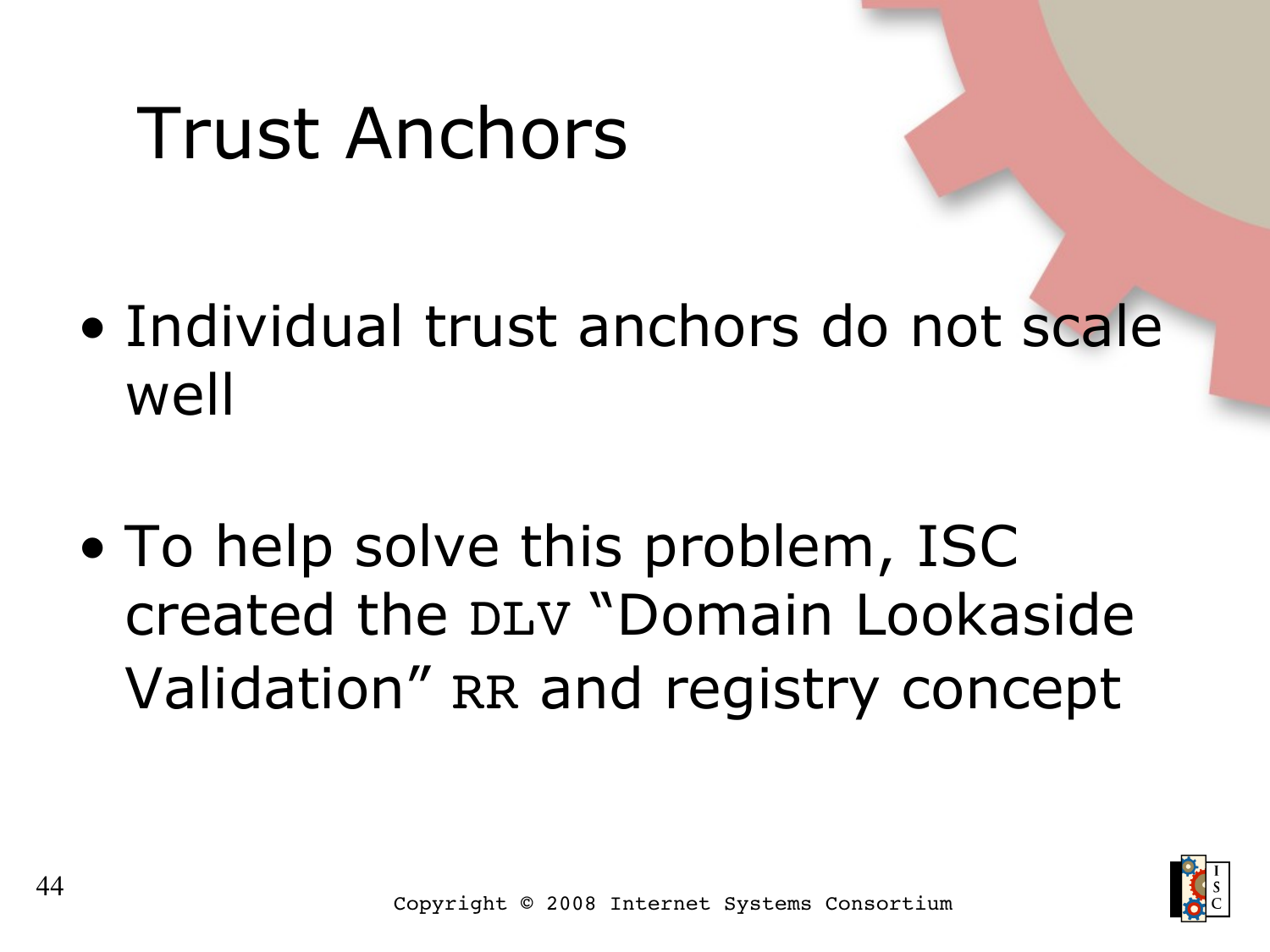# Domain Lookaside Validation

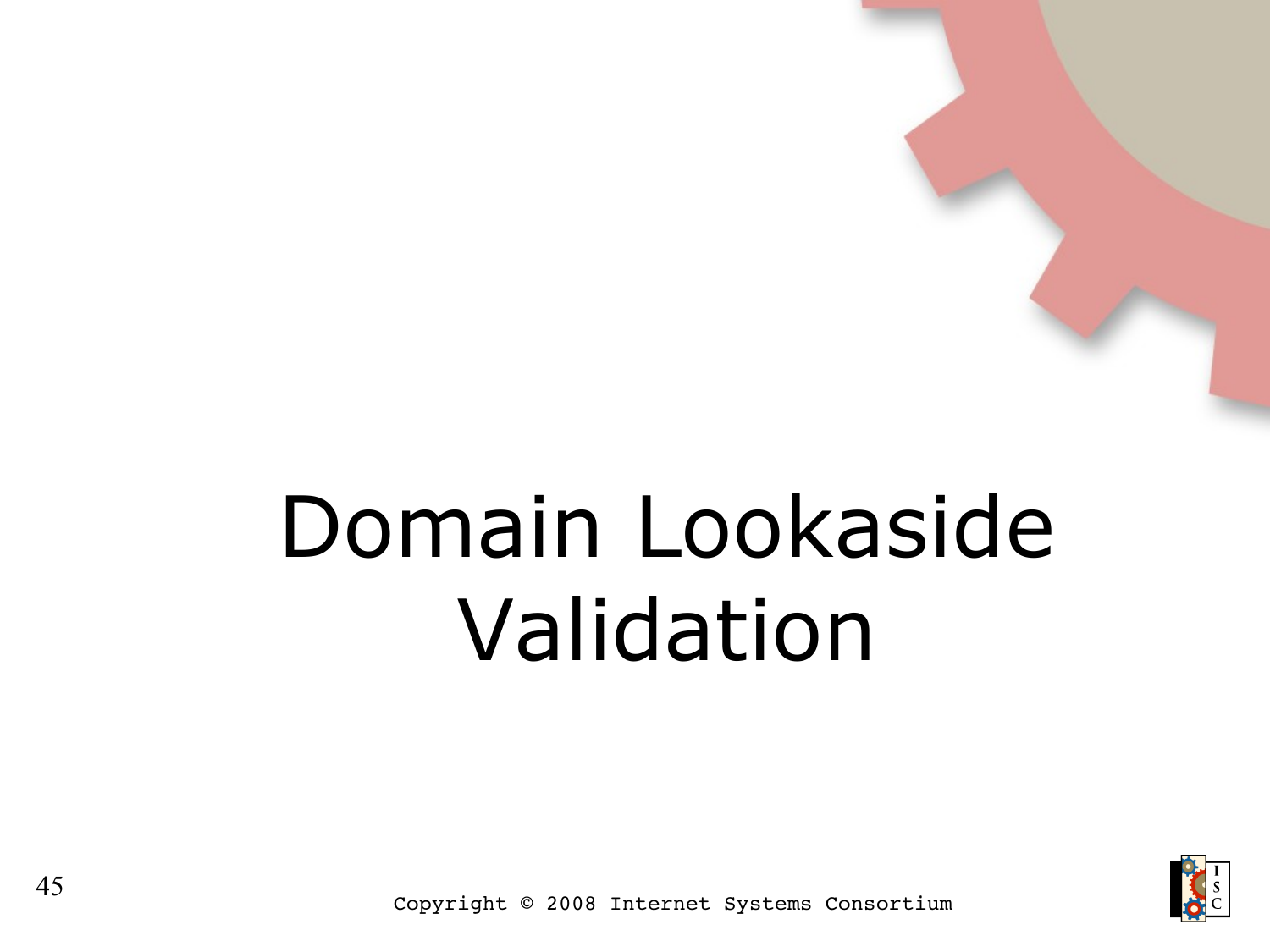## DLV

- When validating, a resolver looks in the parent zone for a DS record for the zone being validated
- If it does not exist, a query for a DLV record in the DLV registry zone is made
- <sup>46</sup> Copyright © 2008 Internet Systems Consortium • If successful, the DLV RR is used as the DS for the given zone

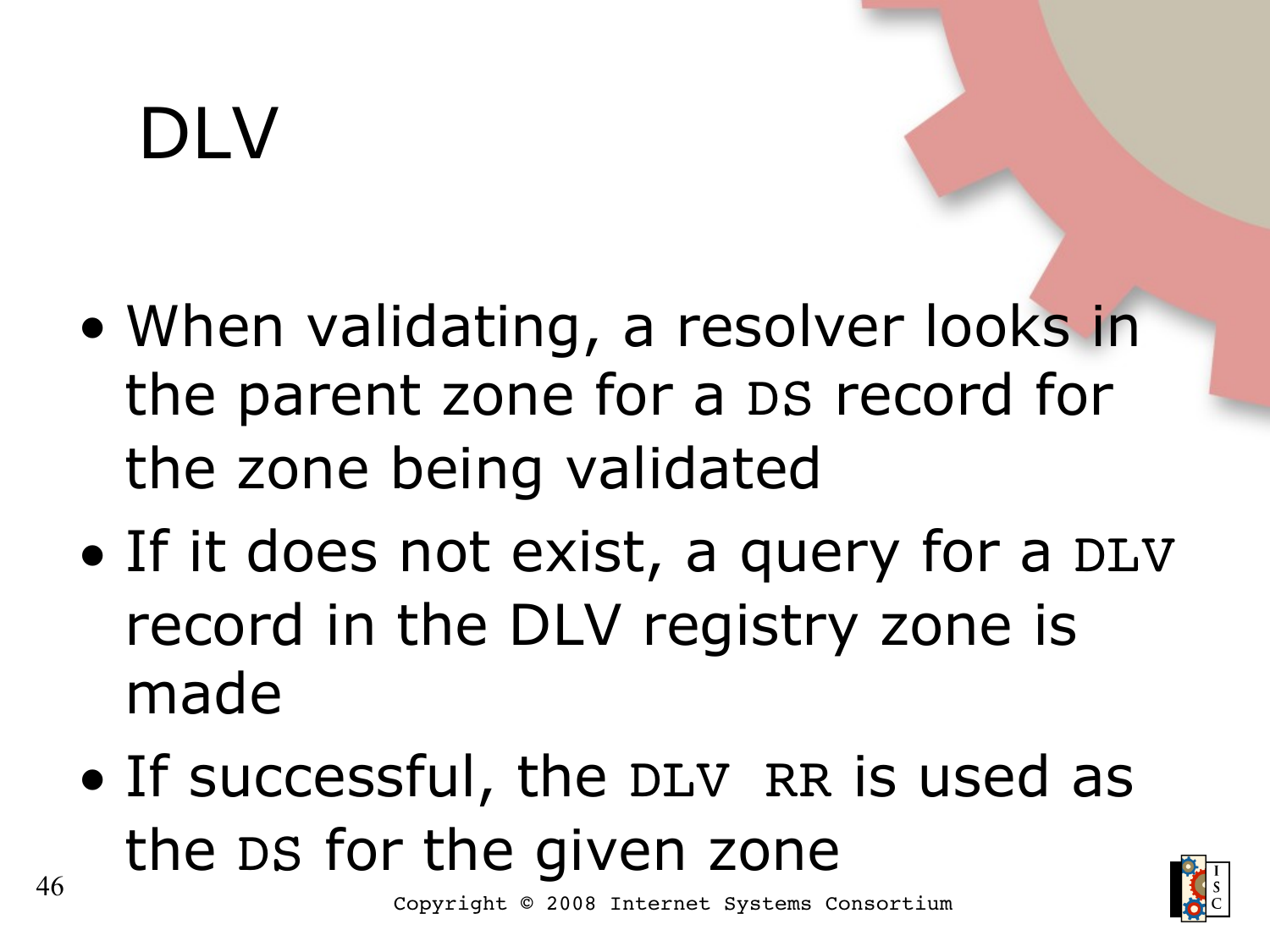## DLV Example

- udp53.org is signed
- The owner of udp53.org has registered with ISC's DLV Registry
- A DNSSEC query is made for the A RR for the label [www.udp53.org](http://www.udp53.org/)
- No DS record is found in .org for the udp53.org zone

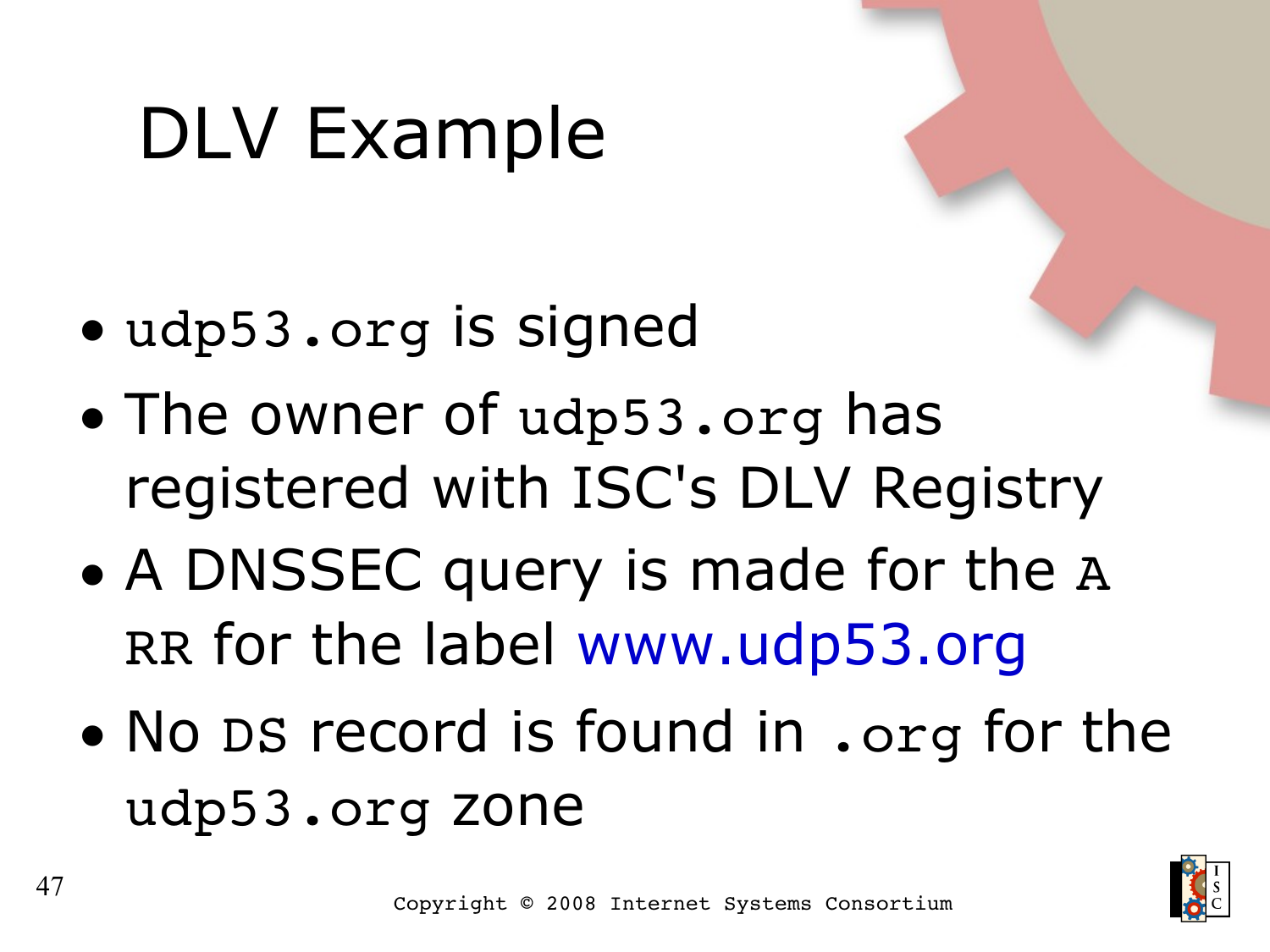## DLV Example

- A non-DLV enabled recursor will not be able to do validation at this point
- A DLV enabled recursor will look for udp53.org.dlv.isc.org. DLV RR
- That DLV RR will then be used as the DS for the udp53.org. zone

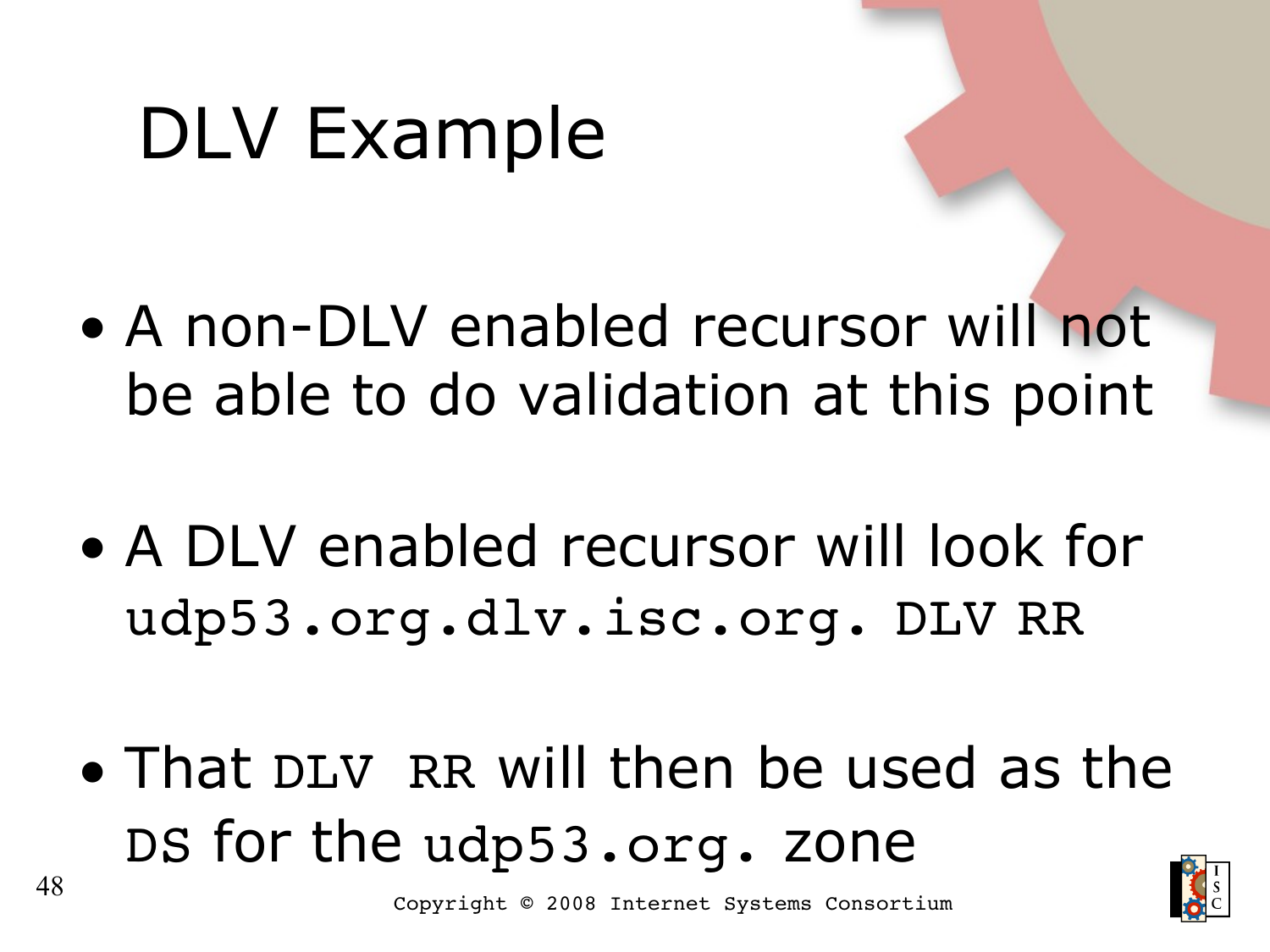# Enabling DLV

- Use of DLV to validate is done on the recursive server
	- A trust anchor must be created for the DLV registry
	- " dnssec-lookaside must be linked to the DLV trust anchor

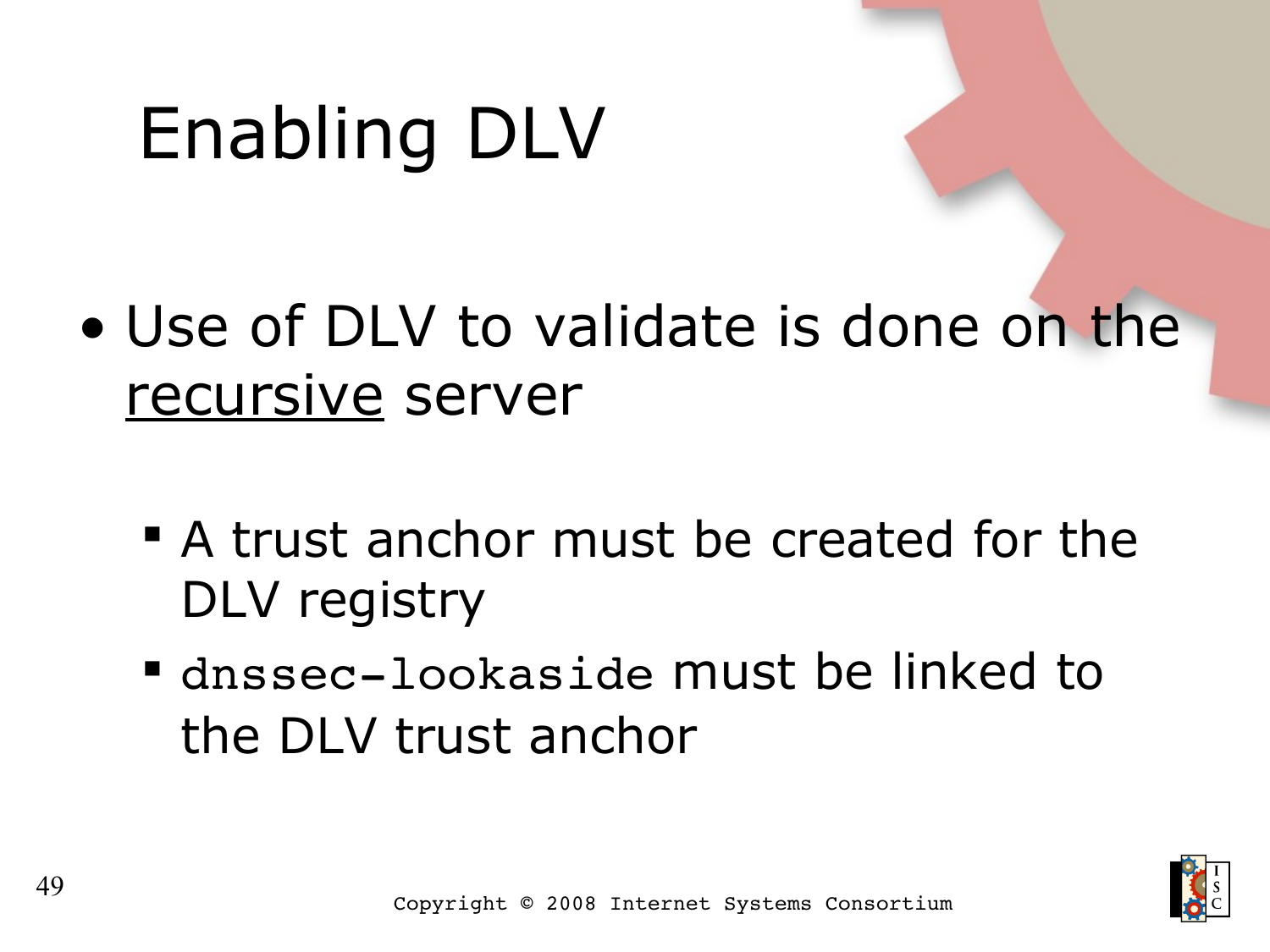# Enabling DLV

• named.conf:

```
trusted-keys {
    dlv.isc.org. 257 3 5 "BEA[...]uDB";
};
options {
  dnssec-lookaside "."
   trust-anchor dlv.isc.org.;
};
```
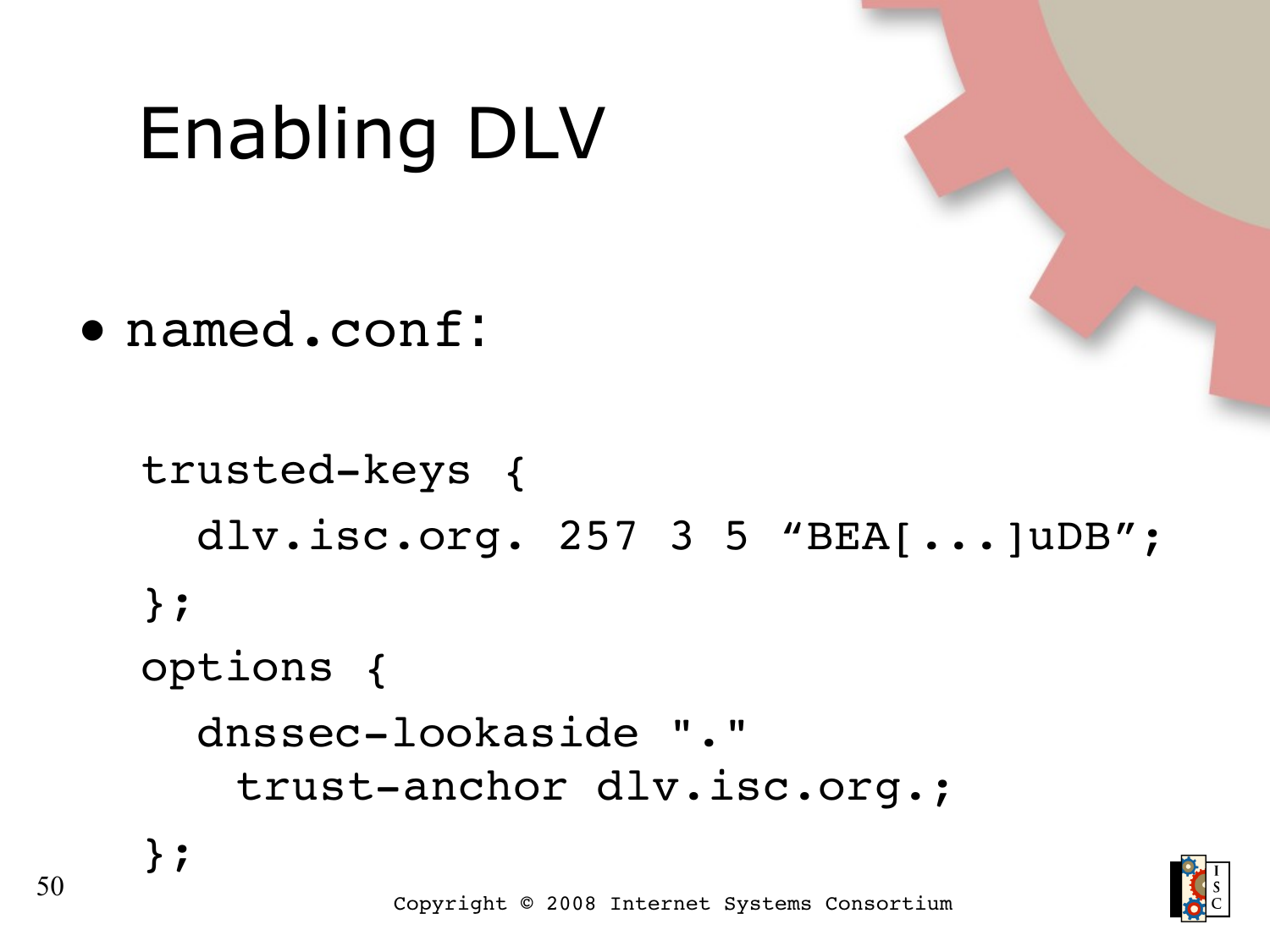## Generating DLV RRs

• When signing a zone for a DLV registrar, add the  $-1$ " (ell) switch to dnssec-signzone:

dnssec-signzone [-o zonename] [-N INCREMENT] -1 dlvzone

- [-k KSKfile] zonefile [ZSKfile]
- dlvzone will be registrar dependent

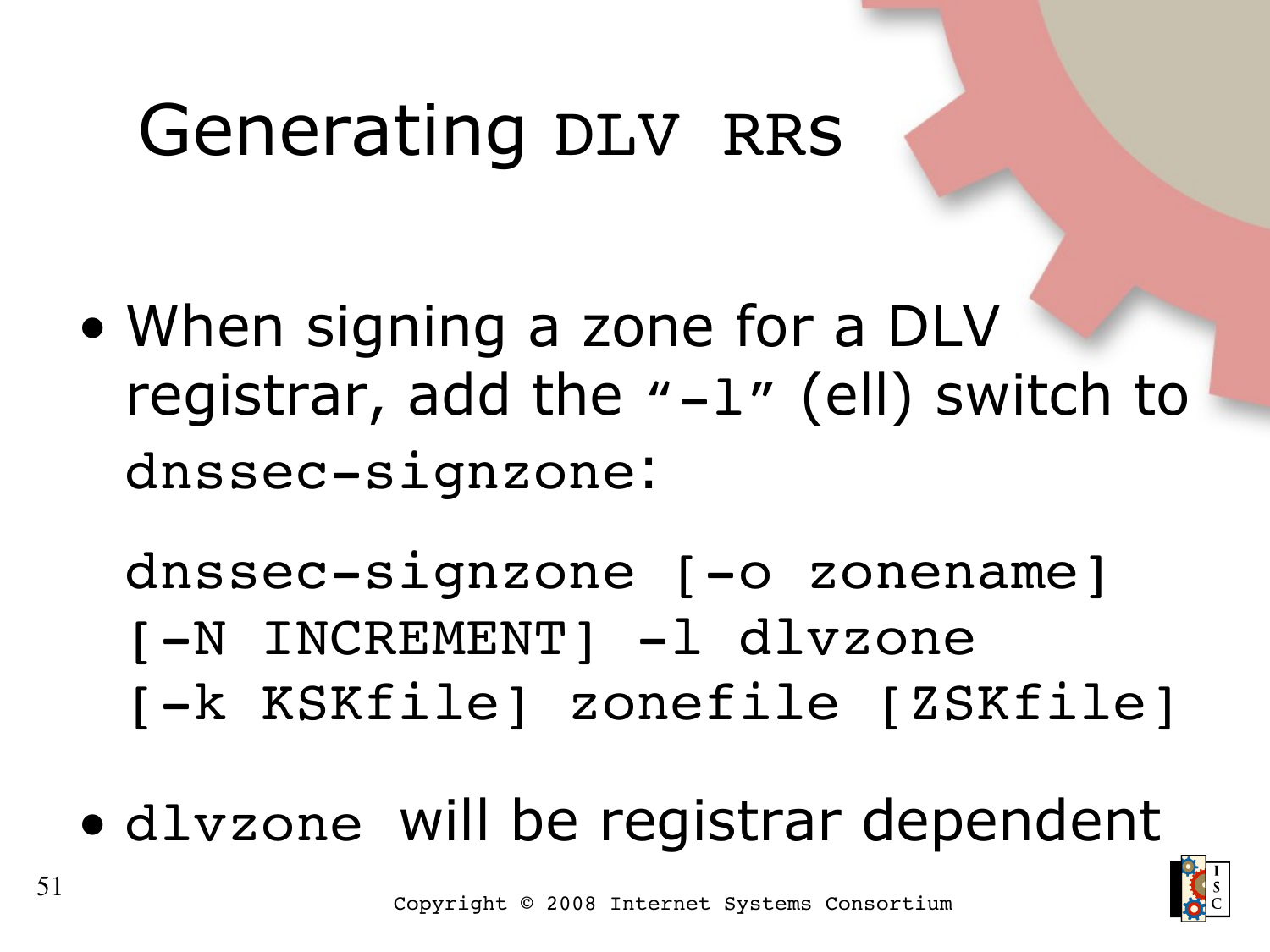## Generating DLV RRs

• Based on the previous example:

dnssec-signzone -N INCREMENT **l dlv.isc.org.** udp53.org

• At this point, the file dlykeyudp53.org will be created and ready to send to the ISC DLV administrator

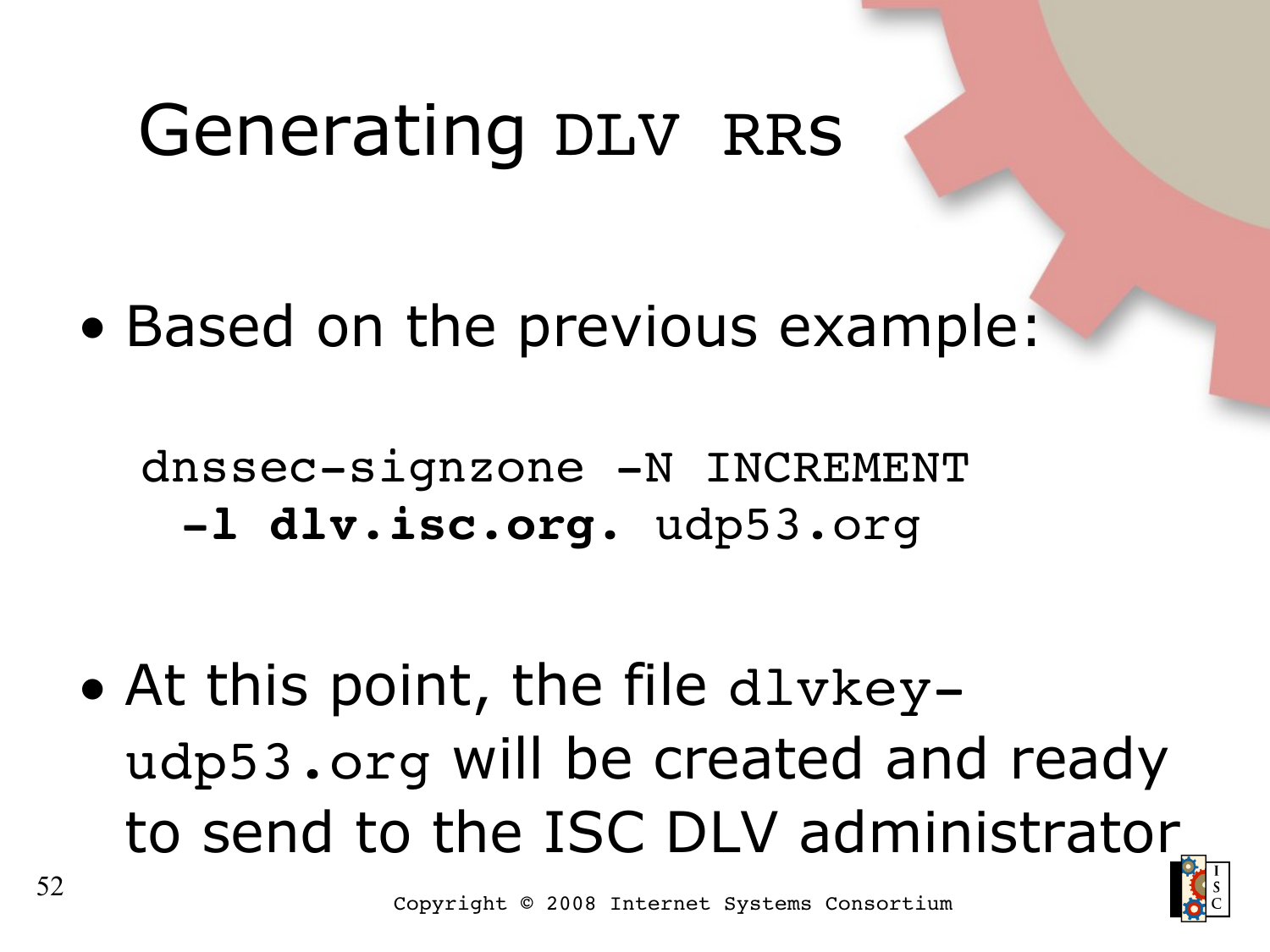## Registering with DLV

- Contact the DLV registrar for instructions on how to prove ownership of zone and validity of DLV RR
- Insertion of your DLV RR into the DLV registry must be done in a trusted manner

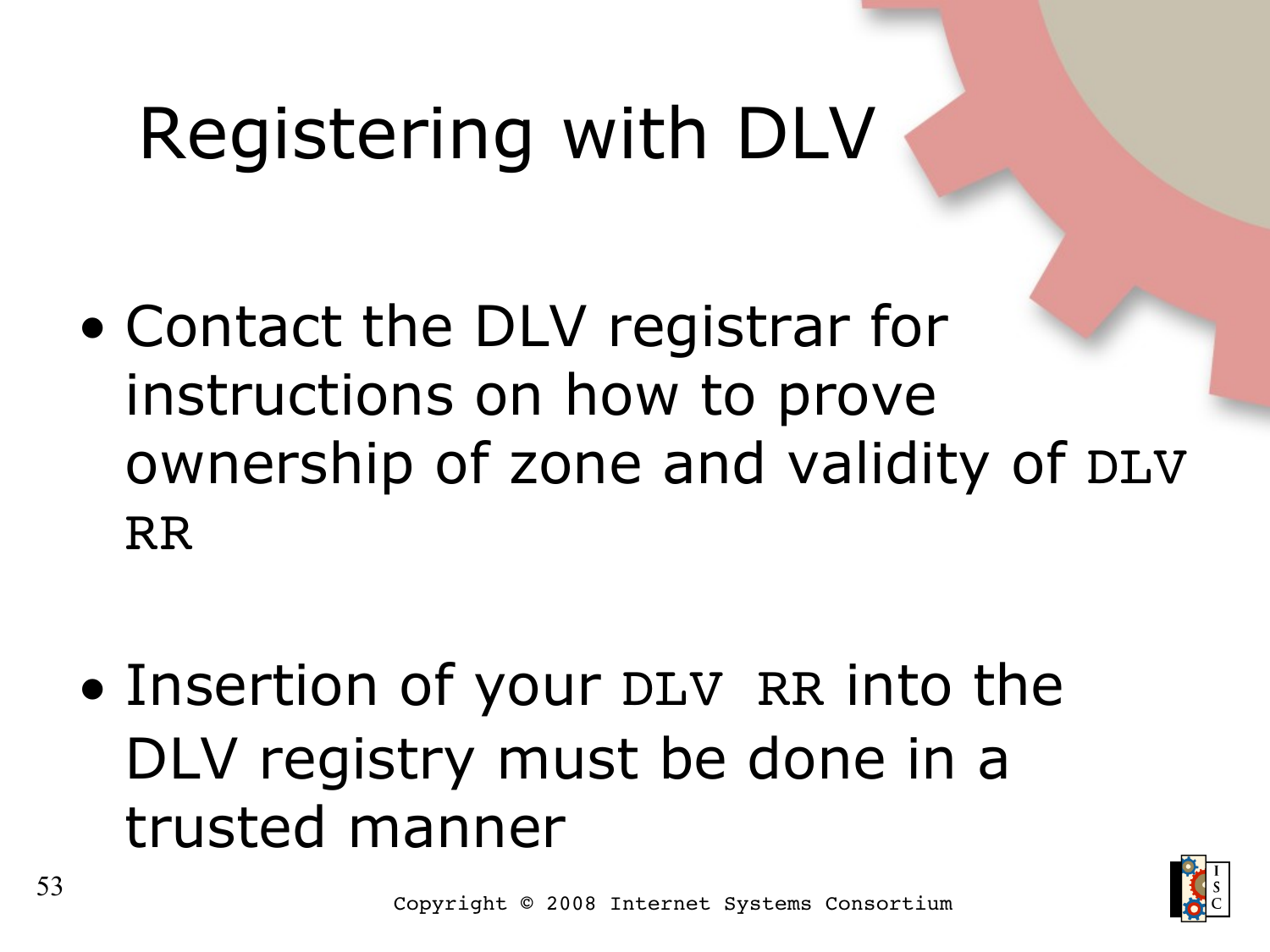## ISC's DLV registry

### http://www.isc.org/ops/dlv/

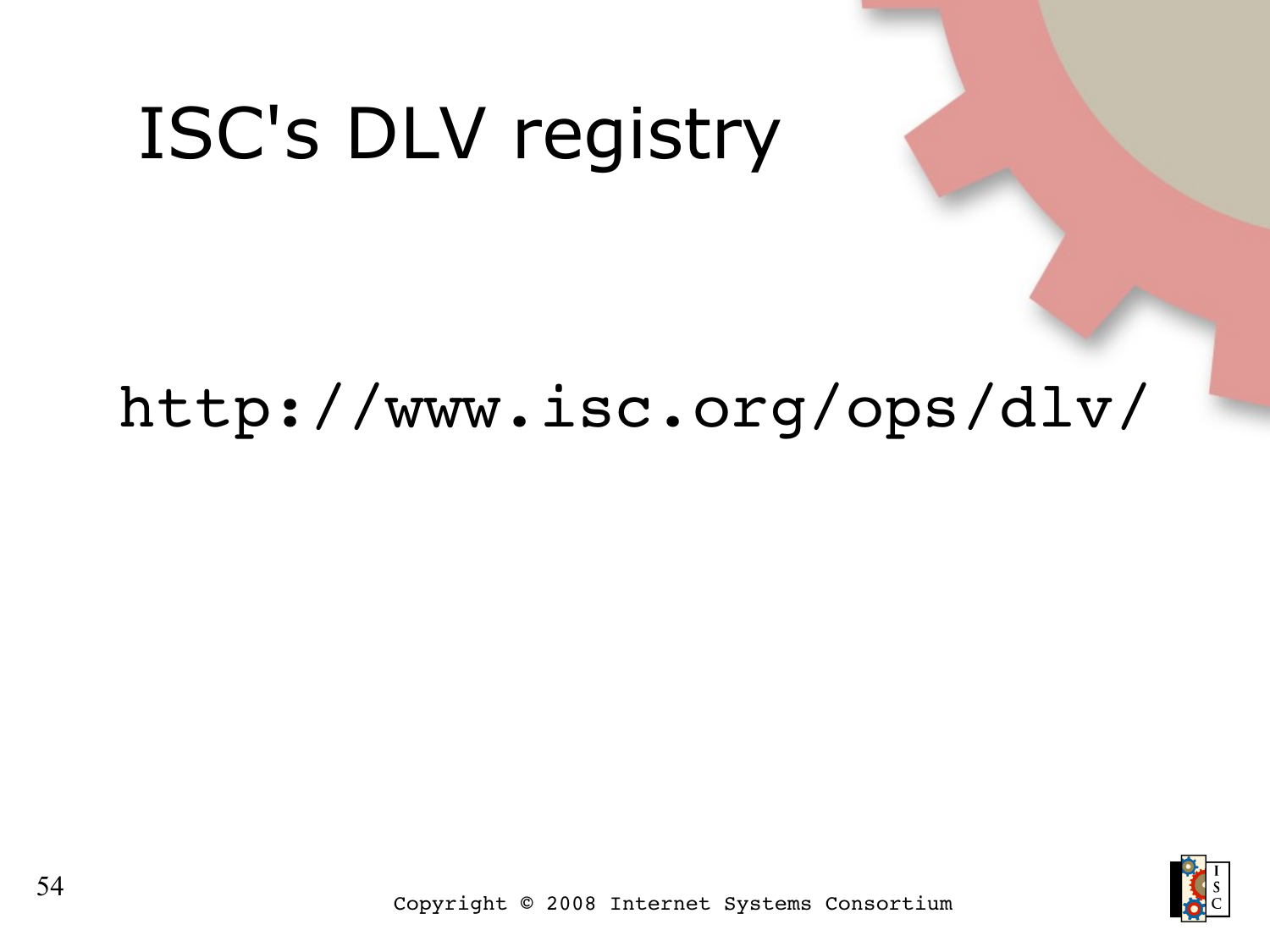# Questions?

# Comments?

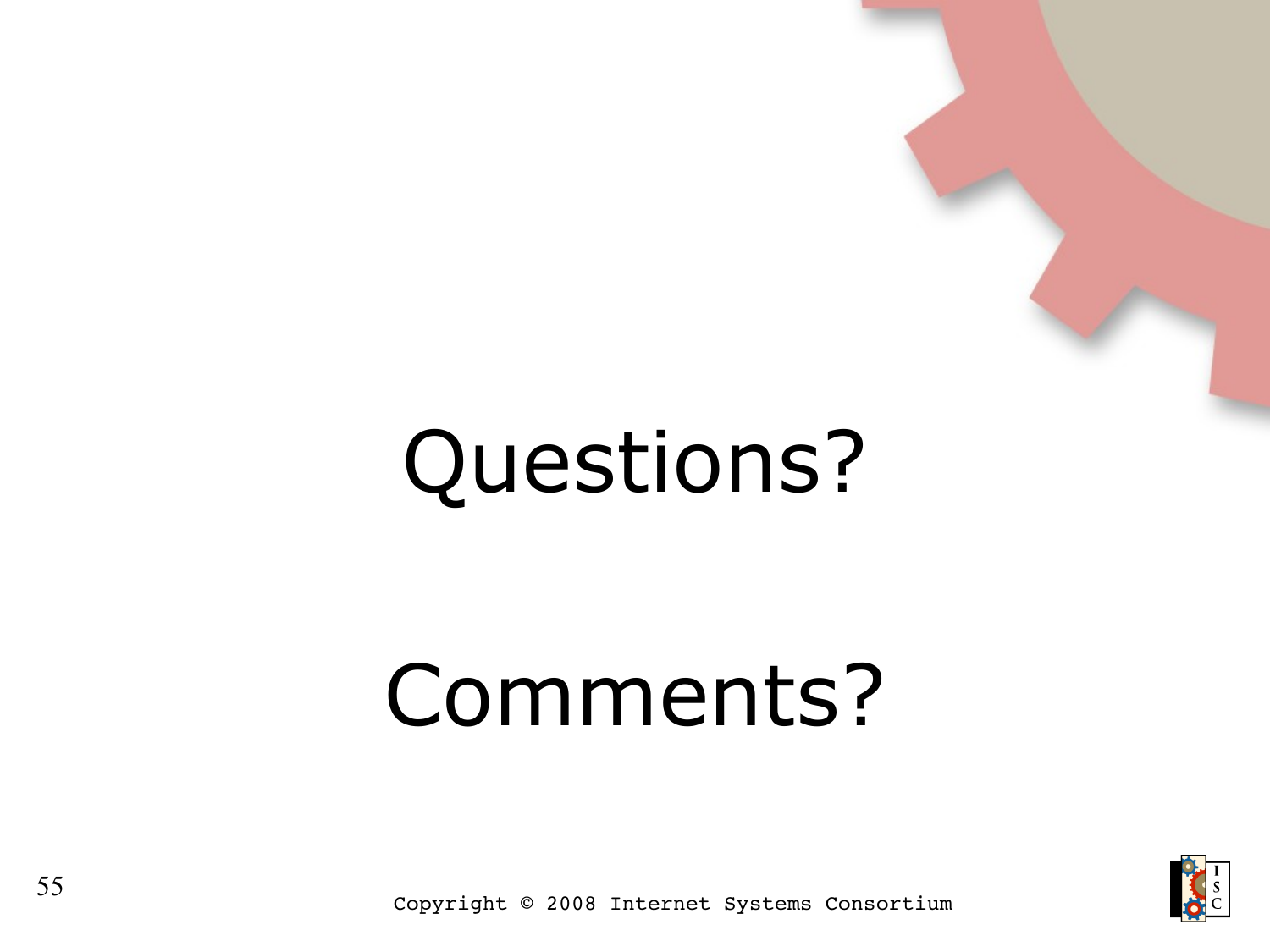

### **No! No, no, not 6!**

I said 7

Nobody's comin' up with 6

> Who deploys DNSSEC in 6 minutes?

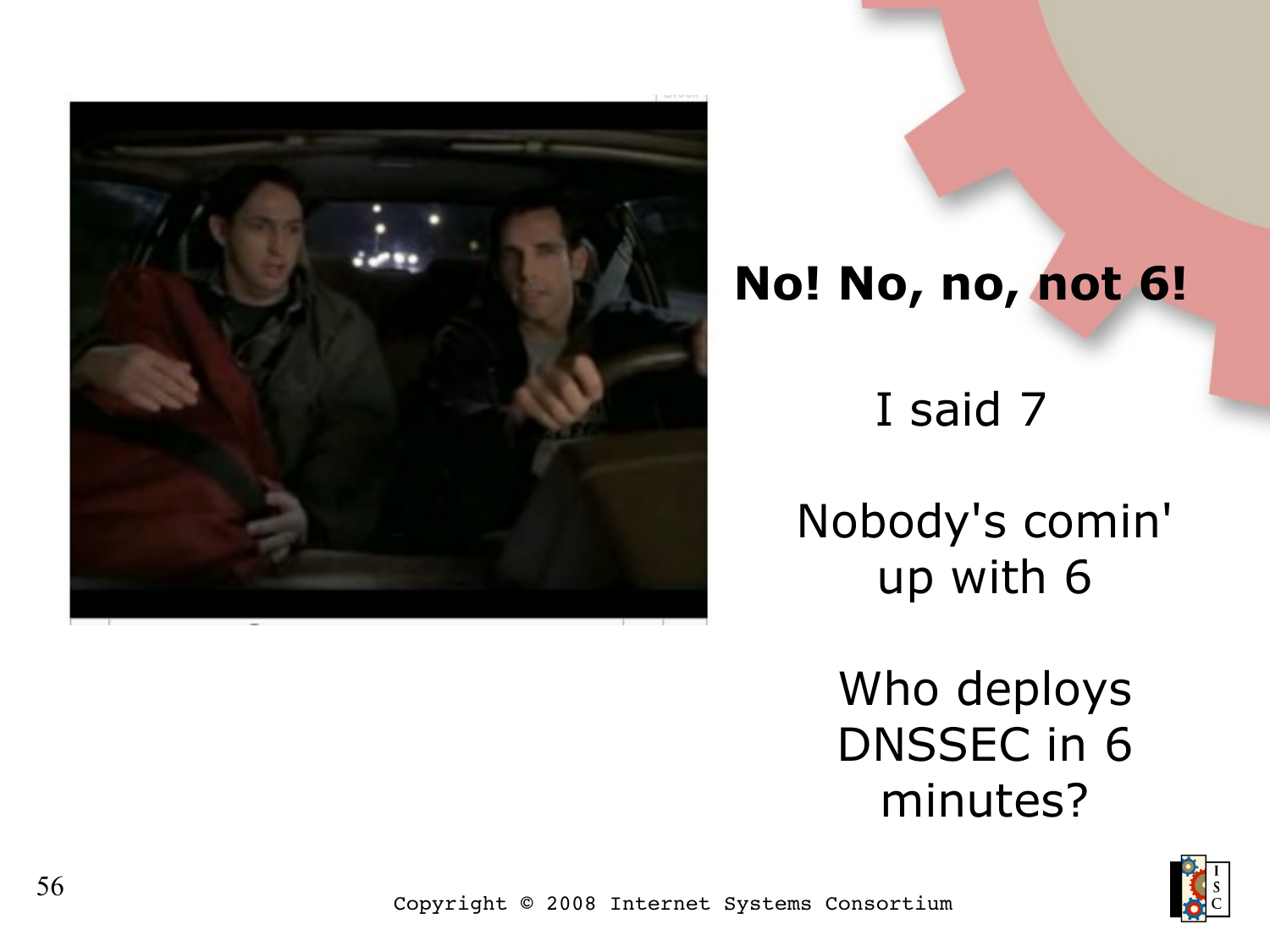# Testing and Debugging DNSSEC

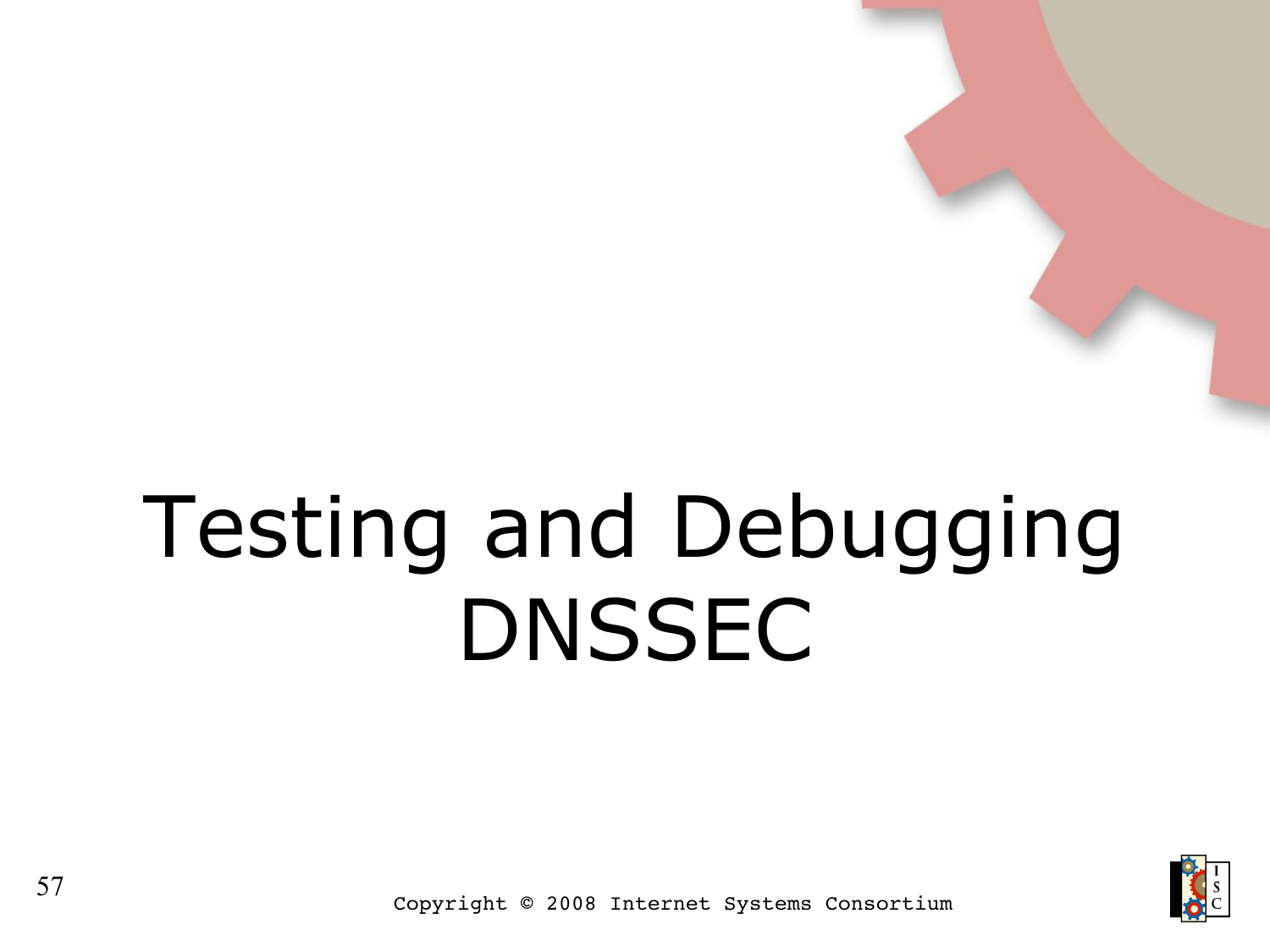# Testing DNSSEC

- Now that you are distributing DNSSEC signed RRsets, is it working?
- Mark Andrews stated that DNSSEC can be debugged using only "dig" and "date"
- Here's how!

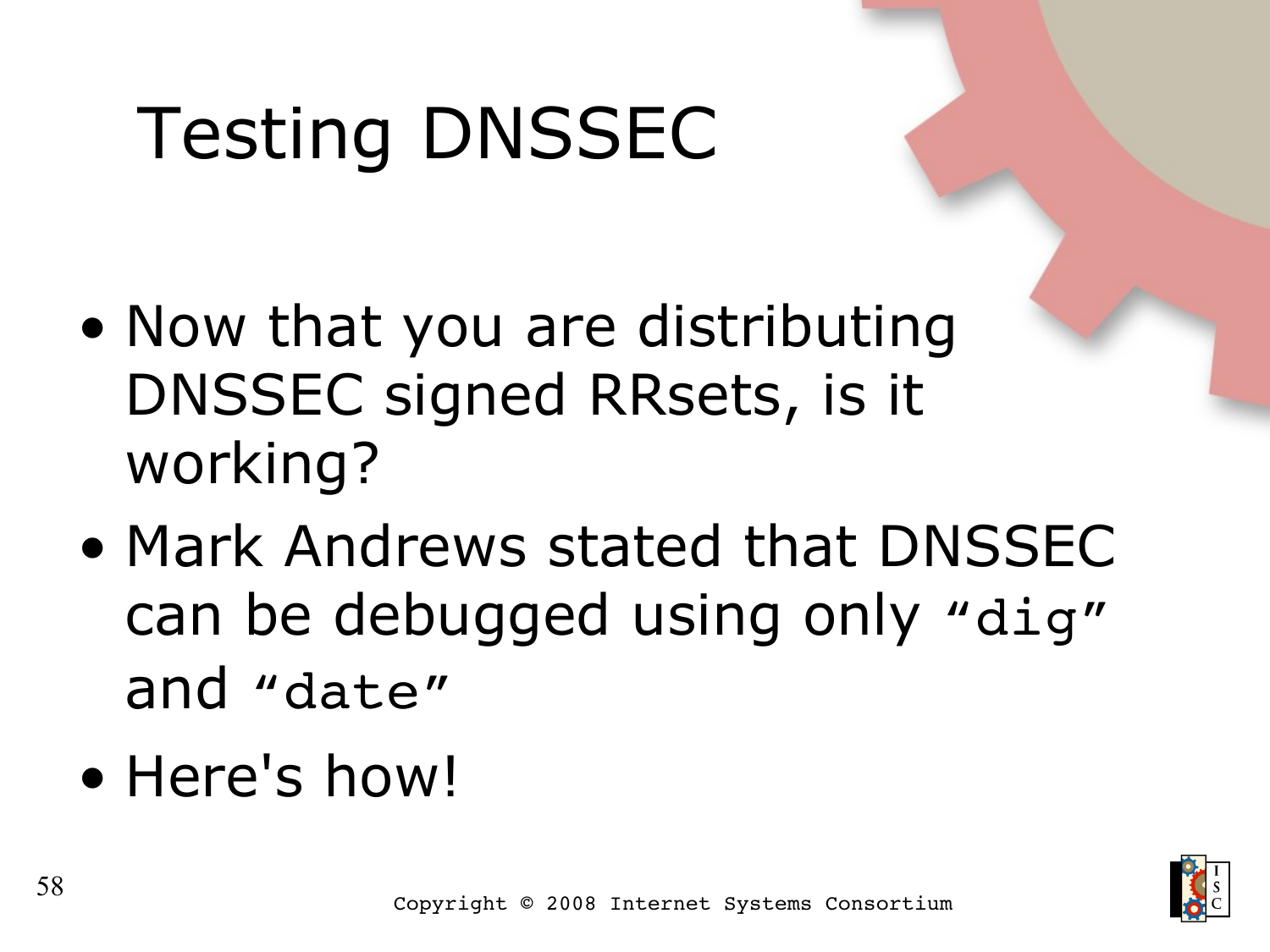# digging DNSSEC

- A query asked for valid data from any recursor will provide the RRset in response
- A query asked for non-signed data from any recursor will provide the RRset in response

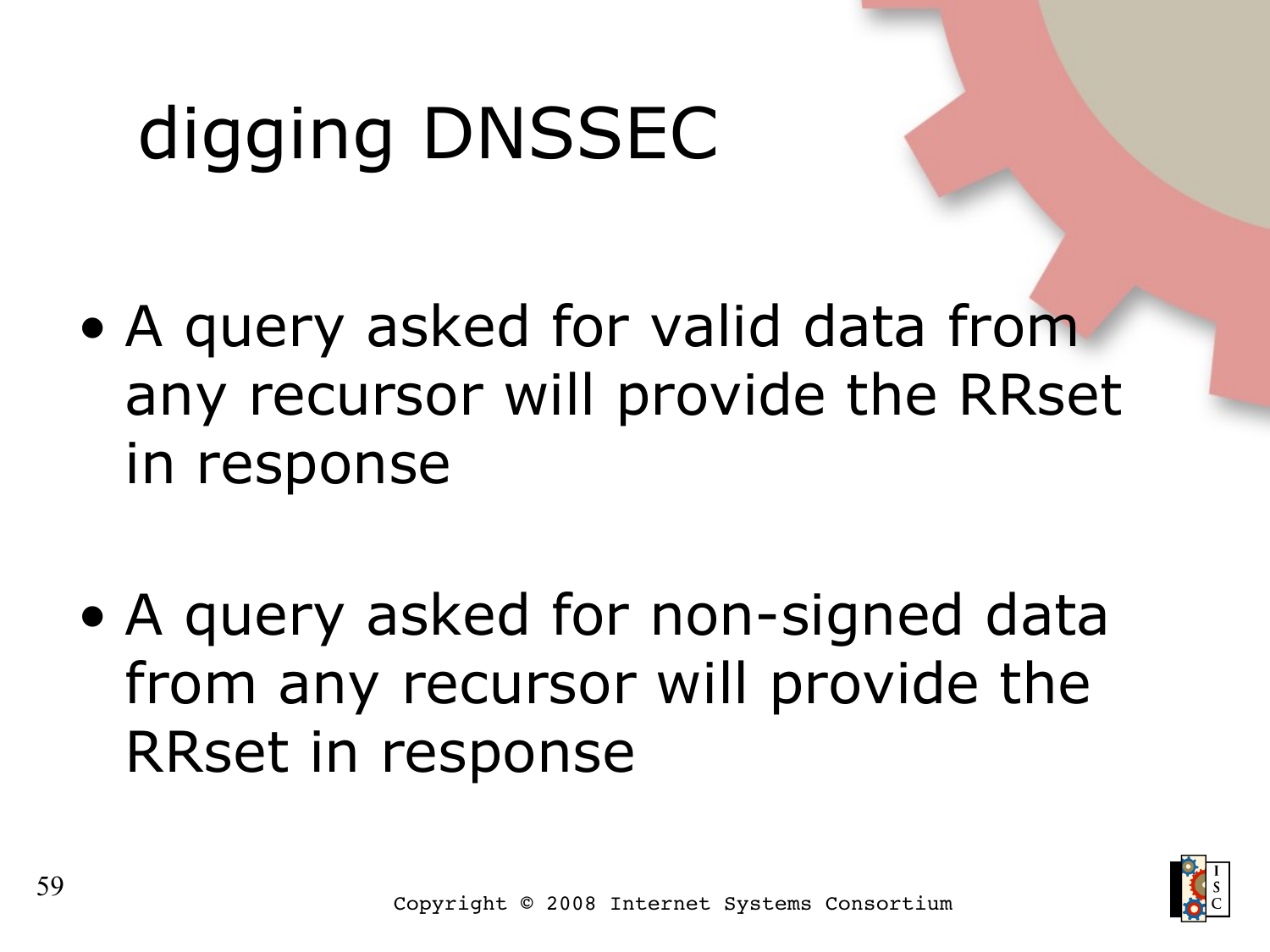# digging DNSSEC

- A query asked of a validating recursor for modified or invalid data will return SERVFAIL
- Applications (and users) will see this as domains that "vanish"
- A header bit (CD) will allow invalid data to be passed anyway

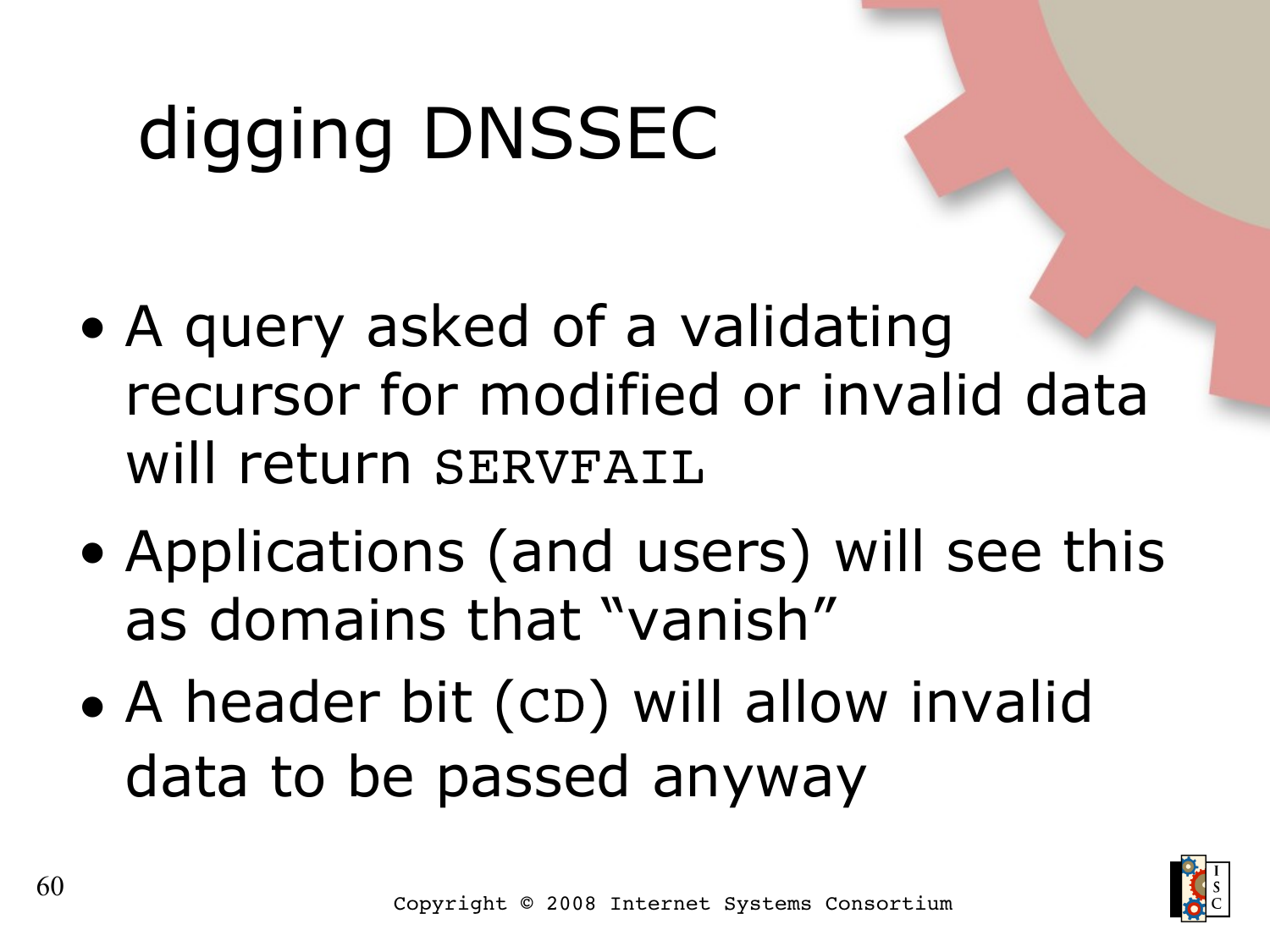## dig output – no DNSSEC

dig [www.udp53.org](http://www.udp53.org/) a

- ;; [..] status: NOERROR
- ;; flags: qr rd ra;

• Good answer; Response, Recursion Desired, Recursion Available

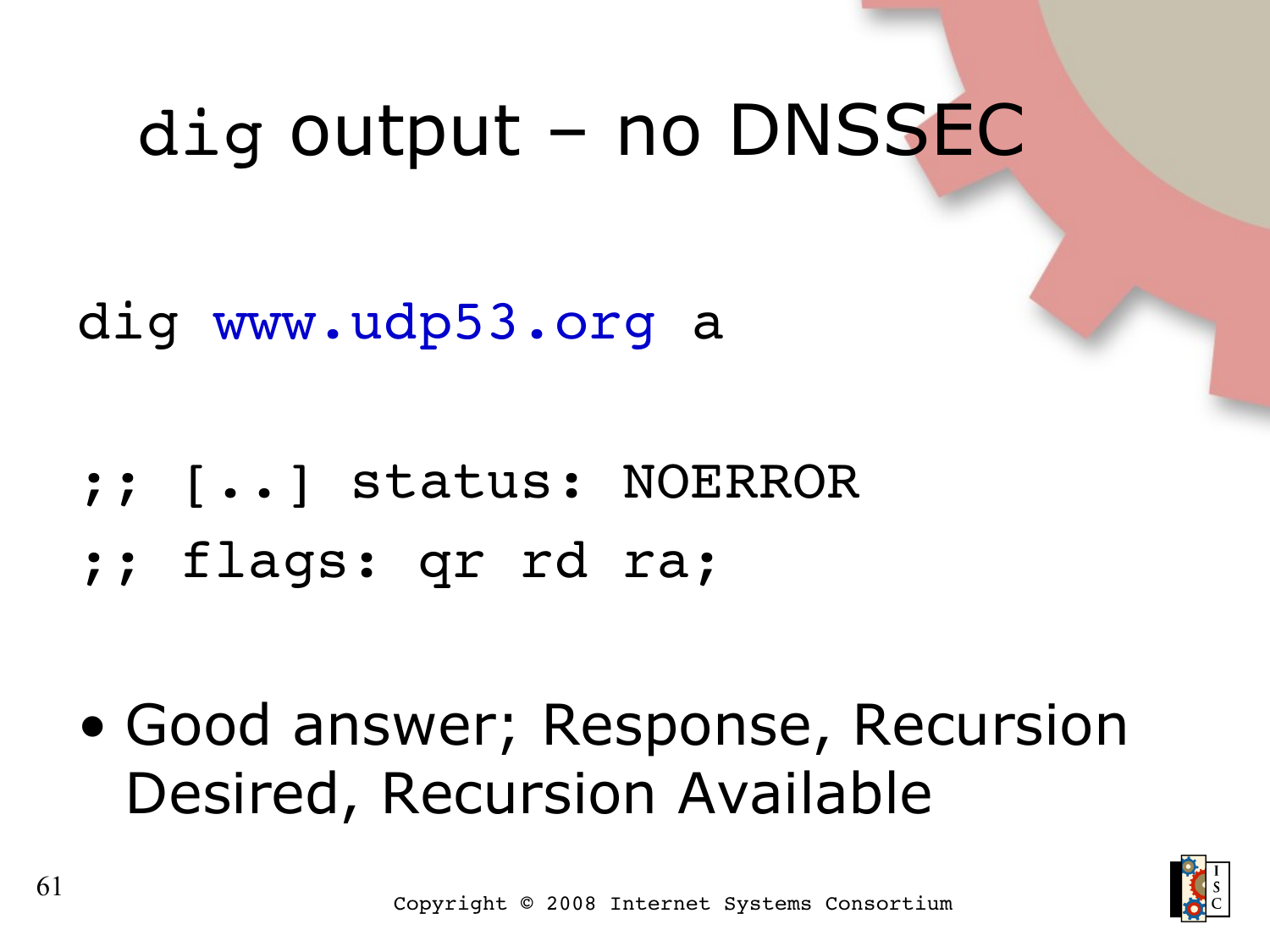### dig output – no DNSSEC

dig [www.udp53.org](http://www.udp53.org/) a

- ;; [..] status: NOERROR
- ;; flags: qr rd ra;

• From a validating recursor, this is guaranteed good data

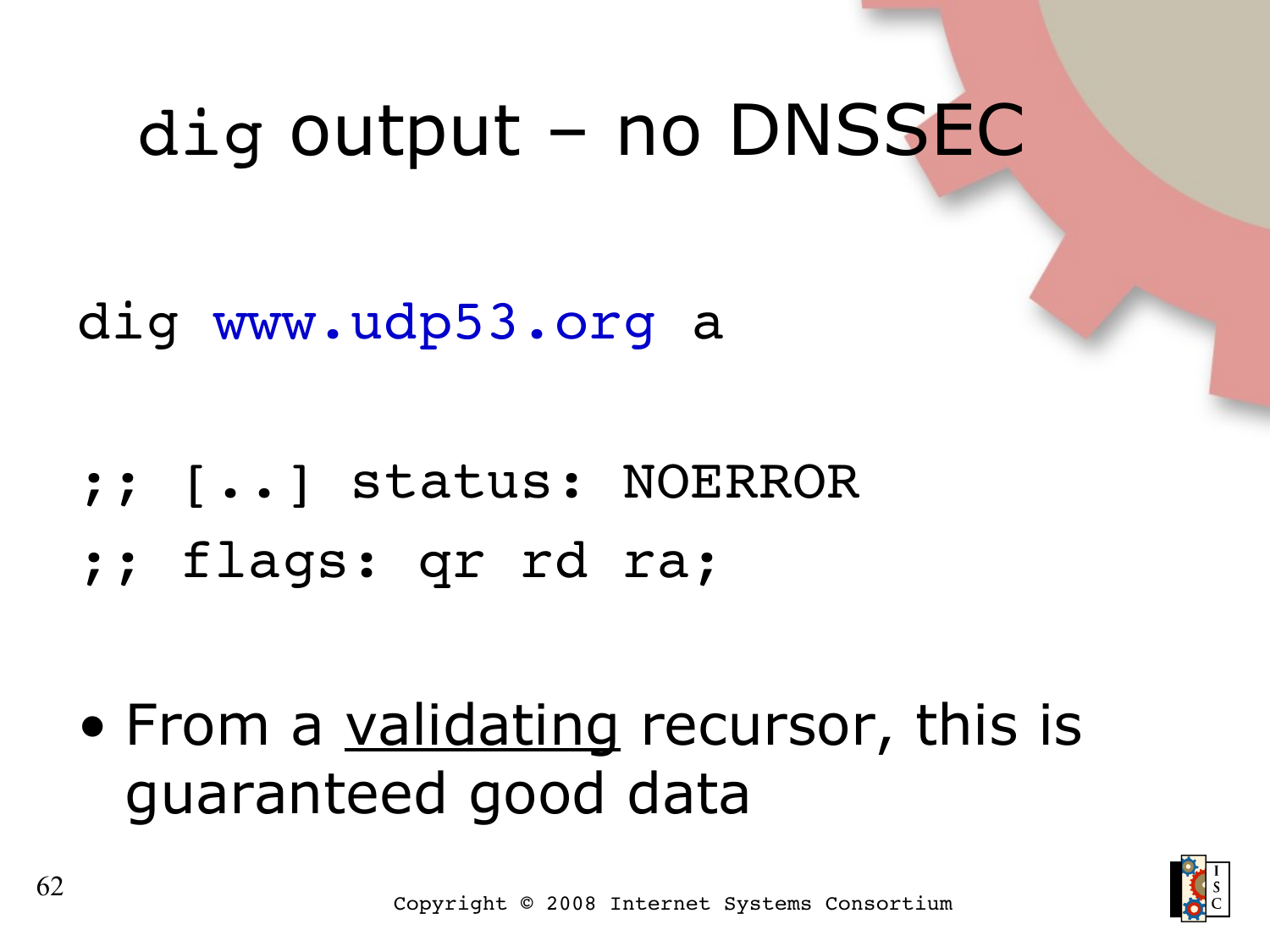### dig output – no DNSSEC

dig [www.udp53.org](http://www.udp53.org/) a

- ;; [..] status: NOERROR
- ;; flags: qr rd ra;

• But how do you know that your recursor is doing validation?

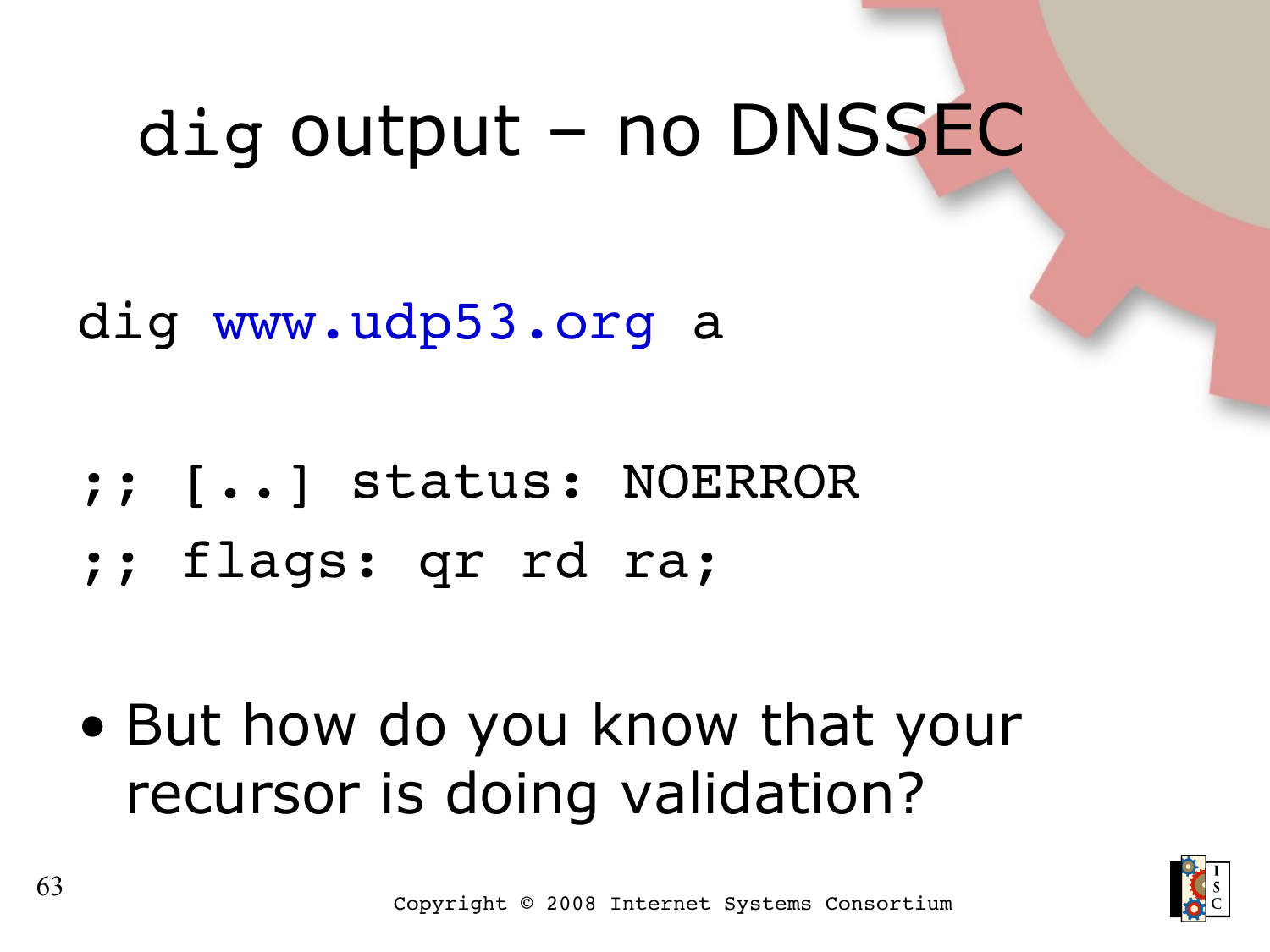## dig output – DNSSEC

dig **+dnssec** [www.udp53.org](http://www.udp53.org/) a

- ;; [..] status: NOERROR
- ;; flags: qr rd ra **ad**

• As before, but this time, Authenticated!

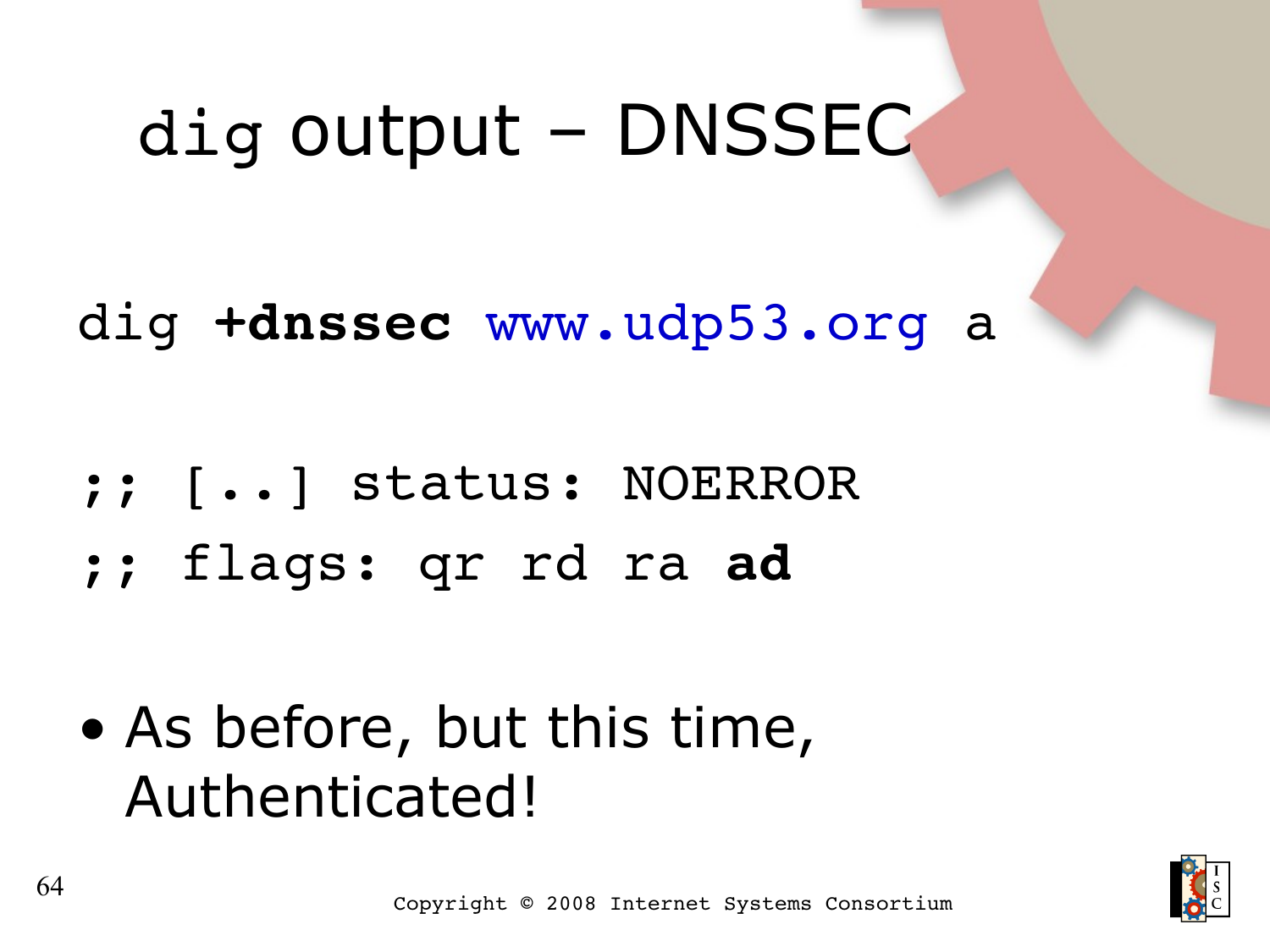# digging DNSSEC

- To return AD set, the validating recursor must have a trust anchor that can be tracked back to (via DS RRs)
- If the chain of trust does not lead to a trust anchor, AD will not be set but RRSIG RRs will still be returned

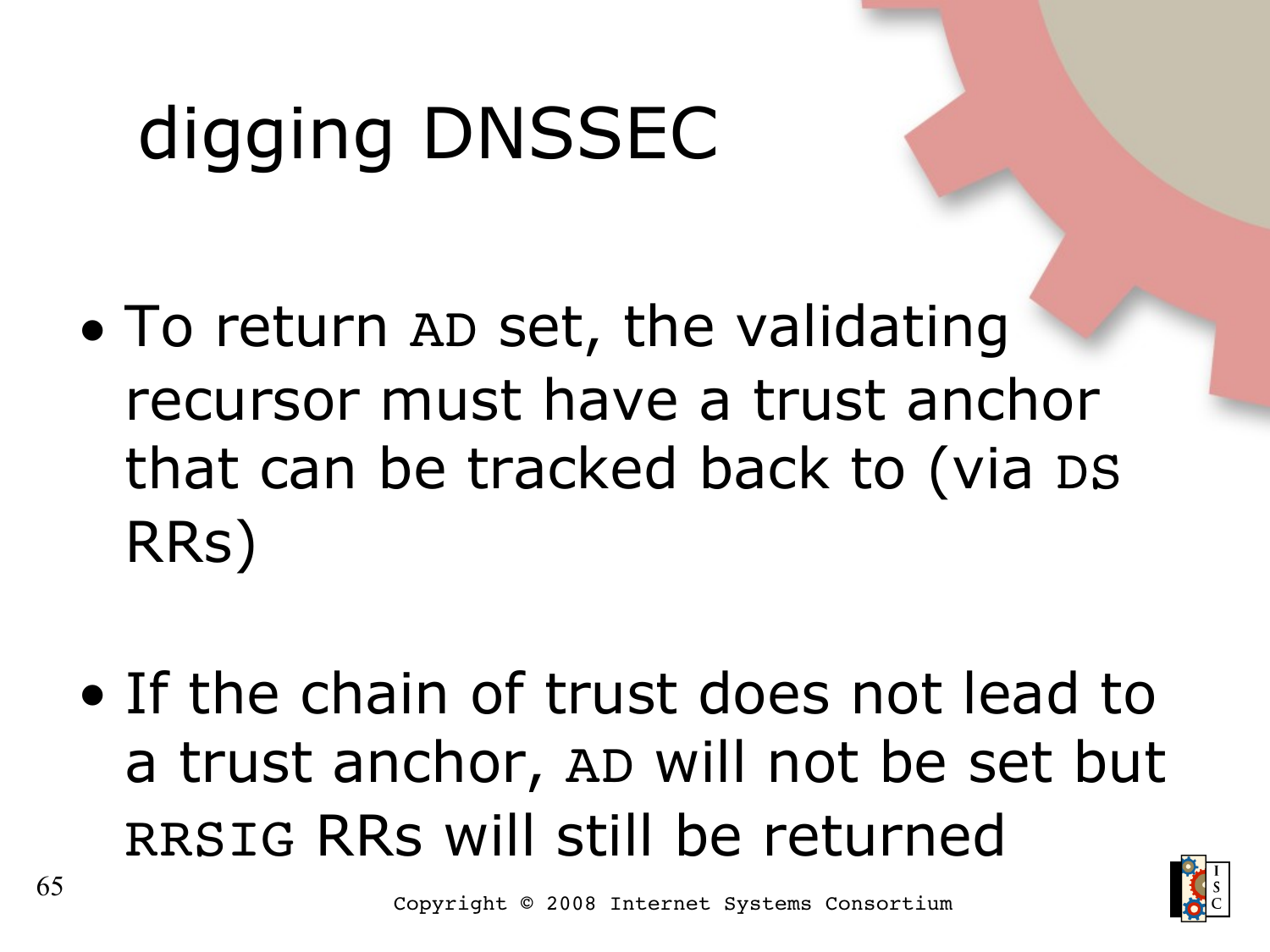## dig output – DNSSEC

#### dig +dnssec [www.udp53.org](http://www.udp53.org/) a

www.udp53.org. 3600 IN A 192.168.154.2 www.udp53.org. 3600 IN RRSIG A 5 3 3600 20080627122225 20080617122225 46704 udp53.org. XEkXkv9MCRiGbxO9T0dkNY+3y5EZRB6s6YOk0pFAVUL/y8VDeJphc8yb K6E/YLvraItdGvIvpy4P1OuIY09BGQ==

• If AD is set, recursor tracked back to a trust anchor, if not, we still have data that we can validate ourselves

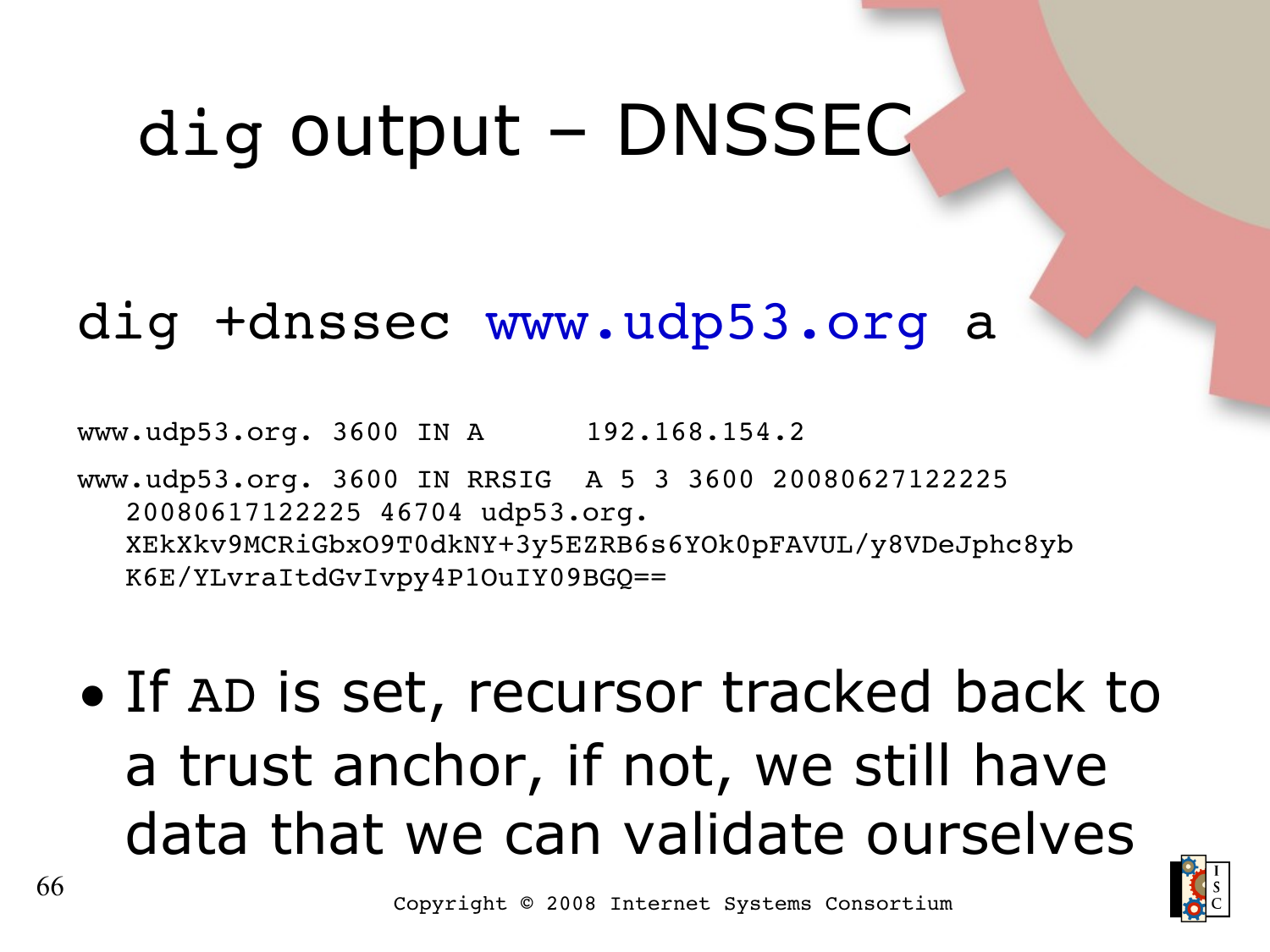# digging DNSSEC

- If we know that we are talking to a validating recursor, and we get SERVFAIL, it may be non-validating signed data
- If so, setting the "CD" bit in the query will cause the recursor to send the "bad" data anyway

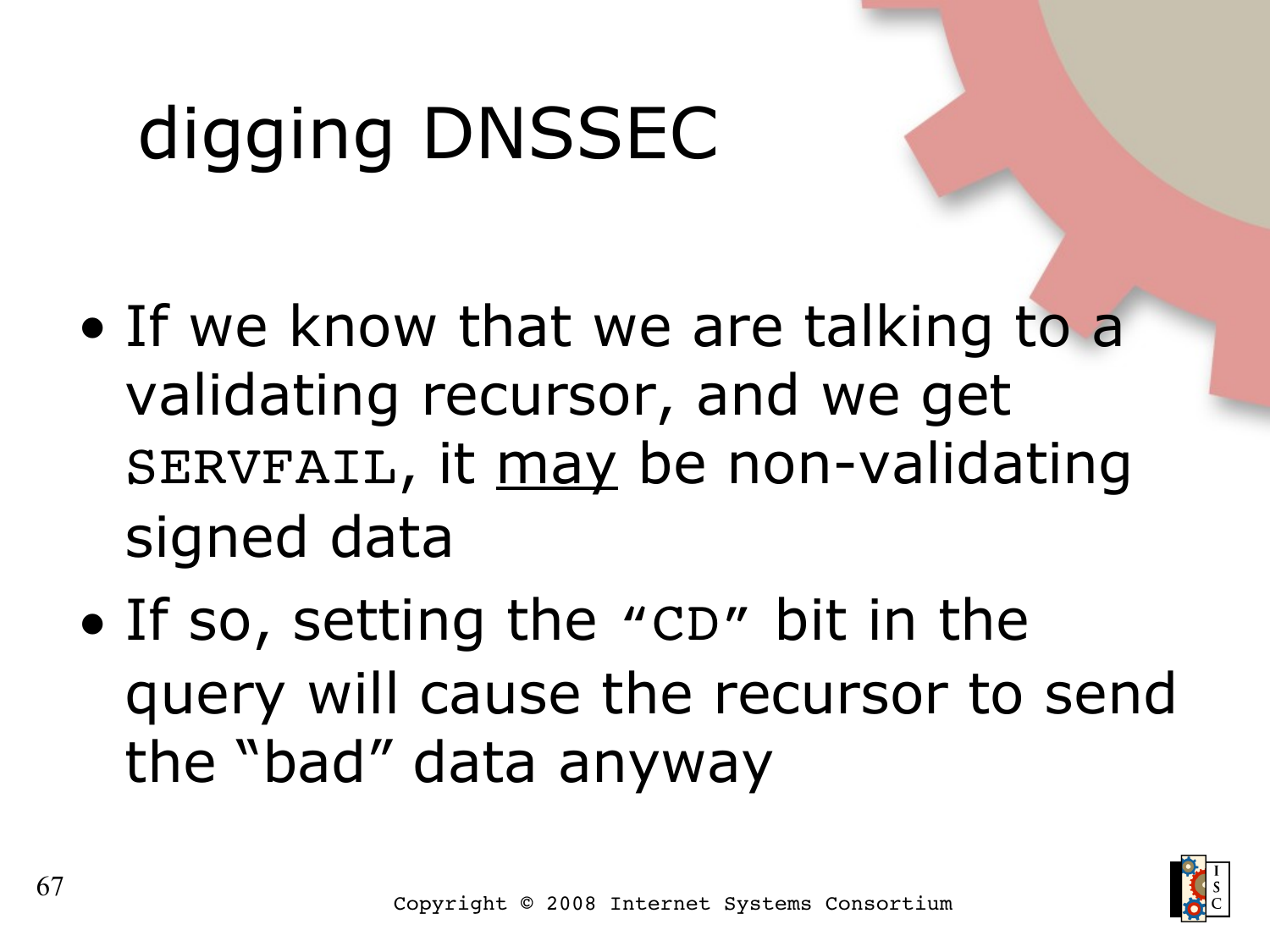## dig output – DNSSEC

#### dig +dnssec **+cd** [www.udp53.org](http://www.udp53.org/) a

www.udp53.org. 3600 IN A 192.168.154.2 www.udp53.org. 3600 IN RRSIG A 5 3 3600 20080627122225 20080617122225 46704 udp53.org. **XXXXXXXXXX**

• Invalid RRSIG (**XXXXXXXXXX**), but with +cd, we get a response anyway

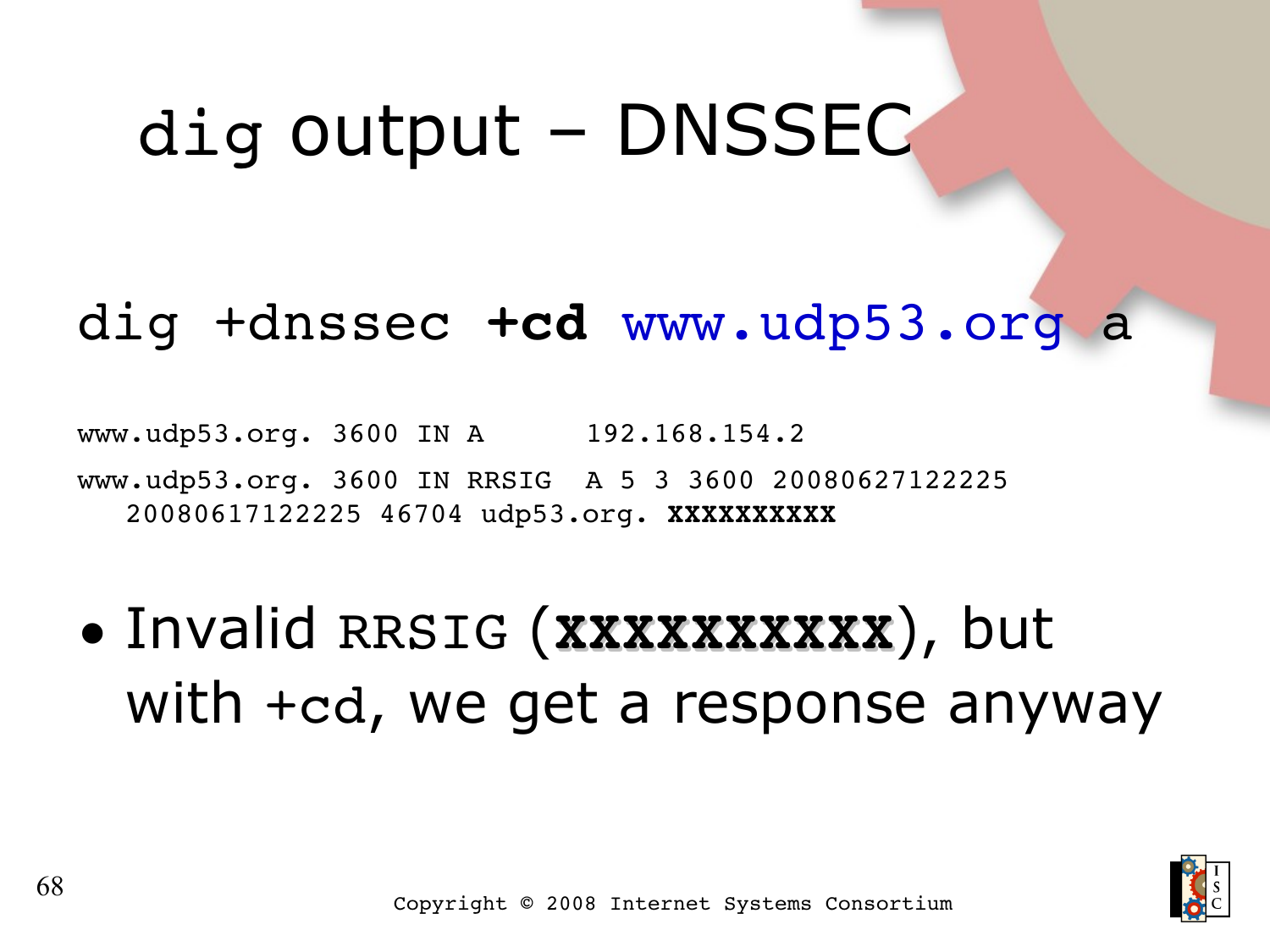## dig output – DNSSEC

#### dig +dnssec +cd [www.udp53.org](http://www.udp53.org/) a

www.udp53.org. 3600 IN A 192.168.154.2 www.udp53.org. 3600 IN RRSIG A 5 3 3600 **20030627122225 20030617122225** 46704 udp53.org. XEkXkv9MCRiGbxO9T0dkNY+3y5EZRB6s6YOk0pFAVUL/y8VDeJphc8yb K6E/YLvraItdGvIvpy4P1OuIY09BGQ==

- Dates in signature show that it has expired
- Compare with "date"

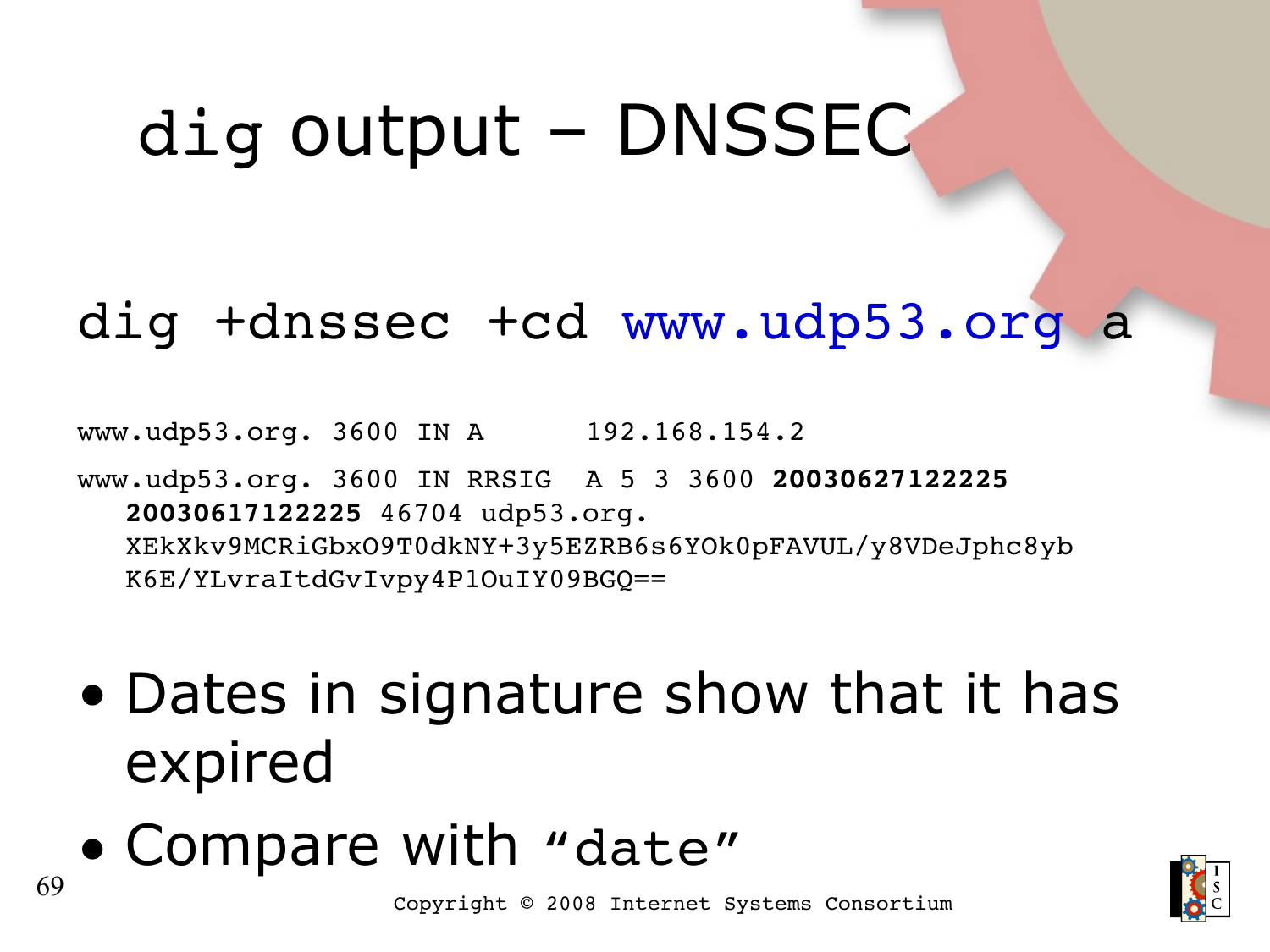# digging DNSSEC

- Note that it is easy to check the date on the signatures
- It's much harder (humanly impossible?) to find an error in the key itself
- The previous example is extremely contrived (XXX?)

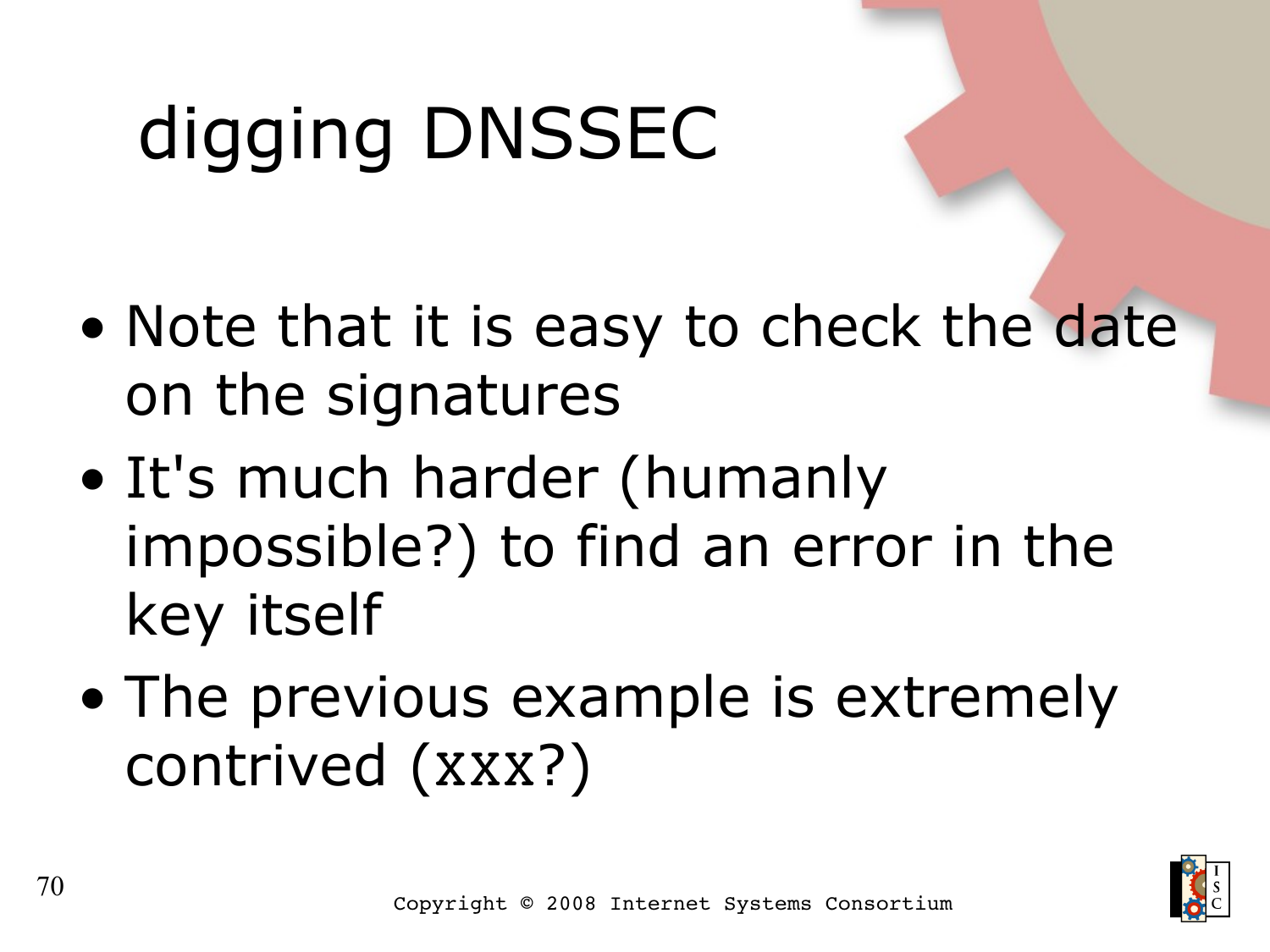# digging DNSSEC

- Another problem that can occur is a missing hash or key
	- DS in parent
	- **DINSKEY in current zone**
- Not hard to determine this fault either!

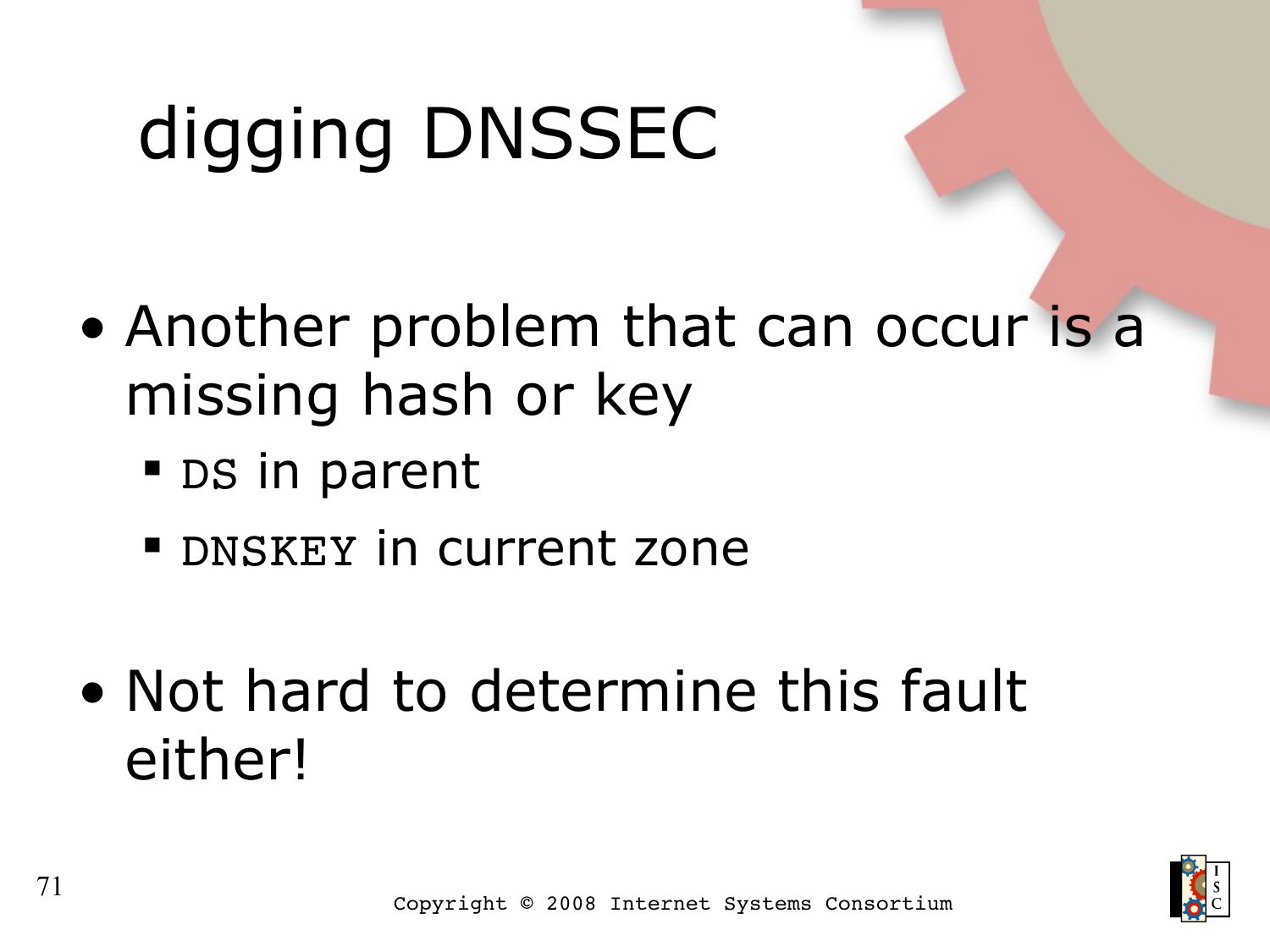## dig output – DNSSEC

#### dig +dnssec +cd [www.udp53.org](http://www.udp53.org/)

www.udp53.org. 3600 IN A 192.168.154.2 www.udp53.org. 3600 IN RRSIG A 5 3 3600 20080627122225 20080617122225 **46704** udp53.org. XEkXkv9MCRiGbxO9T0dkNY+3y5EZRB6s6YOk0pFAVUL/y8VDeJphc8yb K6E/YLvraItdGvIvpy4P1OuIY09BGQ==

• This signature was created with key 46704

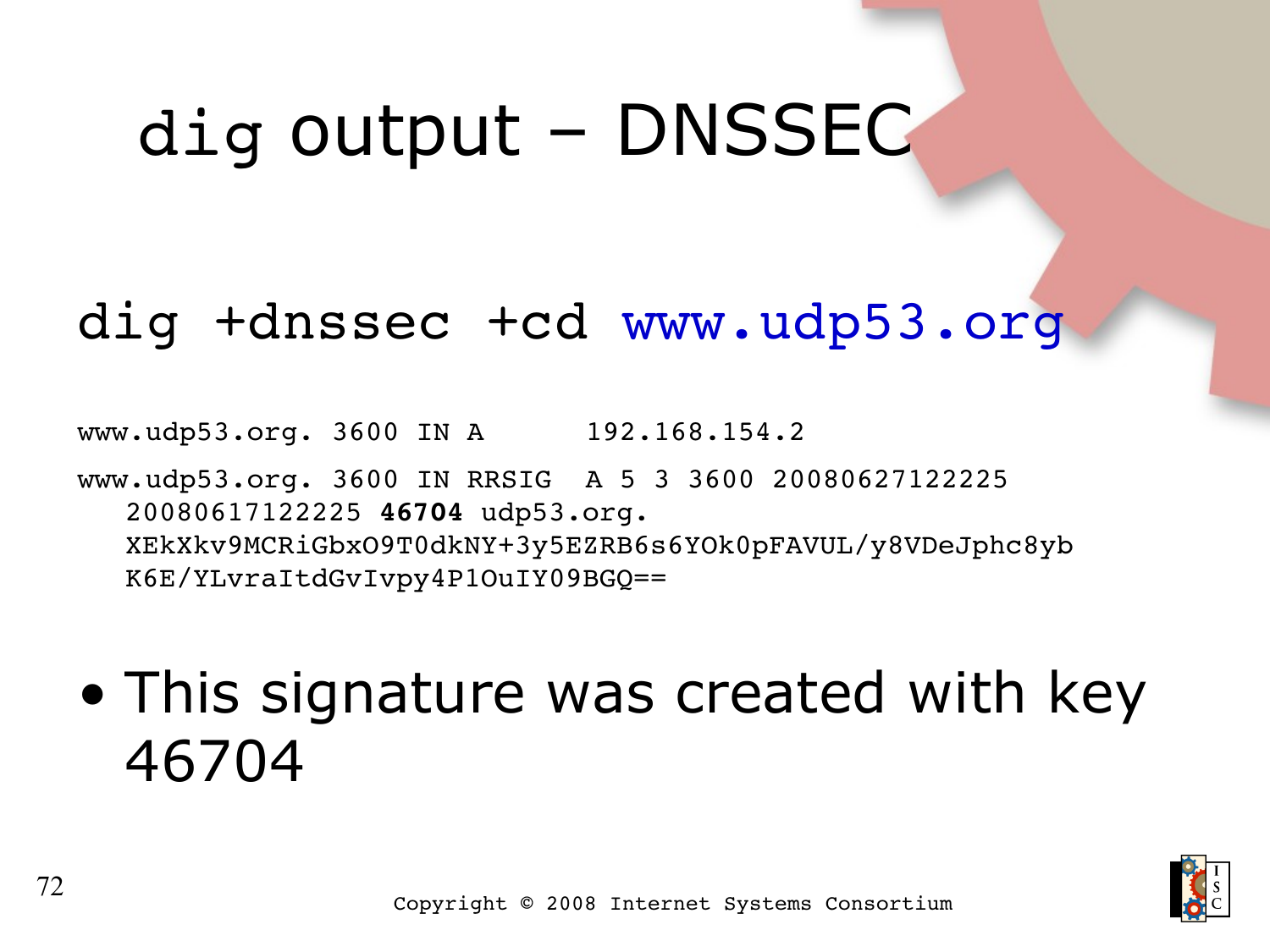#### dig +cd **+multi** udp53.org dnskey

udp53.org. 14400 IN DNSKEY 256 3 5 ( BEAAAAO2oQi7U9m9i495S/XoAk+j8QxxnBHon6fa7nlN 7xoqrSr/xzy3+IerFS1KgJz1gJGbTsGV0WI1/bvAzIEK Uh+p ) ; **key id = 46704**

- DNSKEY in zone exists
- If not, it won't validate!

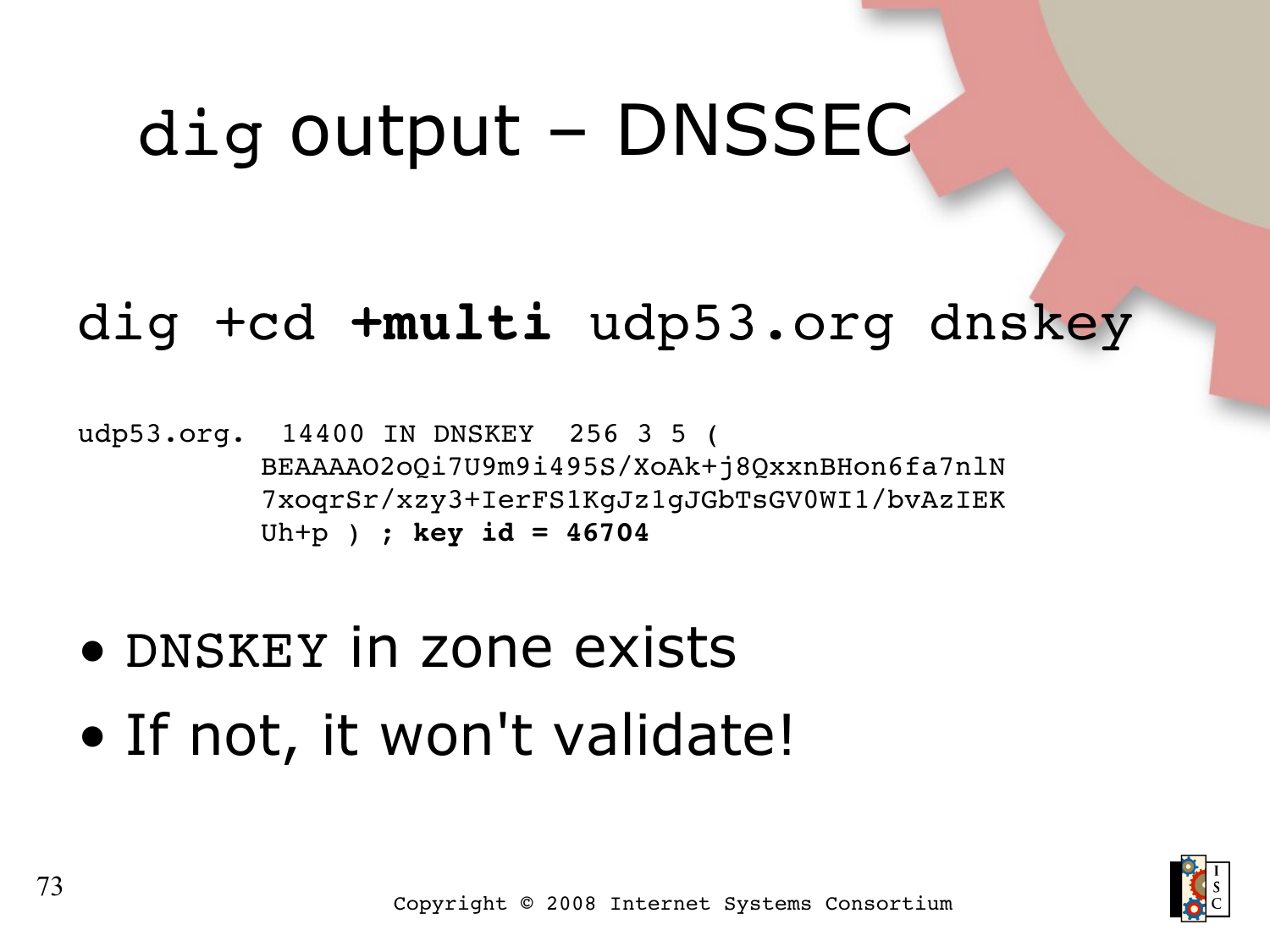#### dig +cd +multi udp53.org dnskey

udp53.org. 14400 IN DNSKEY 256 3 5 ( B[...]p ) ; **key id = 46704** udp53.org. 14400 IN DNSKEY 257 3 5 ( B[...]J ) ; **key id = 64249**

- ZSK DNSKEY in zone exists
- Associated KSK is 64249

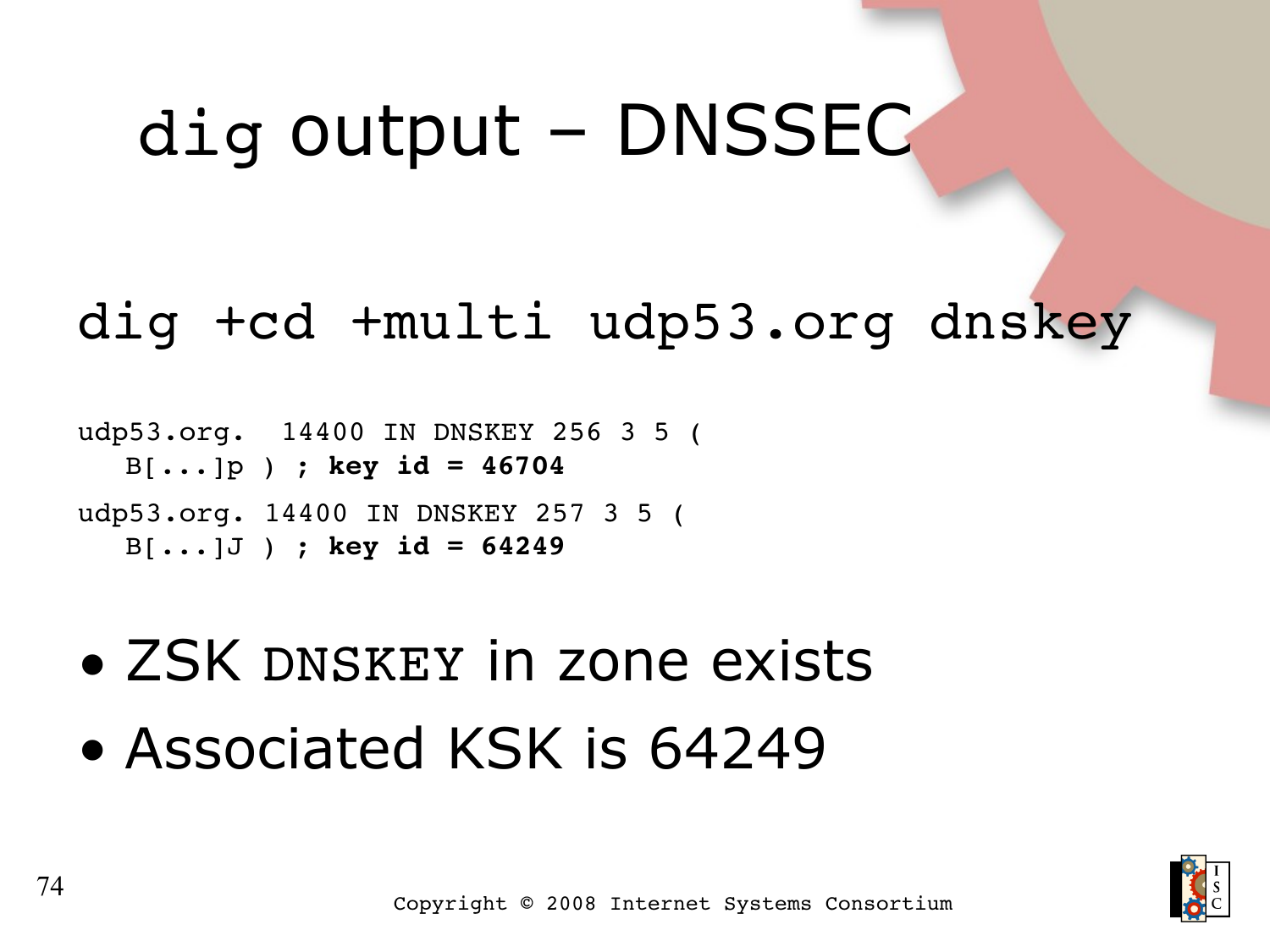#### dig +norec @gTLD udp53.org ds

;; >>HEADER<< opcode: QUERY, status: **NOERROR**, id: 29385

;; flags: qr rd; QUERY: 1, **ANSWER: 0**, AUTHORITY: 2, ADDITIONAL: 2

- DS does not exist in parent
- If we don't do DLV, this is why it won't authenticate

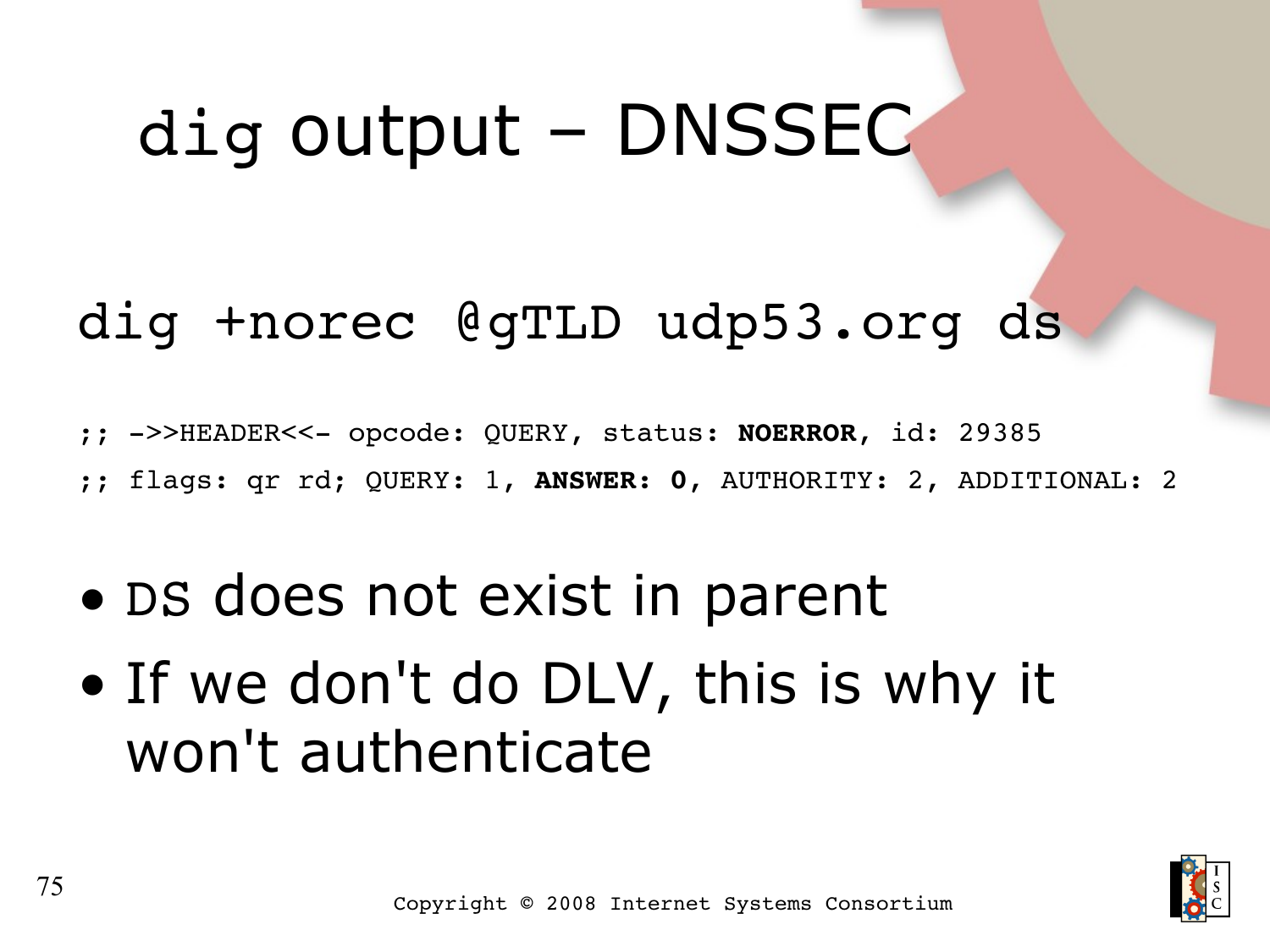#### dig +norec @gTLD udp53.org ds

;; >>HEADER<< opcode: QUERY, status: **NOERROR**, id: 29385

;; flags: qr rd; QUERY: 1, **ANSWER: 0**, AUTHORITY: 2, ADDITIONAL: 2

- Server will still return "non-AD" DNSSEC data
- Because there is no chain-of-trust to a trust-anchor

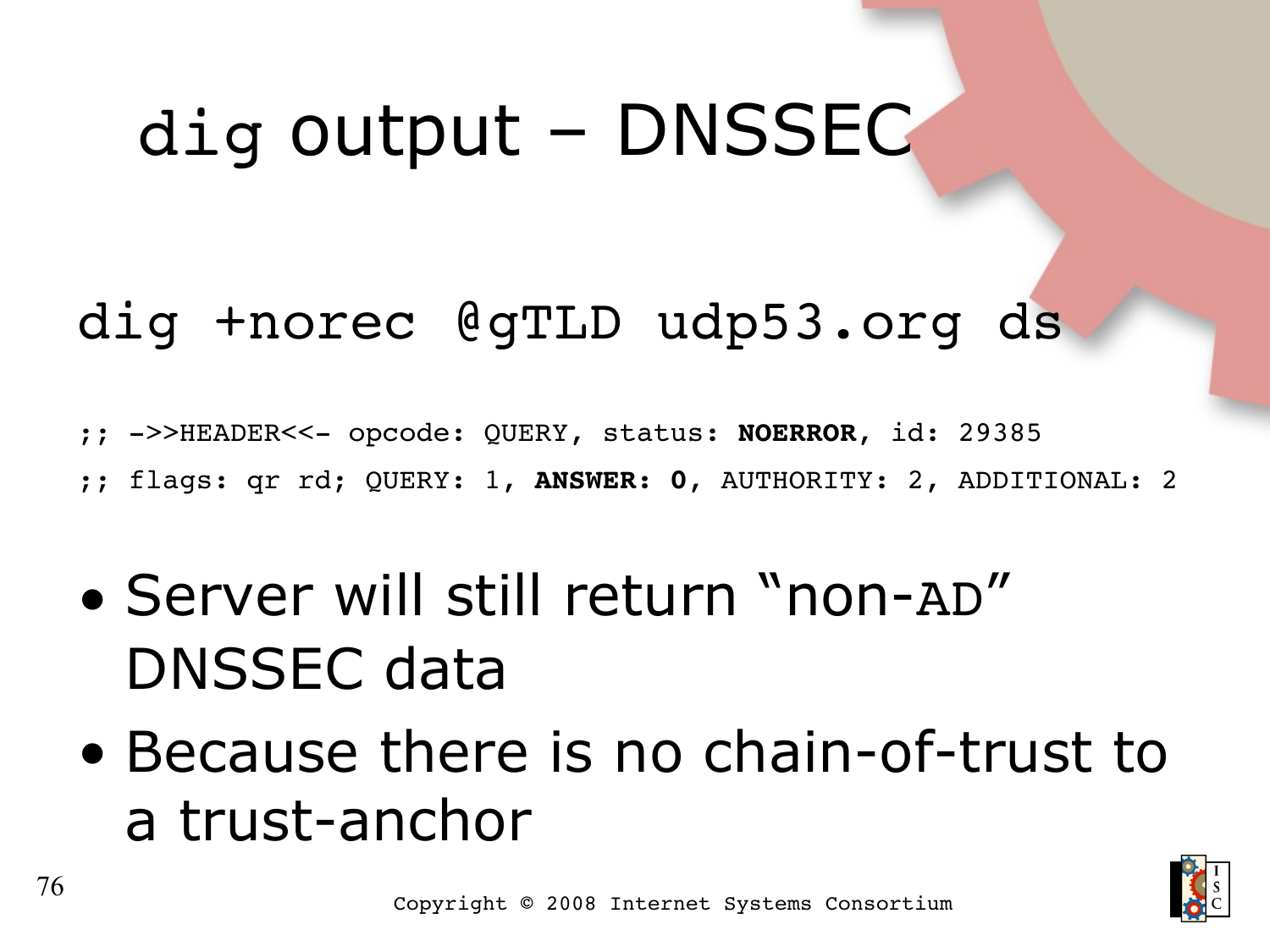#### dig udp53.org.dlv.isc.org dlv

udp53.org.dlv.isc.org. 3257 IN DLV **64249** 5 2 ( 59C58FD329F1C33628C92FC4B763EF9ADB833804D60D 18D439AB04F6302C20FD )

udp53.org.dlv.isc.org. 3257 IN DLV **64249** 5 1 ( D5D722703D848E85D85E8A8442AF47512B385418 )

### • KSK 64249 DLV does exist in ISC's registry, providing DS for zone

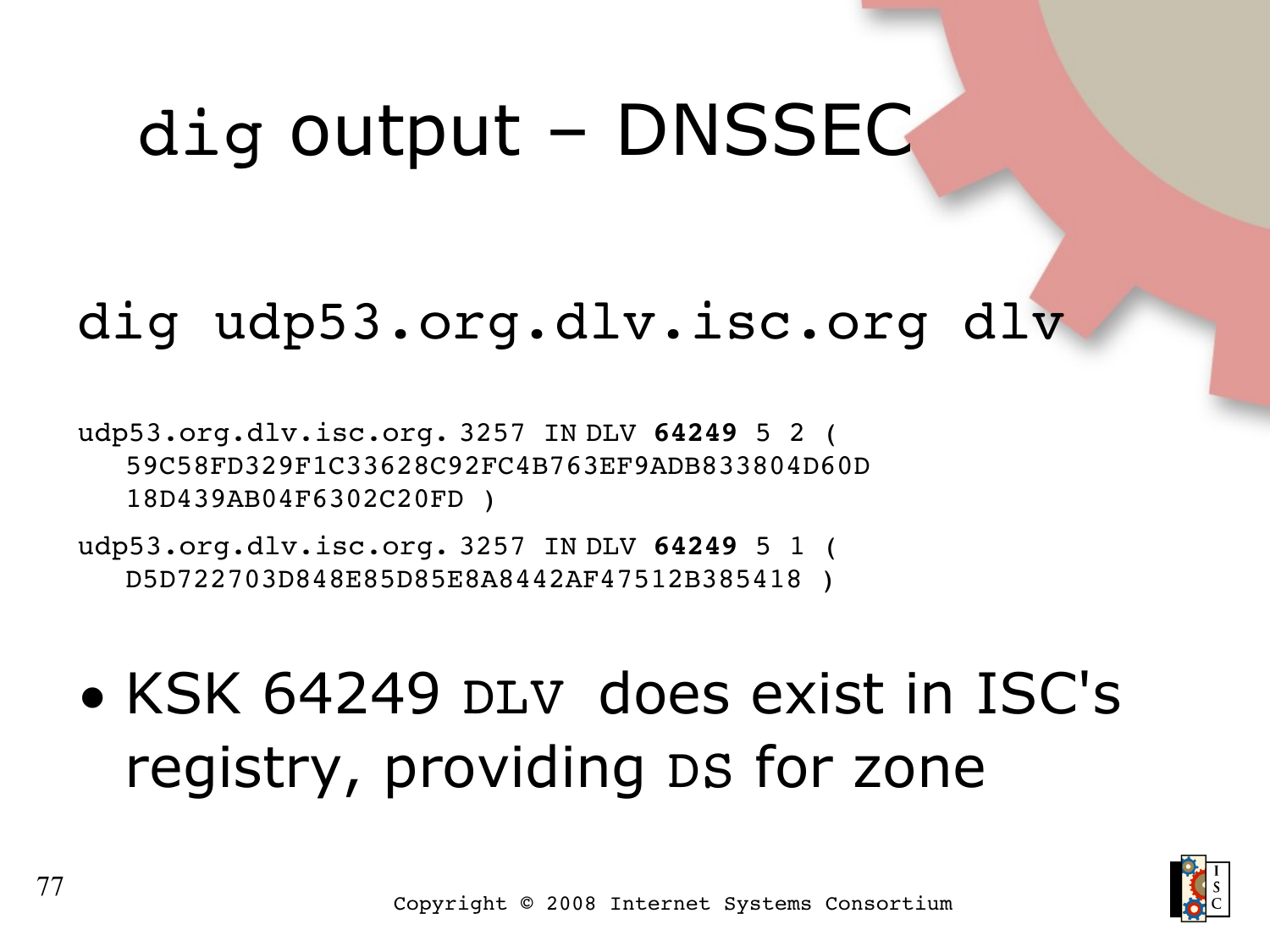## digging DNSSEC

- Trust anchor for dlv.isc.org
- DLV entry for udp53.org.dlv.isc.org
- KSK for udp53.org
- ZSK for udp53.org
- Signature for [www.udp53.org](http://www.udp53.org/)
- AD bit set!